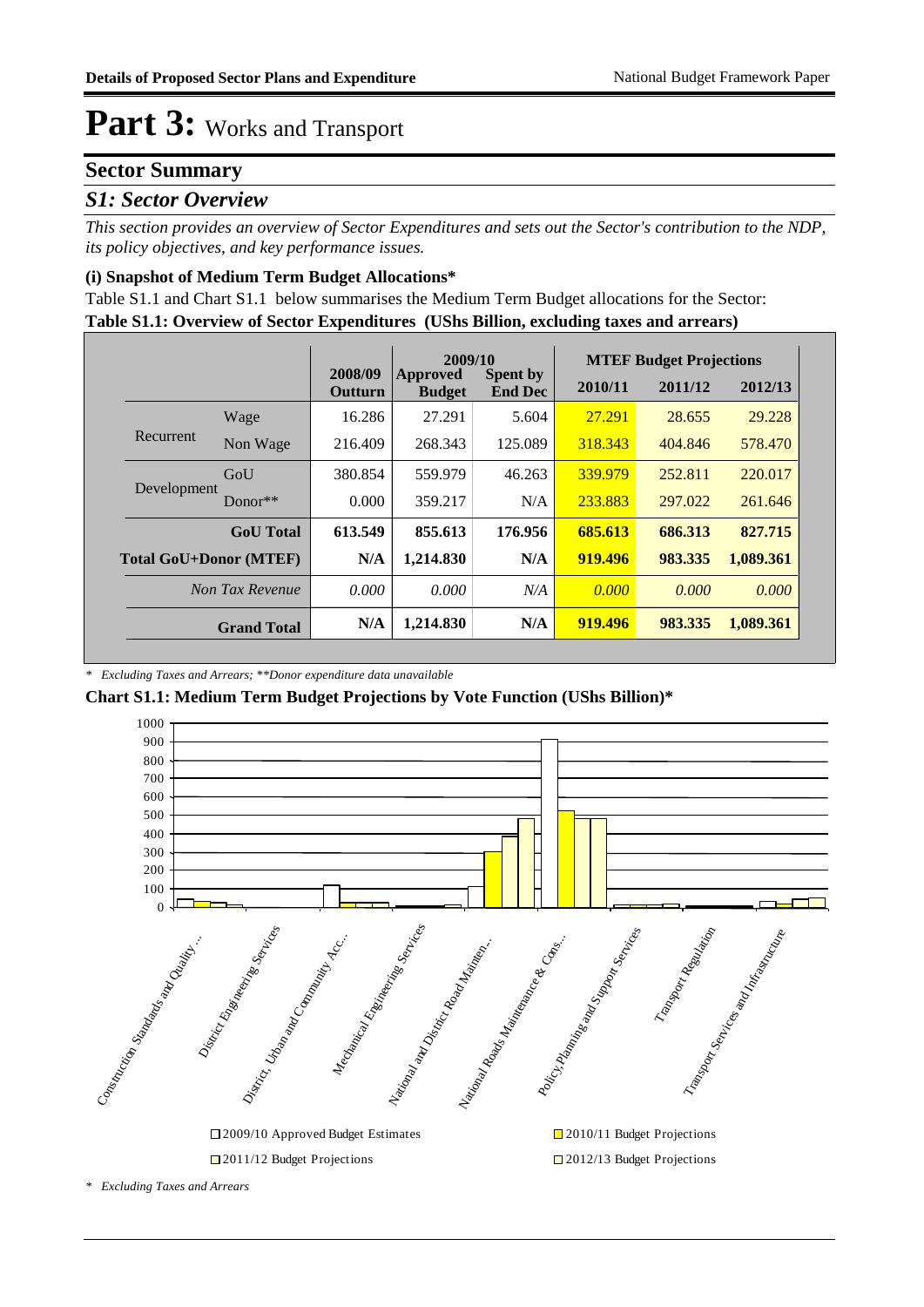#### **Sector Summary**

#### **(ii) Sector Contributions to the National Development Plan**

Objective 1 of NDP is to create an efficient transport system for economic and social transformation. To fulfill this objective, the Sector plans to improve the transport infrastructure and services.

In this regard, the sector's priority is (i) improve the condition of the road network through tarmacking and maintenance of roads; (ii) improve the traffic flow in the Greater Kampala metropolitan Area through Bus Rapid Transit; (iii) increase the volume of passenger and freight cargo conveyed on the rail network; (iv) increase the volume of passenger and cargo traffic by air transport and; (v) increase the volume of passenger and cargo traffic by marine transport.

#### **(iii) Medium Term Sector Policy Objectives**

The sector objectives which guide medium term outputs and resource allocations are:

*Improve and modernize transport infrastructure and services;*

*Decongestion of Kampala and other urban areas;* 

*Develop regional transport infrastructure i.e. central and northern corridors, inland ports, border posts, terminals; Develop the capacity of the National Construction Industry; Ensure safe and environmentally friendly transport services and physical infrastructure*

#### **(iv) Key Policy Implementation Issues to be addressed over the Medium Term**

The sector considers the following issues crucial to address over the medium term, to improve sector performance and the achievement of sector objectives

- *Axle overloading which shortens the life span of roads.*
- *Unsuitable procurement law with regard to civil works.*
- *Dilapidated railway and undeveloped water transport network.*
- *Inhibiting environment for the Private Sector development including limited access to credit and tech*

#### *S2: Past Sector Performance and Medium Term Plans*

*This section describes past and future performance, in terms of sector outcomes, key sector outputs, costs and plans to address key sector performance issues.* 

#### **(i) Sector Outcomes and the Achievement of Sector Objectives**

The key outcome for investment in the roads infrastructure is improved condition of the road network. In FY 2008/09 the percentage of paved national roads in fair to good condition was increased to 71% and it is planned to be increased to 75% in FY 2010/11. The medium term target is to increase to the percentage of paved national roads to 80% - 90% in fair to good condition.

Similarly, the percentage of unpaved national roads in fair to good condition was increased to 70%. However, this percentage reduced because of the taking over of the 10,000km from local governments which were in poor condition in FY 2009/10. The medium term target is to increase to the percentage of unpaved national roads to 70% in fair to good condition.

For the District, Urban and Community Access Roads (DUCAR) the medium term plans is to eliminate the road maintenance backlog through the use of districts equipment and road gangs.

In efforts to extend and upgrade the existing railway lines, the Sector has planned to standardise rail tracks in partnership with EAC states. This is expected to result into increased tonnage of cargo freight carried on Uganda's railways, reduce road deterioration and transport costs.

Improvement of water transport infrastructure including Port Bell and Jinja piers will enhance water transport services in the country. In addition the Sector plans to construct a port at Bukasa as part of the southern route to sea.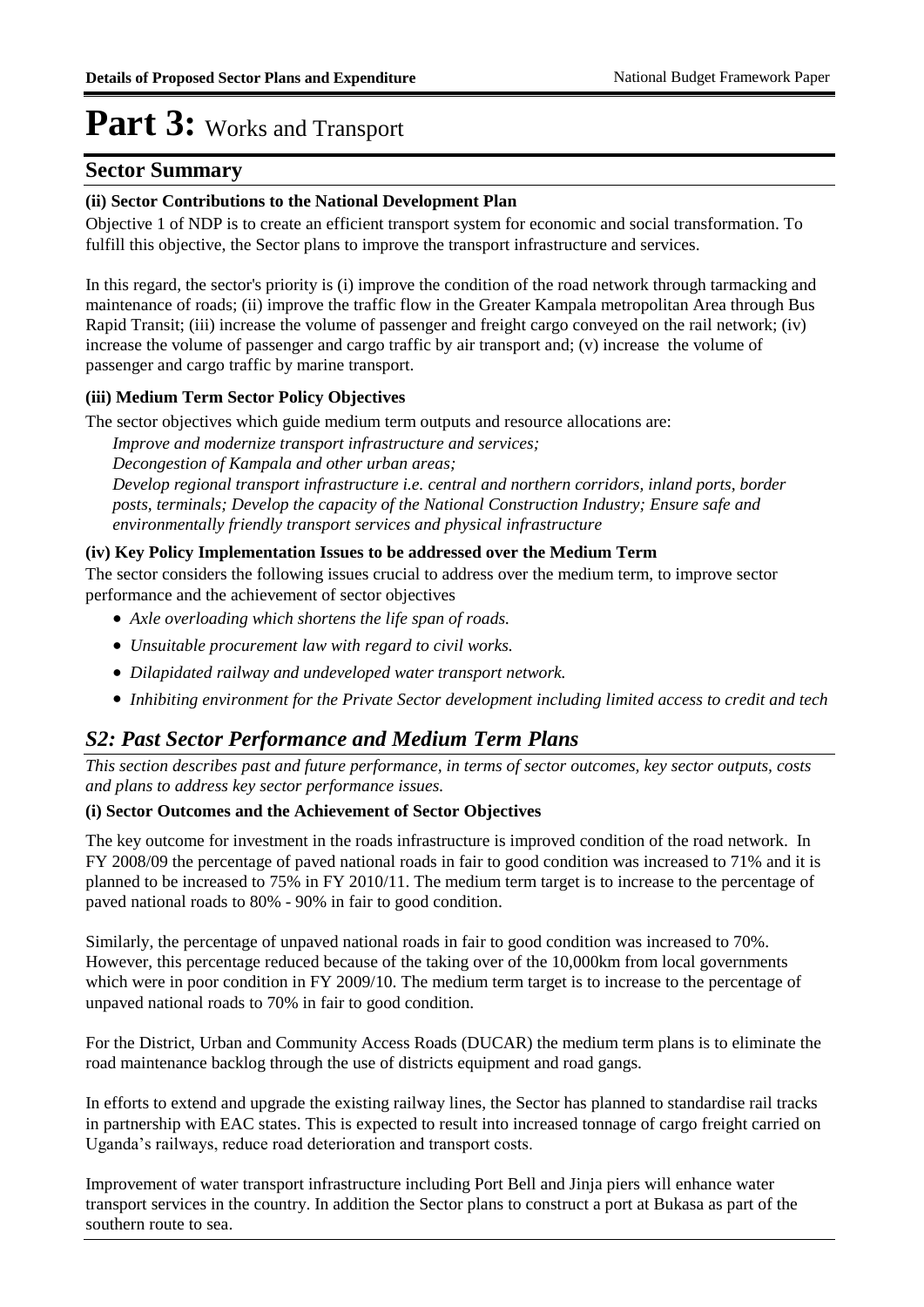#### **Sector Summary**

The rehabilitation and maintenance of upcountry aerodromes and better regulation of Entebbe Airport by CAA should result in increased and safer air traffic over the medium term. These interventions are expected to have a positive impact on trade and tourism related growth in the medium term.

The operationalisation of the Uganda Road Fund will ensure stable funding of road maintenance for all public roads in the country.

| <b>Table S2.1: Current Status and Future Forecasts for Sector Outcomes</b>             |                                                                  |                                                                      |  |  |
|----------------------------------------------------------------------------------------|------------------------------------------------------------------|----------------------------------------------------------------------|--|--|
| <b>Outcome and Outcome Indicator</b>                                                   | <b>Baseline</b>                                                  | <b>Medium Term Forecast</b>                                          |  |  |
| Road network in good condition.<br>Outcome:                                            |                                                                  |                                                                      |  |  |
| Km of paved national roads reconstructed/rehabilitated (equiv. km)                     | 238 (2008/09)                                                    | $205 \text{km} (2010/11)$                                            |  |  |
| Km of unpaved national roads upgraded to bitumen standard (equiv.<br>km)               | 3,000 km (2007/08)                                               | $150$ Km $(2010/11)$                                                 |  |  |
| % of national roads in fair to Good condition (dissaggregated by paved<br>and unpaved) | 65% (2007/08)                                                    | $70\%$ (2010/11)                                                     |  |  |
| Safe, efficient and effective transport services.<br>Outcome:                          |                                                                  |                                                                      |  |  |
| No. of Road Accidents (National, District)                                             | 17,400 (2007/08)                                                 | 15,000(2010/11)                                                      |  |  |
| Railway cargo freight carried (tonnes/Tonnes km)                                       | 6,000Tonnes (2007/08)                                            | $7,000$ Tonnes $(2010/11)$                                           |  |  |
| Volume of air traffic ie pasenggers/cargo                                              | Int. passengers: 875,820<br>Dom. Passengers: 24,700<br>(2007/08) | Int. passengers: $1,220,000$<br>Dom. passengers: 26,000<br>(2010/11) |  |  |

#### **(ii) Past and Future Planned Sector Outputs**

*Performance for the first half of the 2009/10 financial year*

#### Transport Regulations:

Weighbridge regulations were amended and signed, and commenced on procurement of consultancy services to develop axle load control policy. Invited, received and evaluated proposals for mandatory motor vehicle inspection services. 10,647 PSVs; 4,230 boda- bodas; 69 IWTVs inspected and licensed, and 40 bus operators licensed. 3 Road Safety training work-shops held for PSV drivers and boda-boda cyclists in Mbarara, Mbale and Kampala.

#### Transport Services and Infrastructure:

The NTMP/GKMA was finalized and NTMP/GKMA abridged Version prepared. NTMP/GKMA Cabinet Memorandum was prepared and submitted to Cabinet for approval. Proposals for conducting a feasibility study for upgrading Kampala-Kasese railway line were received, evaluated and contract awarded. The Feasibility study for upgrading Tororo-Pakwach railway line commenced and Interim Report produced. A bilateral Agreement with Kenya to expeditiously construct a modern high capacity standard gauge railway line between Kampala and Mombasa signed and the procurement of a consultancy services for preliminary designs commenced.

Evaluation of bids for Design and Construction Supervision services for One Stop Border Post facilities at Malaba, Busia and Mutukula was finalized. Contract negotiations for Malaba and Busia OSBP were held. Land acquisition surveys for construction of OSBP facilities at Mutukula and Katuna border posts were completed.

The assessment of repair needs for MV Kaawa and Dry dock was finalized. Bids for the contractor of the dry dock and proposals for the Supervision services were invited and received.

Preliminary designs for the railway between Kampala and Mukono were received and evaluated. Proposals for the Design and Construction Supervision services for MV Kabalega II, Portbell and Jinja piers were invited and received.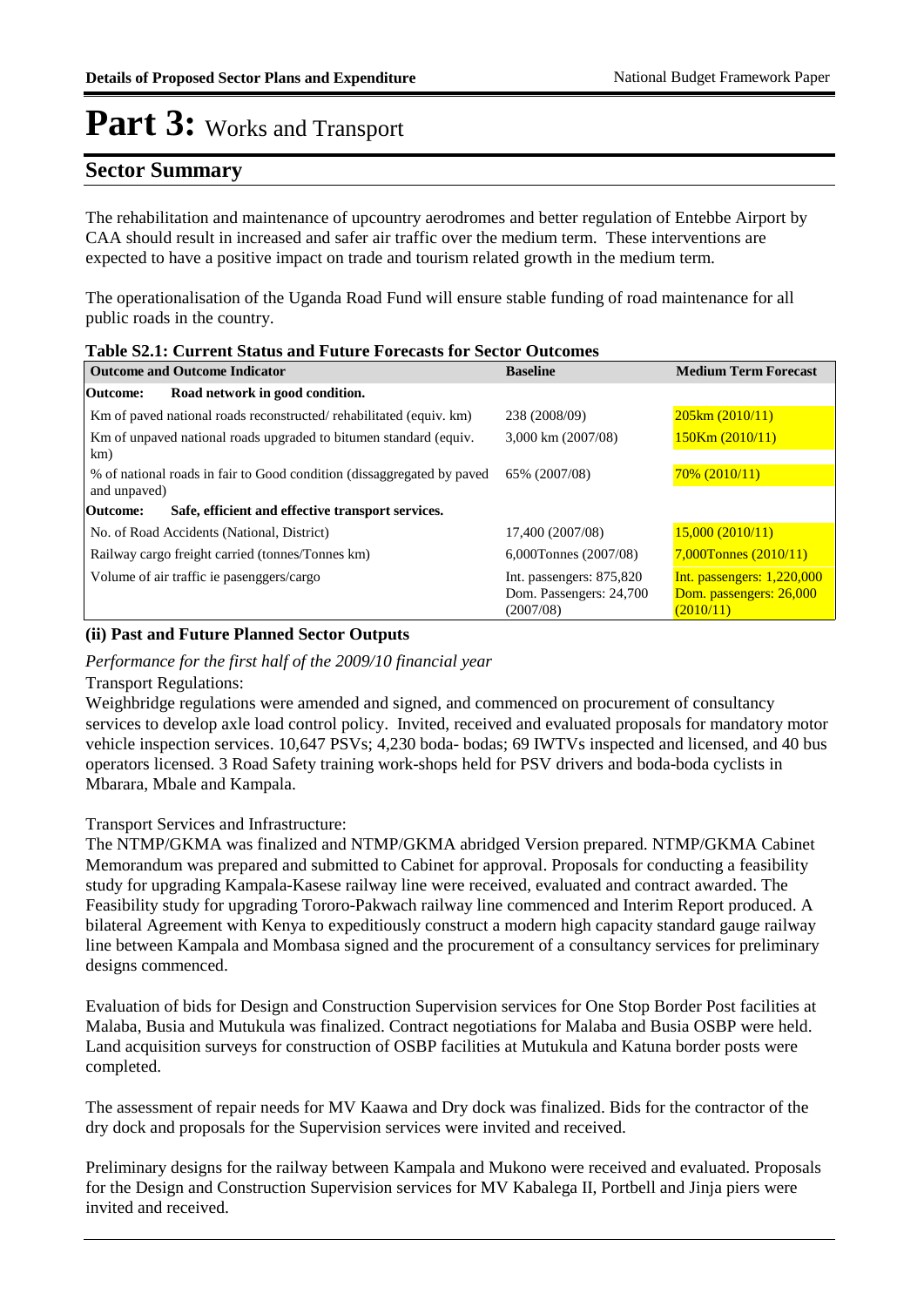#### **Sector Summary**

Procured computers/ ICT equipment and furniture for EACAA, Soroti. The contract for the procurement of 6 training planes was signed and bids for the rehabilitation of the academy buildings were received.

Completed 45% of civil works construction of Terminal building at Arua. The regravelling of the runway at Jinja is at 40%, Tororo is 30% and Kidepo is 10%.

#### Construction Standards and Quality Assurance:

Mandatory inspections of ongoing works were conducted. Building contracts were supervised including State House Entebbe, Kyabazinga's Palace, General Tito Okello's House in Kitgum, the office block to house Office of the President , Soroti Civil Aviation Academy, fish landing sites, upcountry Police Stations, Central Mechanical Workshops (Kampala), Arua Materials Laboratory. 235 building related accidents were investigated. 20 ongoing private construction projects were inspected and advice given.

The National Construction Industry Policy and Building Control Bill were submitted to Cabinet for approval. The Road Act and Access to Road Act were revised and draft amendments are to be subjected to due approval process. The Policy on low cost/appropriate technology for road surfacing was developed. 4 Technical, environment and management audit reports were produced. 400 material testing quality control and research on construction material reports were produced. 8 Geotechnical investigation reports were prepared. Capacity building training for local governments' staff was conducted.

#### Policy, Planning and Support Services:

Support, managerial and financial services were rendered. Vacant posts were in restructured Ministry were declared to the Public Service commission and some staff have been recruited. The consultant for developing Transport Data Management System was procured. The 5th Joint Transport Sector Review was held in October 2009. Sector Working Group meetings held and quarterly performance reports prepared.

#### District, Urban and Community Access Roads:

Under the Ministry, 920 Km of District roads were rehabilitated and 2.7Km of urban roads were resealed. Nguzi and Hamurwa bridges were completed and 6 no. Bridges (Simu-Pondo, Kabundaire, Okar, Alla2, Saaka crossing in Kaliro and Nyanga crossing in Isingiro) were designed and tender documents prepared. 257 technical staff from local governments were trained on MIS using RAMPS. The regional ILO labourbased technologies seminar was held.

#### UNRA:

Kampala Northern Bypass: This project was completed and opened to public on 1st October 2009. Jinja - Bugiri Road (72km): This project was substantially completed and it is under defects liability period. Soroti – Dokolo (62.6km): Annual target was 32% and by Dec 2009, 29% was achieved. All the major works were completed and the road was handed over in March 2010. Dokolo – Lira (60.4km): The annual target was 45% and 25.9% was achieved. Works are ahead of schedule at (76%) and are expected to be completed by June 2010. Kabale-Kisoro-Bunagana (98km): Annual target is 30% and 15.8% achieved. Masaka – Mbarara (154km): Annual target was 35% and 18.8% was achieved. Gayaza -Zirobwe –Wobulenzi (43km): Annual target was 50% and 34% was achieved. Matugga – Semuto – Kapeeka (41km): Annual target was 40% and 25.3% was achieved. Fort Portal – Bundibugyo-Lamia (104km): The contract was signed and the contractor completed mobilization. Kampala – Masaka Road (124km): Annual target was 35% and 15% was achieved. Busega – Mityana (57km): Annual target was 35% and 15% was achieved.

#### Projects under Procurement:

Nyakahita – Ibanda – Kamwenge (153km): Pre-qualification of contractors is ongoing. Bids will be invited by the end of February 2010. Atiak – Moyo – Afoji (Bridges): Evaluation of bids for the first phase (construction of bridges) was completed and the contract will be signed by April 2010. Kawempe - Kafu (Overlay) 166Kms: Contractors were prequalified. Bids will be invited in March 2010.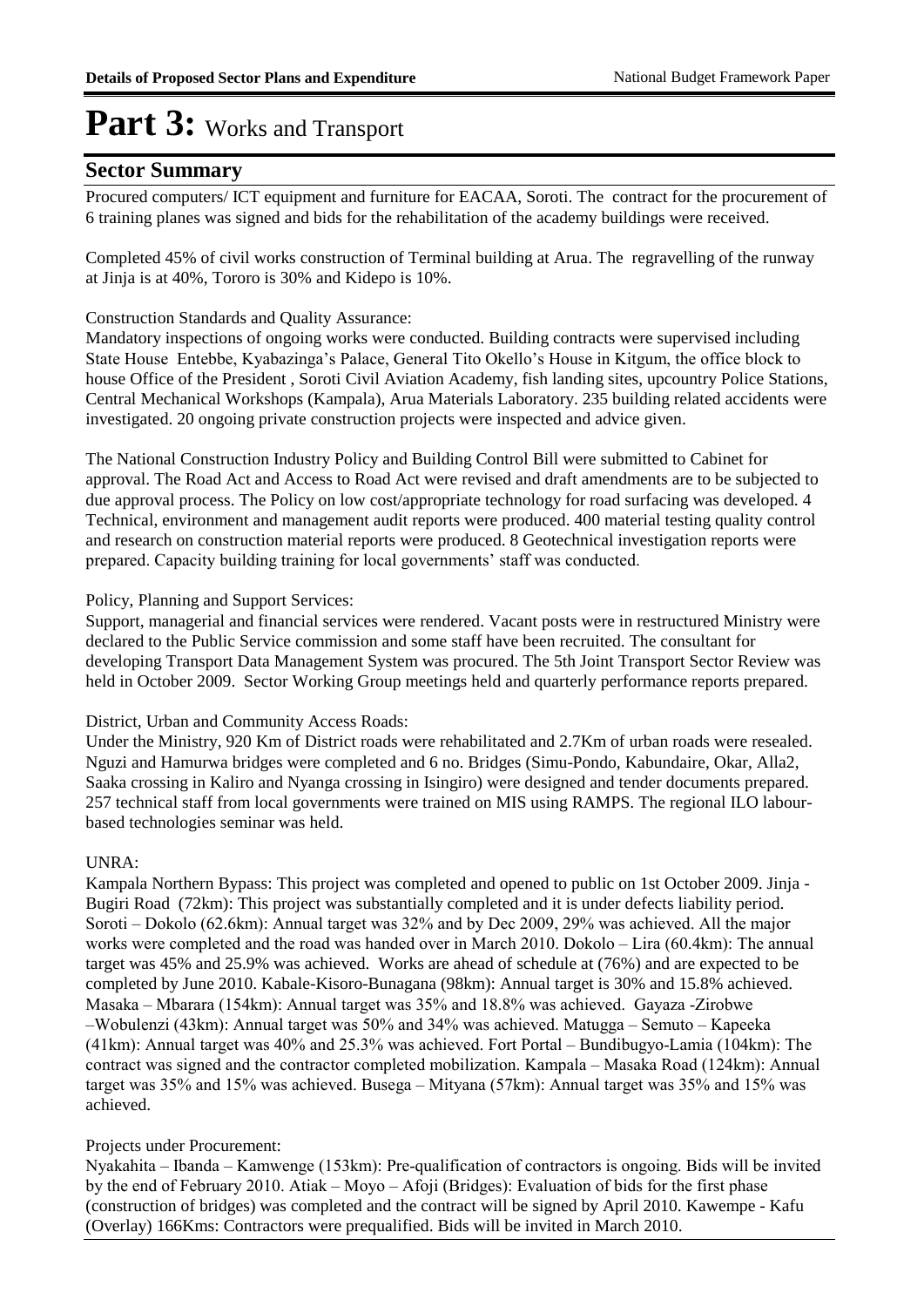#### **Sector Summary**

Malaba/Busia - Bugiri (overlay) 88km: Evaluation of bids was completed. Mbarara – Kikagati: Contractors were pre-qualified and the deadline for submission of bids was 15th March 2010. Vurra – Arua – Koboko – Oraba (92km): Advertised for pre-qualification of contractors. Gulu – Atiak – Bibia/ Nimule (104 km): Advertised for prequalification of contractors.

#### Rehabilitation Projects under Procurement:

Mukono - Kayunga/ Bukoloto Njeru (93Kms), Jinja -Mukono (52Kms) and Tororo- Mbale- Soroti (156Kms): Evaluation of bids is ongoing.

#### Bridge Projects:

Construction of Second Nile Bridge: Draft Design Report was produced and feasibility study report was completed in November 2009. Rehabilitation of Nalubale Bridge: Prequalification of contractors was completed and bids were invited in February 2010. Construction of selected bridges (BADEA): Procurement of the contractor is ongoing.

#### Design Studies for Upgrading to Tarmac:

Feasibility and Detailed Designs of 2000km of roads for up grading from gravel to tarmac is ongoing. Under AfDB grant, preliminary design reports were produced for Kapchorwa – Suam (77km), Hoima – Kaiso – Tonya (85km), Ishaka – Kagamba (35km), Ntungamo – Mirama Hills (37km). Under GOU Finance, inception reports were produced for Olwiyo- Gulu- Kitgum (167.1 kms), Muyembe- Moroto-Kotido (291.5 kms), Soroti- Katakwi- Moroto- Loktanyala (290 kms), Masaka- Bukakata (36Kms), Mpigi – Maddu- Sembabule (124Kms), Mukono- Kyetume- Katosi/Kisoga- Nyenga (74 km) Villa Maria - Sembabule (48 Kms), Rukungiri- Kihihi – Kanungu- Ishasha (74Kms), Kyenjojo- Hoima-Masindi-Kigumba (238Kms), Musita- Lumino- Busia/Majanji (140Kms), Tirinyi - Pallisa -Kumi/Pallisa-Mbale (111Km), Mbale –Bubulo-Lwakhakha (41 kms), Namagumba- Budadiri- Nalugugu (30 kms) and Kamuli-Bukungu (64 Kms).

#### Design Studies for Capacity Improvement:

The Procurement of the consultancy design services for capacity improvement for Kampala-Jinja (80km), Kampala Northern Bypass (17km), Kibuye-Busega-Mpigi (30km) and Kampala – Entebbe road (29km) was completed.

#### Ferries:

The contract for Obongi – Sinyanya ferry was signed and the ferry will be delivered by September 2010. The procurement of the ferry for Lwampanga – Namasale is ongoing and evaluation of bids is expected to be completed by March 2010.

#### National Roads Maintenance:

Routine manual maintenance annual target was 10,970km and by December 2009, 10,759 Km were maintained. Routine mechanized maintenance of unpaved roads annual target was 6,000km and 3,346 km was achieved.

Routine mechanized maintenance for paved road annual target was 2,700km and 1,435 km was achieved.

The annual target for periodic maintenance of unpaved roads (re-gravelling) was 1,500km and 1,160km were re-graveled.

Under periodic maintenance (paved) the resealing target was 220km but 61 km was achieved. The rehabilitation of the following roads is ongoing;

Kampala – Mukono (23km), (58) Lira – Kamdini – Karuma road; (111km) Masaka – Kyotera; Villa–Maria–Nyendo roads (48km), Mbarara – Ishaka; Mbarara – Ibanda roads (23km) and Mbarara – Ntungamo – Katuna (152km).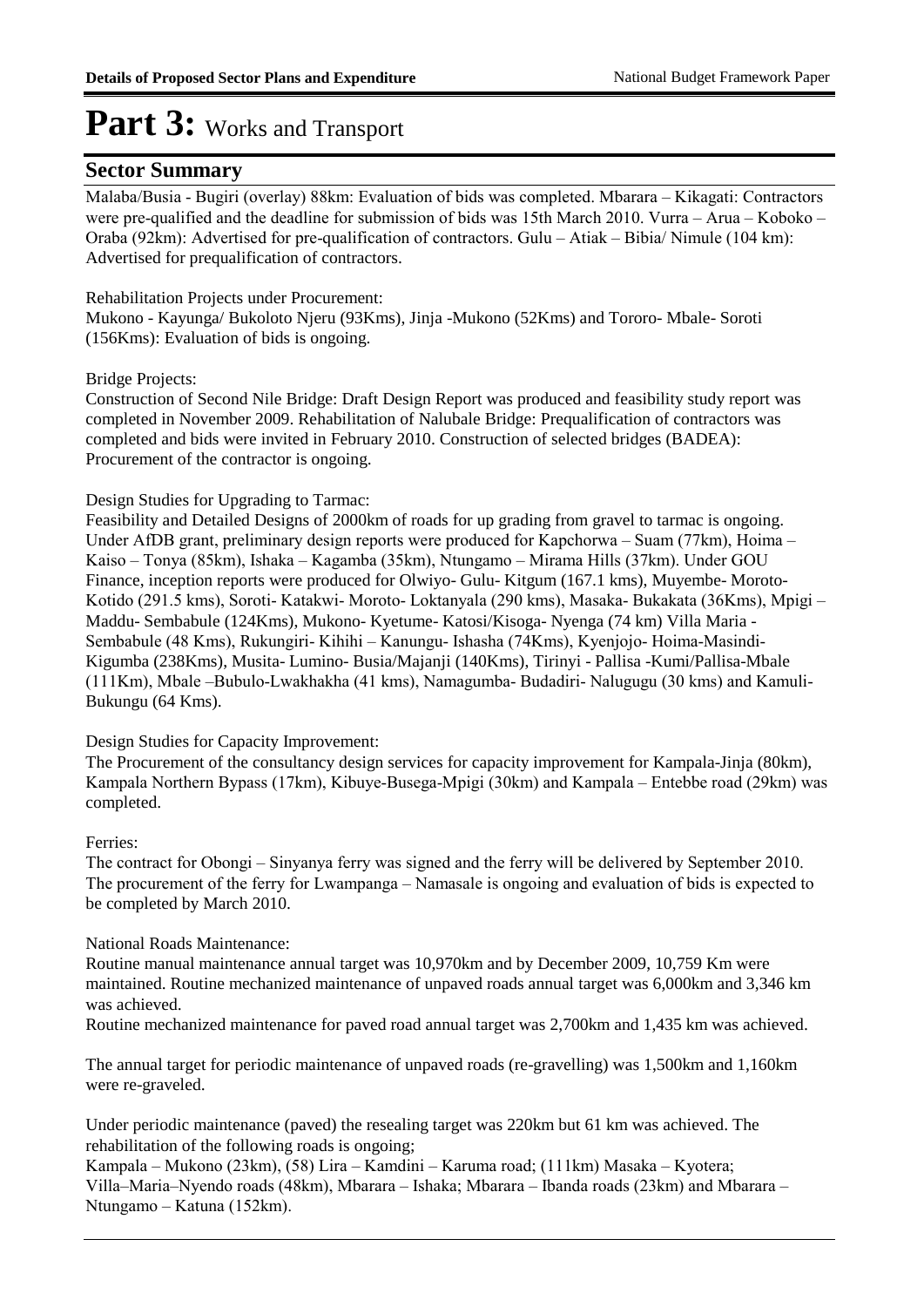#### **Sector Summary**

The feasibility study for the Bus Rapid Transit for Kampala city commenced.

#### URF:

Completed staffing of the URF Secretariat, establishment of Financial Management Systems, procedures and regulations, signing of performance agreements with designated agencies and preparation of the Annual Performance and Expenditure Programme for FY 2010/11.

#### **Table S2.2: Past and Medum Term Key Sector Output Indicators\***

|                                                                                 |                    | 2009/10                                          |                  |                | <b>MTEF Projections</b> |              |  |  |
|---------------------------------------------------------------------------------|--------------------|--------------------------------------------------|------------------|----------------|-------------------------|--------------|--|--|
| Vote Function Key Output<br>Indicators and Costs:                               | 2008/09<br>Outturn | Approved<br>Outturn by<br>Plan<br><b>End Dec</b> |                  | 2010/11        | 2011/12                 | 2012/13      |  |  |
| Vote: 016 Ministry of Works and Transport                                       |                    |                                                  |                  |                |                         |              |  |  |
| Vote Function:0401 Transport Regulation                                         |                    |                                                  |                  |                |                         |              |  |  |
| No. of PSVs inspected and licensed                                              | 15,654             | 16,000                                           | 10,647           | 17,000         | 18,000PSVs              | 19,000PSVs   |  |  |
| No. of Driving Permits issued and<br>No. of driving schools registered          | 70,000             | 70,000                                           | Not reported     | 100,000        | 140000                  | Not reported |  |  |
| <b>Vote Function Cost (UShs bn)</b>                                             | 2.768              | 3.933                                            | 0.996            | 4.848          | 5.212                   | 8.160        |  |  |
| Vote Function:0402 Transport Services and Infrastructure                        |                    |                                                  |                  |                |                         |              |  |  |
| Length of railway track maintained                                              | 188km              | 188km                                            | 175km            | 190km          | 200km                   | 210km        |  |  |
| No. of aerodromes rehabilitated                                                 | $\overline{c}$     | 8                                                | 3                | 8              | 8                       | 8            |  |  |
| Number of One Stop Border Posts<br>Constructed/Rehabilitated                    | 1                  | 1                                                | $\overline{0}$   | $\overline{2}$ | $\overline{0}$          | $\theta$     |  |  |
| <b>Vote Function Cost (UShs bn)</b>                                             | N/A                | 22.245                                           | N/A              | 19.975         | 42.397                  | 48.418       |  |  |
| VF Cost Excluding Donor                                                         | 15.778             | 29.355                                           | 6.727            | 19.975         | N/A                     | N/A          |  |  |
| Vote Function:0403 Construction Standards and Quality Assurance                 |                    |                                                  |                  |                |                         |              |  |  |
| No. of building projects supervised                                             | Not reported       | 15                                               | Not Reported     | 15             | 15                      | Not reported |  |  |
| <b>Vote Function Cost (UShs bn)</b>                                             | 12.452             | 31.675                                           | 10.666           | 29.899         | 26.841                  | 12.810       |  |  |
| Vote Function:0404 District, Urban and Community Access Roads                   |                    |                                                  |                  |                |                         |              |  |  |
| No. of km Urban roads resealed                                                  | 7 Km               | 15.5 Km                                          | 2 Km             | 14.5km         | 8km                     | 8 km         |  |  |
| No. of km of district roads<br>maintained                                       | 750 km             | 25,400km                                         | 8,900 km         | 22,500km       | 22,500km                | 22,500km     |  |  |
| Length of Community Access<br>Rehabilitated (Km)                                | 6,780 Km           | 13,600 Km                                        | 3,820 Km         | 15,800km       | 18,000km                | 20,000 km    |  |  |
| Length of Urban roads<br>constructed/rehabilitated to bitumen<br>standards (Km) | Not reported       | 45.6                                             | 12.4             | 65             | 75                      | 88           |  |  |
| <b>Vote Function Cost (UShs bn)</b>                                             | N/A                | 50.774                                           | N/A              | 23.630         | 22.211                  | 23.329       |  |  |
| VF Cost Excluding Donor                                                         | 18.240             | 24.350                                           | 9.174            | 23.630         | N/A                     | N/A          |  |  |
| Vote Function:0405 Mechanical Engineering Services                              |                    |                                                  |                  |                |                         |              |  |  |
| No. of district roads equipment<br>purchased.                                   | 2                  | $\overline{c}$                                   | $\boldsymbol{0}$ | 3              | 6                       | 7            |  |  |
| <b>Vote Function Cost (UShs bn)</b>                                             | 1.974              | 4.863                                            | 0.450            | 4.720          | 7.845                   | 11.952       |  |  |
| Vote Function:0449 Policy, Planning and Support Services                        |                    |                                                  |                  |                |                         |              |  |  |
| <b>Vote Function Cost (UShs bn)</b>                                             | N/A                | 13.252                                           | N/A              | 12.086         | 14.709                  | 19.257       |  |  |
| VF Cost Excluding Donor                                                         | 37.694             | 11.602                                           | 3.312            | 12.086         | N/A                     | N/A          |  |  |
| <b>Cost of Vote Services (UShs Bn)</b>                                          | N/A                | 126.742                                          | N/A              | 95.158         | 119.216                 | 123.926      |  |  |
| Vote Cost Excluding Donor                                                       | 88.907             | 116.498                                          | 31.325           | 95.158         | N/A                     | N/A          |  |  |

**Vote: 113 Uganda National Road Authority**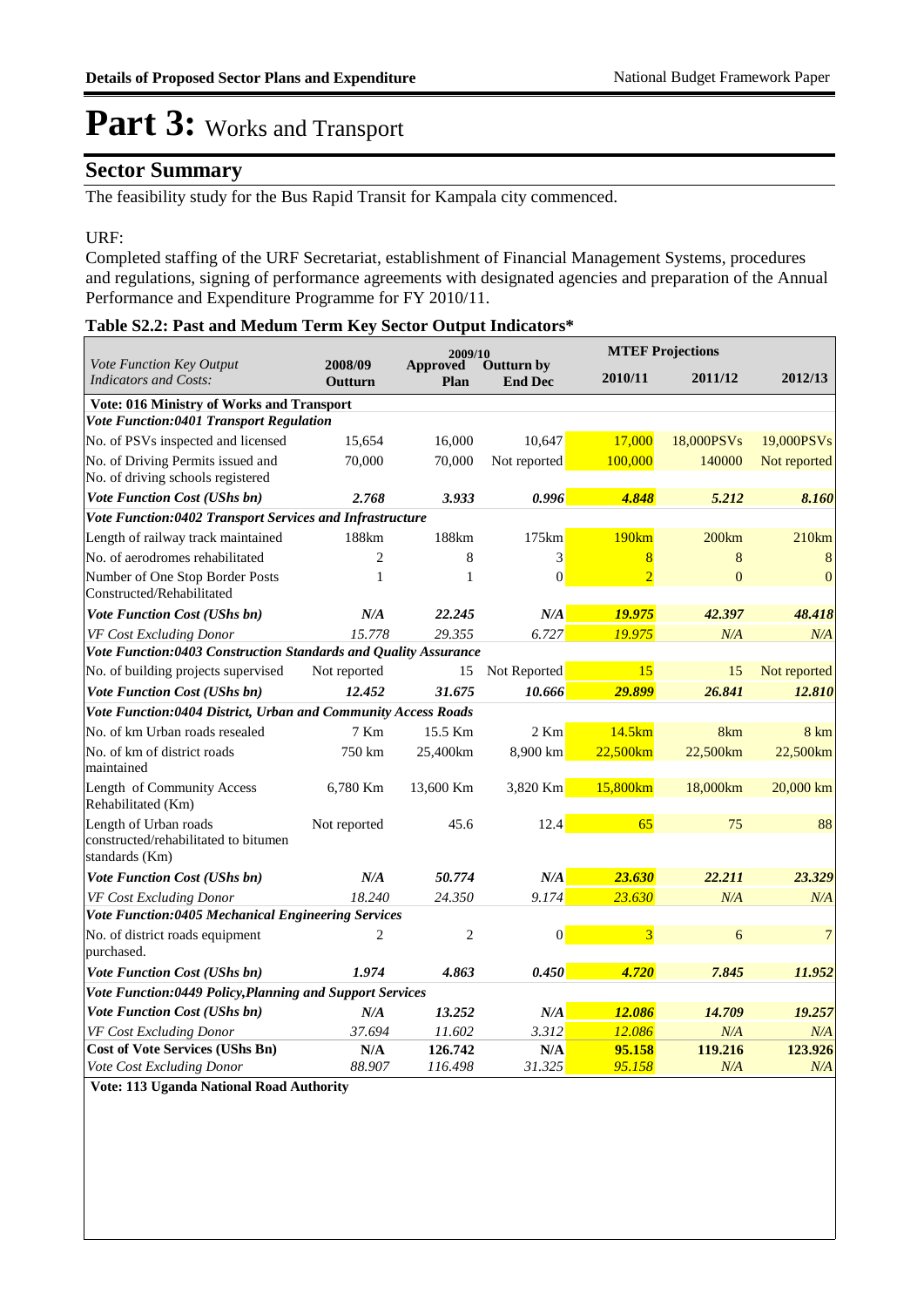### **Sector Summary**

|                                                                                |                    | 2009/10              |                              | <b>MTEF Projections</b> |                |                  |
|--------------------------------------------------------------------------------|--------------------|----------------------|------------------------------|-------------------------|----------------|------------------|
| Vote Function Key Output<br><b>Indicators and Costs:</b>                       | 2008/09<br>Outturn | Approved<br>Plan     | Outturn by<br><b>End Dec</b> | 2010/11                 | 2011/12        | 2012/13          |
| Vote Function:0451 National Roads Maintenance & Construction                   |                    |                      |                              |                         |                |                  |
| No. of km resealed (Paved)                                                     | $130 \mathrm{km}$  | 220 Km               | 21 Km                        | 200 Km                  | 200 Km         | 200 Km           |
| No. of km rehabilitated (Paved)                                                | 15 km              | 100 Km               | 48 Km                        | $50$ Km                 | <b>50 Km</b>   | <b>50 Km</b>     |
| Routine maintenance(mechanized)<br>of paved roads (km)                         | 1,500 km           | 2,700 Km             | Not reported                 | 1,500 Km                | 2,000 Km       | 2,000 Km         |
| Kms of road regravelled (Unpaved)                                              | 760 km             | 1500 Km              | 1160 km                      | 2000 Km                 | 2,500 Km       | 3,000 Km         |
| Kms of road routinely maintained -<br>mechanised (Unpaved)                     | 5,764 Km           | 12, 258km            | 3,346km                      | 10,500 Km               | 11,000 Km      | 12,000 Km        |
| Bridges constructed                                                            | $\mathbf{0}$       | 4                    | $\theta$                     | 5                       | $\overline{2}$ | $\overline{c}$   |
| <b>Bridges Designed</b>                                                        | 24                 | 5                    | Not reported                 | $\overline{5}$          | 3              | 3                |
| Bridges rehabilitated                                                          | 1                  | 10                   | Not reported                 | 14                      | 10             | 10               |
| Km of unpaved national roads<br>upgrade to bitumen standards (equiv<br>Km)     | 80                 | 175                  | 87                           | <b>150</b>              | 200            | 200              |
| % of national paved roads in good to<br>fair condition                         | 65%                | 75%                  | 71%                          | 80%                     | 85%            | 85%              |
| % of national unpaved roads in good<br>to fair condition                       | 60%                | 70%                  | 60%                          | 65%                     | 70%            | 70%              |
| Km of paved national roads<br>reconstructed/rehabilitated (equiv<br>$Km$ )     | 238                | 300                  | 48                           | 205                     | 250            | 250              |
| <b>Vote Function Cost (UShs bn)</b>                                            | N/A                | 903.922              | N/A                          | 522.475                 | 480.697        | 483.566          |
| VF Cost Excluding Donor                                                        | 460.249            | 586.289              | 89.340                       | 288.592                 | N/A            | N/A              |
| <b>Cost of Vote Services (UShs Bn)</b>                                         | N/A                | 903.922              | N/A                          | 522.475                 | 480.697        | 483.566          |
| Vote Cost Excluding Donor                                                      | 460.249            | 586.289              | 89.340                       | 288.592                 | N/A            | N/A              |
| <b>Vote: 118 Road Fund</b>                                                     |                    |                      |                              |                         |                |                  |
| Vote Function:0452 National and District Road Maintenance                      |                    |                      |                              |                         |                |                  |
| URF structure filled                                                           | Not reported       | Not reported         | 24%                          | 100%                    | 100%           | 100%             |
| % of approved budegt for national<br>roads maintenance disbursed               | N/A                | Not reported         | Not reported                 | Not reported            | Yes            | Yes              |
| % of approved budget for DUCAR<br>roads maintenance disbursed                  | N/A                | Not reported         | Not reported                 | Not reported            | Yes            | Yes              |
| <b>Vote Function Cost (UShs bn)</b>                                            | 0.000              | 116.242              | 0.000                        | 301.863                 | 383.422        | 481.868          |
| <b>Cost of Vote Services (UShs Bn)</b>                                         | 0.000              | 116.242              | 0.000                        | 301.863                 | 383.422        | 481.868          |
| Vote: 500 501-850 Local Governments                                            |                    |                      |                              |                         |                |                  |
| Vote Function:0481 District, Urban and Community Access Roads                  |                    |                      |                              |                         |                |                  |
| No. of district roads rehabilitated                                            | Not reported       | Not reported         | Not reported                 | Not reported            | Not reported   | Not reported     |
| No. of district roads maintained                                               | 12,000 Km          | 12,000 Km            | 9,842 km                     | $22,500$ km             | 22,500 km      | 22,500 km        |
| No. of urban roads maintained                                                  | Not reported       | Not reported         | Not reported                 | Not reported            | Not reported   | Not reported     |
| No. of Urban Roads Rehabilitated                                               | 48Km               | 228Km                | 24.1 Km                      | 5,000 Km                | 5,000 Km       | 5,000 Km         |
| No. of Km of Urban roads rehabilited                                           | 48Km               | 228Km                | Not reported                 | 255Km                   | Not reported   | Not reported     |
| No. of Km of Community Access<br>roads constructed                             | Not reported       | Not reported         | Not reported                 | Not reported            | Not reported   | Not reported     |
| No. of Km of district roads<br>Constructed                                     | Not reported       | Not reported         | Not reported                 | Not reported            | Not reported   | Not reported     |
| No. of Km of Urban roads<br>constructed                                        | Not reported       | Not reported         | Not reported                 | Not reported            | Not reported   | Not reported     |
| Vote Function Cost (UShs bn)                                                   | 64.392             | 67.924               | 56.291                       | 0.000                   | 0.000          | 0.000            |
| <b>Cost of Vote Services (UShs Bn)</b>                                         | 64.392             | 67.924               | 56.291                       | 0.000                   | 0.000          | 0.000            |
| <b>Cost of Sector Services (UShs Bn)</b><br><b>Sector Cost Excluding Donor</b> | N/A<br>613.549     | 1,214.830<br>886.953 | N/A<br>176.956               | 919.496<br>685.613      | 983.335<br>N/A | 1,089.361<br>N/A |

*\* Excludes taxes and arrears; NB Table S5.1 at the end of this section provides more details of outputs planned for 2009/10 and achievements in the first half of 2008/09*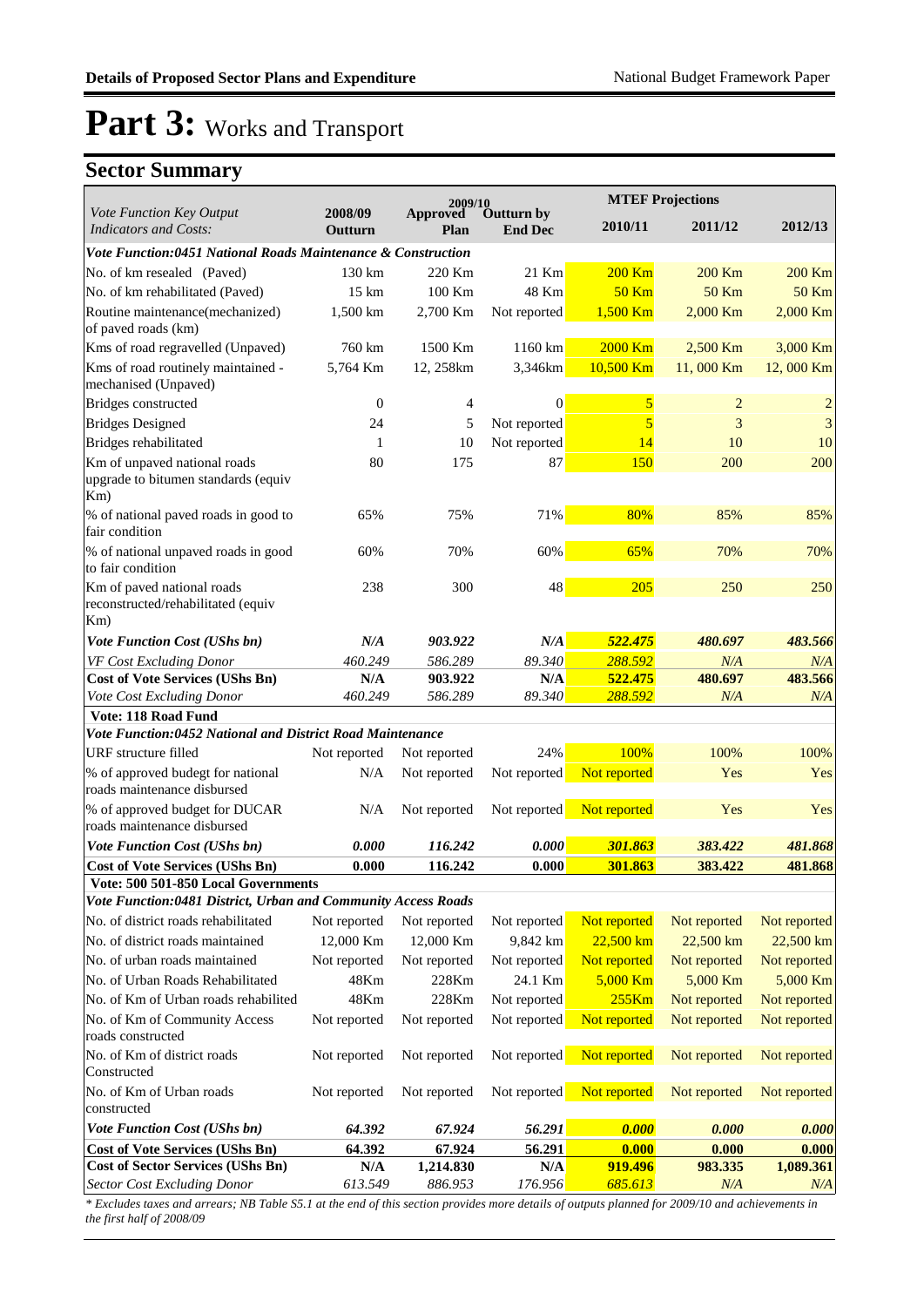#### **Sector Summary**

#### *2010/11 Planned Outputs*

#### Transport Regulations:

Contract signed and the Concessionaire for mandatory Motor vehicle inspection supervised. Regulations for Private motor vehicle inspections gazette. Operations manual for motor vehicle inspections produced. PSVs and water vessels inspected and licensed. 40 Driving schools and instructors registered and licensed. 10,000 boda-bodas inspected and licensed. All bus routes monitored. Registers for driving schools, learner drivers, driving instructors and driving test results computerized. 80 driving schools, instructors and learner driving tests monitored. Public awareness on driver training and testing conducted. 4 BASAs reviewed and concluded and IMO activities coordinated.

Transport Services and Infrastructure:

Conduct socio-economic studies on Lakes Victoria, Albert, Kyoga, Abert Nile and River Nile. Survey/ insure MV Kalangala and review its management contract. Implement and monitor NTMP/GKMA and establish MATA/MATE. Monitor implementation of EATTFP developed, train PIT members and build capacity for URC. Carry out substantial repairs on MV Kaawa and Dry Dock and procure contractor for MV Kabalega and Portbell & Jinja piers.

Conduct feasibility studies for upgrading Tororo - Pakwach and Kampala-Kasese railway lines. Procure Consultant for feasibility study for the Kenya - Uganda Standard gauge railway line and produce a draft report including preliminary designs. Support URC to meet its concession, financial obligations and monitor the RVR Concessionaire.

Acquire land at Katuna and Mutukula for OSBP facilities, produce/approve final designs for OSBP at Malaba, Busia, Katuna, Mutukula, Mirama Hills and produce ICD. Kasese Airport development project, staff houses at Kidepo aerodrome, terminal building at Masindi aerodrome and at Arua phase II. Perimeter fencing of Gulu airport and re-surfacing of Gulu airstrip under taken. Supervise works for rehabilitation of EACAA Soroti Campus and staff buildings and procure a Stand by generator for the Academy, engineering tools and equipments, Referece books, audio visual equipment and library system procured and installed Carry out cadastral evaluations of EACAA land.

Policy, Planning and Support Services:

Under the Policy, Planning and Support Services Vote Function, Support, Managerial and Financial and Human Resource management will be rendered. Vacant post in restructure Ministry will be declared to the Public Service commission. The 6th Joint Transport Sector Review Workshop and SSATP Conference will be held in October/November 2010. Sector Working Group meetings and the preparation of the quarterly performance reports will be coordinated.MPS and other Sector policy documents will be produced. National Transport Policy and Strategy will be updated and reviewed. National Vehicle census will be conducted and Transport Data Management System and M&E Frame work established

#### District, Urban and Community Access Roads:

Under the Ministry, 2129 Km of district roads will be rehabilitated and 14 Km of urban roads will be resealed. Works will be completed on 6 no. Bridges (Simu-Pondo, Kabundaire, Okor, Alla2, Saaka crossing in Kaliro and Nyanga crossing in Isingiro).

#### Construction Standards and Quality:

Under Construction Standards and Quality Assurance Vote Function, mandatory inspection of ongoing roads and buildings works will be conducted. Building contracts supervised namely: State House Comptroller's office block, Kyabazinga palace, General Okello's House, office block for the office of the President, Central Mechanical Workshop office remodeling, fish landing sites, upcountry Police Stations. 5No. Construction related accidents will be investigated while 20No. Private construction sites will be inspected. Monitoring the UNRA compliance with maintenance and construction work plans for National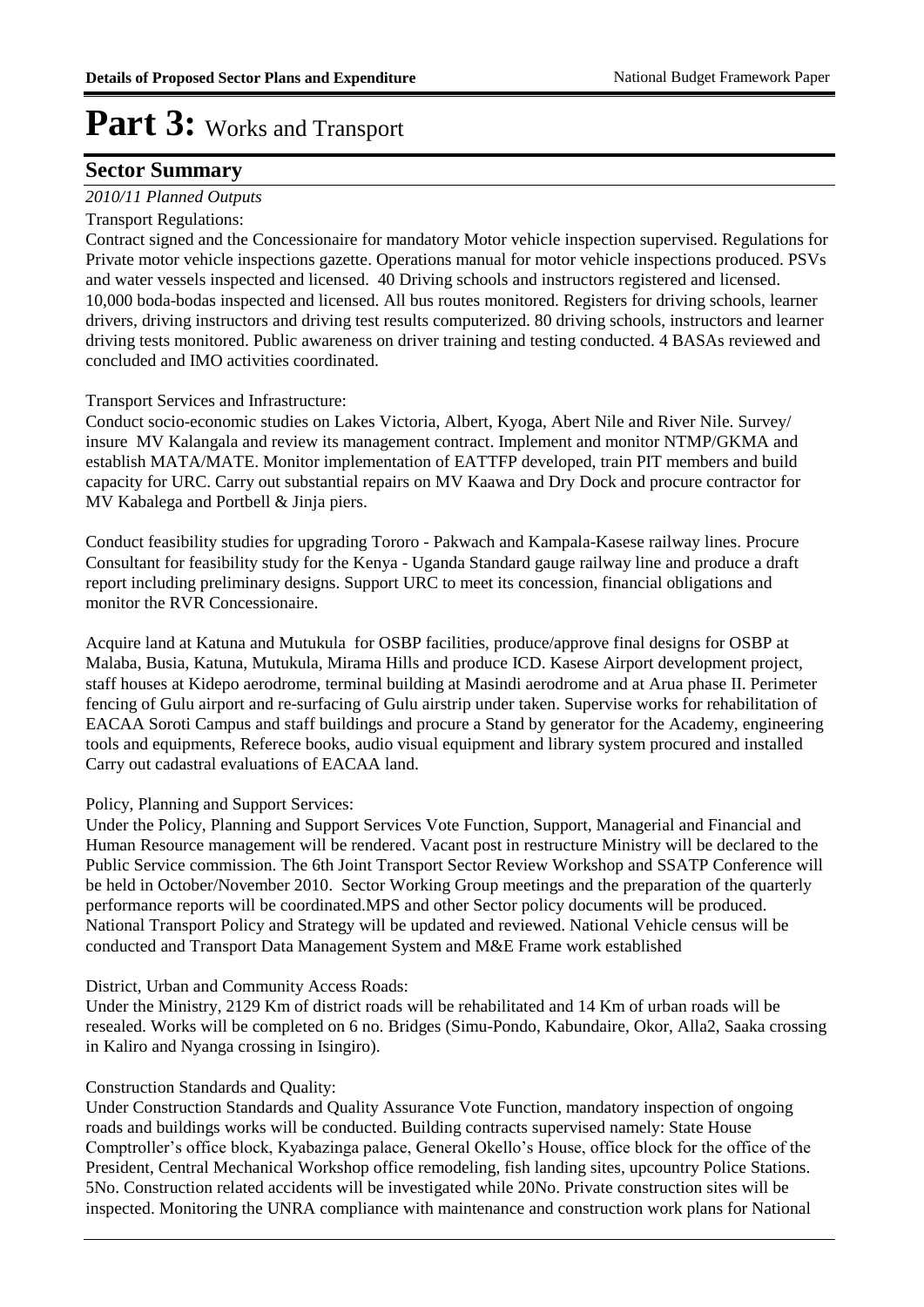#### **Sector Summary**

roads will be carried out. Cross cutting issues in the central region mapped. Rehabilitation and construction works of 900km of roads will be supervised. 80km of selected roads in the oil prospecting areas will be supervised.

#### UNRA:

During FY 2010/11 the focus will still be on the following ongoing tarmacking and rehabilitation projects; Soroti- Dokolo – Lira (123km), Kampala – Gayaza – Zirobwe (43km), Matugga – Semuto – Kapeeka (41km), Kampala – Mbarara (278km), Kabale – Kisoro – Bunagana/Kyanika (98km), Fort Portal – Bundibugyo – Lamia border (104km), Busega – Mityana (57km), Mbarara – Ishaka (61km), Kawempe – Kampala – Mukono – Jinja (85km), Lira – Kamudini (68km) and Kawempe – Kafu (166km).

The tarmacking and rehabilitation of the following projects is scheduled to commence during the FY 2010/11: Gulu – Atiak – Bibia/Nimule (104km), Vurra – Arua – Koboko – Oraba (78km), Nyakahita – Ibanda – Fort Portal (208km) and Mbarara – Kikagati (70km), Mukono – Kayunga (69km), Jinja – Kamuli (59km), Tororo – Mbale – Soroti (156km), Busia/Malaba – Bugiri (82km), Mbarara – Kabale – Katuna  $(155km)$  and Kafu – Karuma  $(67km)$ .

The designs for tarmacking the following gravel roads will be completed: Mukono – Katosi/Kisoga – Nyenga (72km), Mpigi –Kabulasoke - Maddu- Sembabule (135km), Muyembe – Namalu – Moroto – Kotido (290km), Ntungamo – Mirama Hills/ Ishaka – Kagamba (94km), Kapchorwa – Suam (77km), Rukungiri – Kahihi – Kanungu/ Ishasha road (74km), Mbale – Magale – Bumbo – Lwakhakha boarder (41km), Kyenjojo – Hoima – Masindi – Kigumba road (238km), Kaiso-Tonya-Hoima (85km), Nyendo-Sembabule (58km), Musita- Lumino – Busia/Majanji (104km), Masaka-Bukakata (36km), Rukungiri – Kanungu – Ishasha (74km), Olwiyo – Gulu – Kitgum (167km), Rwenkunye – Apac – Lira-Kitgum – Musingo (230km), Soroti - Katakwi - Moroto – Lokitanyala (215km), Tirinyi - Pallisa - Kumi / Pallisa – Mbale (69km), Namagumba - Budadiri – Nalugugu (30km), Kamuli – Bukungu (64km).

The designs for the construction of dual carriageways on the following roads are ongoing: Kampala – Entebbe (35km), Kampala – Jinja (80km), Kibuye – Mpigi (30km) and Kampala Northern Bypass (17km) will be completed. Similarly, the designs for full reconstruction of Tororo – Soroti (156km), Mbarara – Katuna (155km) and Lira – Kamudini – Gulu will be completed.

The old Nile Bridge at Jinja will be repaired and the design for the new bridge will commence. Aswa bridge on Gulu – Kitgum road will be constructed.

#### Uganda Road Fund:

In FY 2010/11, the Uganda Road Fund, Secretariat operational; equipment and systems in place. The Fund will fully finance the periodic and routine maintenance of 21,000km national roads, 22,500km district road, 5,000km urban roads and reduce bottle necks on community access roads. The source of funding will be from the Consolidated Fund through the MTEF arrangements. In addition URF will undertake value for money audit for the performance of the second half of FY 2010/11.

#### *Medium Term Plans*

Under Policy and Planning Programme, an M&E capacity will be strengthened through an established Sector M&E framework and a National Transport Databank. Sector Coordination will be strengthened through SWAP and the TSDP project will enhance the Policy and Planning capacity.

Under the Transport Regulation Vote Function, regulatory and inspection roles through coordination and monitoring of surface transport programmes will be maintained. Regulation and monitoring of Air Transport will be carried out. MTRA and NRSA will be created to effectively regulate road, rail and water transport and enhance road safety measures.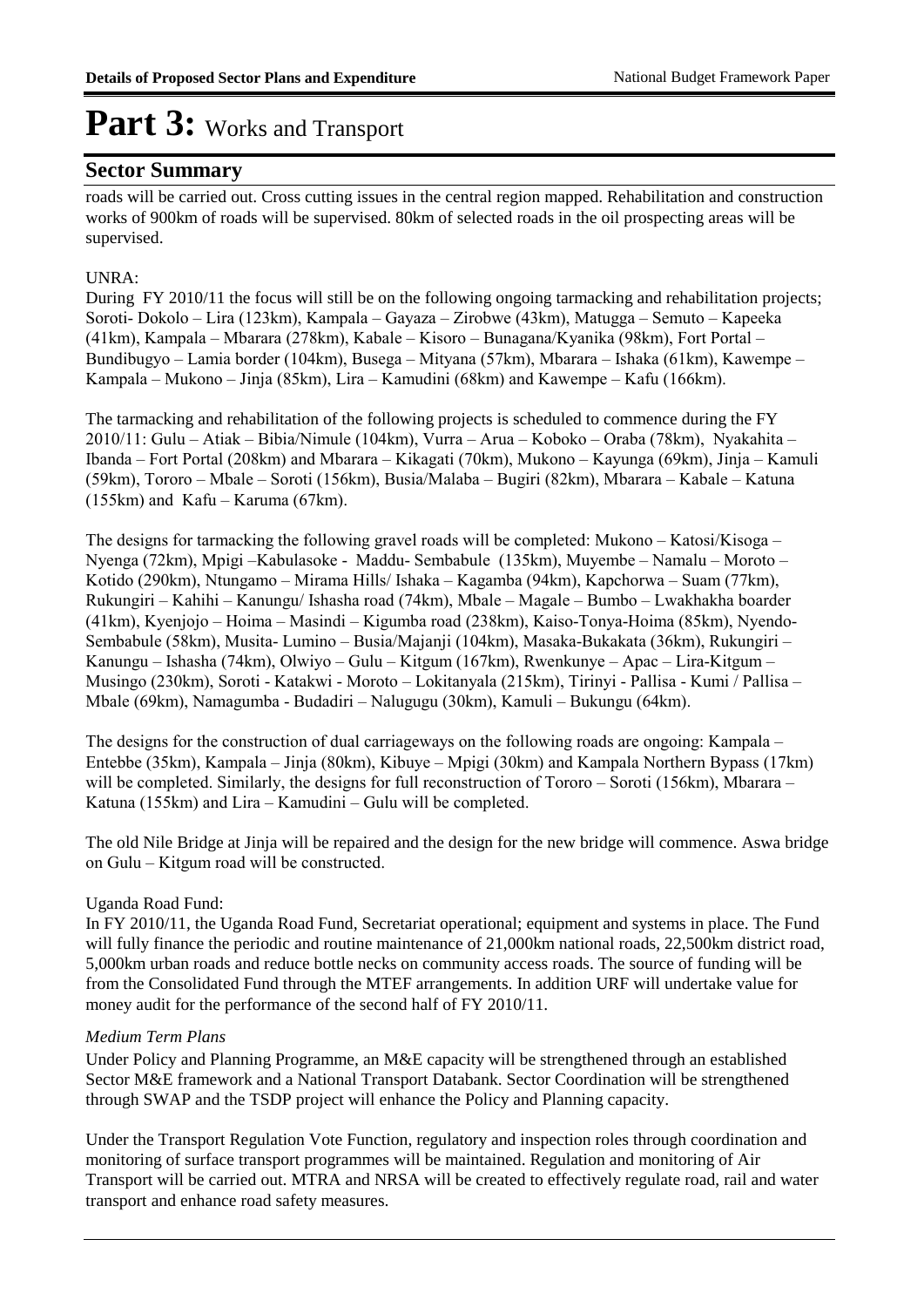#### **Sector Summary**

Under Construction Standards and Quality Assurance vote function, building inspections and supervision of road construction will continue. Plans to establish the National Construction Research Institute to research into new construction materials and techniques will be undertaken.

The NCI and the Building Control Act will be operationalised, compliance audits will be conducted, the National Construction Research Institute will be established and research into all aspects of construction will be strengthened in partnership with stakeholders.

Under the Transport Services and Infrastructure vote function, a coordinated transport system will be developed countrywide, with specific focus to the Greater Kampala Metropolitan Area so as to reduce traffic congestion.

In addition, there will be a focus on the rehabilitation of upcountry aerodromes that are gazzetted as entry/exit points namely Arua, Gulu, Kasese, Kidepo and Pakuba.

Works on the new terminal building at Arua and re-graveling of Jinja, Kidepo and Tororo aerodromes will continue. Furthermore, a design study for Kampala-Malaba standard railway gauge will commence.

Repairs on MV Kaawa and Pamba will be completed while the piers at Jinja and Luzira will be rehabilitated. The construction of One Stop Boarder post facilities at Malaba, Busia, Mutukula, Katuna and Mirama Hills will be completed.

At the local government level, a DUCAR Agency will be established to increase efficiency and effectiveness of DUCAR management. In the interim, inorder to eliminate the DUCAR maintenance backlog, government will use District equipment and road gangs. Works on the 17 bridges in North-Eastern will continue with the funding of IDB and those designed will be constructed.

Beginning FY 2011/12, the URF will independently engage with URA to collect Road Users Charges (RUCs) especially fuel levy and deposit proceeds directly into a commercially managed URF account. Accordingly and as guided by the URF Act 2008, the URF Board will independently set RUC tariff levels based on established needs of agencies.

#### *Unit Costs for Key Services*

#### **Table S2.3: Key Unit Costs of Services in the Sector (Shs '000)**

| <b>Unit Cost</b><br><b>Description</b>                                      | Actual<br>2008/09 | <b>Planned</b><br>2009/10 | <b>Proposed</b><br>2010/11 | <b>Costing Assumptions and Reasons for any Changes</b><br>and Variations from Plan           |
|-----------------------------------------------------------------------------|-------------------|---------------------------|----------------------------|----------------------------------------------------------------------------------------------|
| <b>Vote: 016 Ministry of Works and Transport</b>                            |                   |                           |                            |                                                                                              |
| Vote Function:0404 District, Urban and Community Access Roads               |                   |                           |                            |                                                                                              |
| Resealing of urban<br>roads per Km                                          | 400,000           | 400,000                   | 410,345                    | Increase in the cost of inputs.                                                              |
| Construction of a 15-<br>20 metre span bridge.                              | 700,000           | 700,000                   | 700,000                    | Cost of construction materials doesnot escalate                                              |
| <b>Vote: 113 Uganda National Road Authority</b>                             |                   |                           |                            |                                                                                              |
| Vote Function:0451 National Roads Maintenance & Construction                |                   |                           |                            |                                                                                              |
| <b>Upgrading from Gravel</b><br>to Bitumen standard in<br>rollling terrain  | 1,235,772         | 1,336,957                 | 1,600,000                  | Market rates will determine the actual unit cost<br>through a competetitive bidding process. |
| <b>Upgrading from Gravel</b><br>to Bitumen standard in<br>mountaneous areas | 1,561,224         | 1,538,462                 | 2,000,000                  | Market rates will determine the actual unit cost<br>through a competetitive bidding process. |
| Rehabilitation of<br>existing paved road                                    | 576,923           | 576,923                   | 673,077                    | Market rates will determine the actual unit cost<br>through a competetitive bidding process. |
|                                                                             |                   |                           |                            |                                                                                              |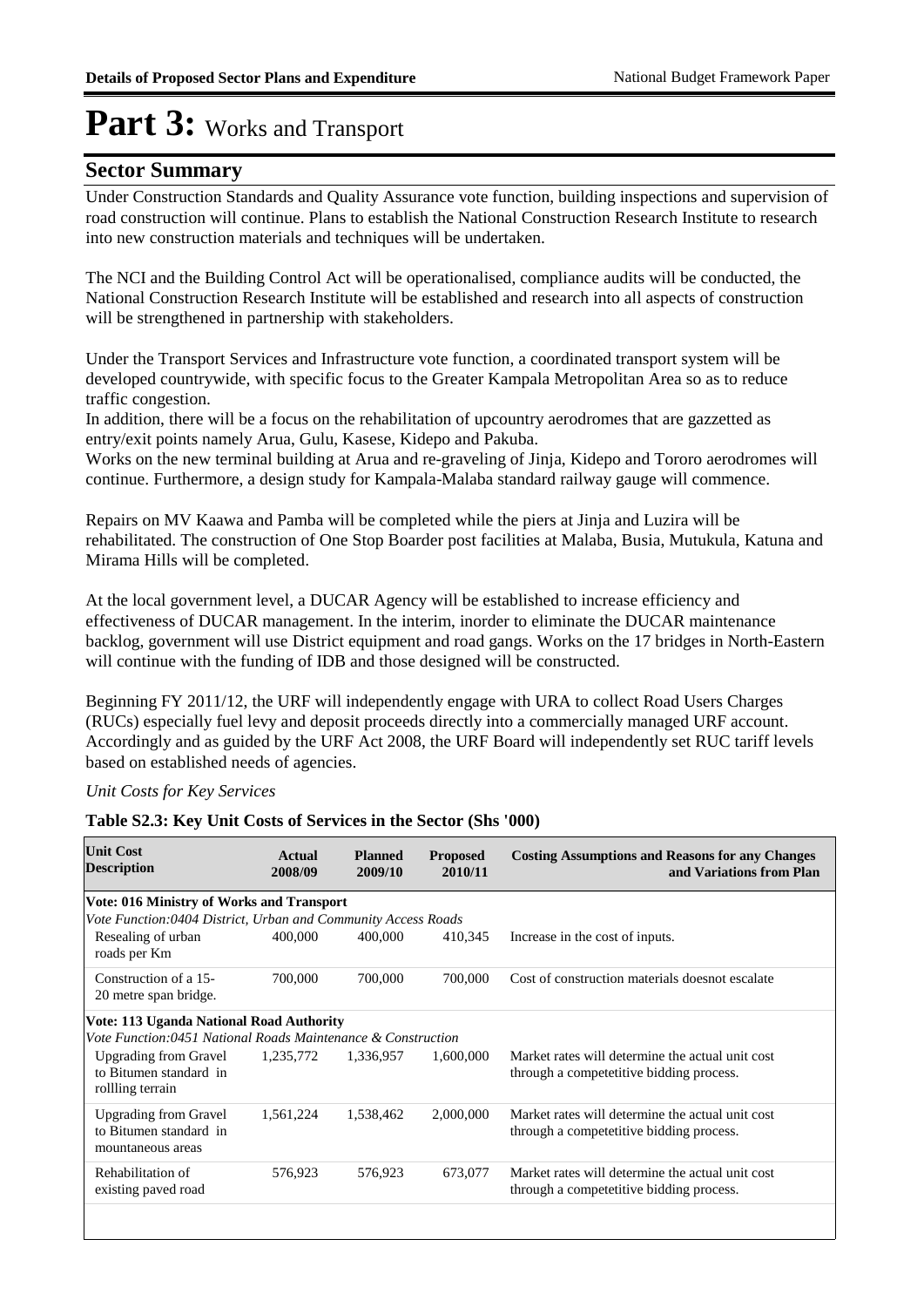| Sector Summary                         |                          |                           |                            |                                                                                             |  |  |
|----------------------------------------|--------------------------|---------------------------|----------------------------|---------------------------------------------------------------------------------------------|--|--|
| <b>Unit Cost</b><br><b>Description</b> | <b>Actual</b><br>2008/09 | <b>Planned</b><br>2009/10 | <b>Proposed</b><br>2010/11 | <b>Costing Assumptions and Reasons for any Changes</b><br>and Variations from Plan          |  |  |
| Reconstruction of<br>Paved Roads       | 1,411,765                | 1.500.000                 | 1.523.179                  | Market rates will determine the actual unit cost<br>through a competetitive bidding process |  |  |

### **Sector Summary**

#### **(iii) Plans to Improve Sector Performance**

Building the capacity of the local construction industry through implementing the National Construction Industry Policy including the implementation of Cross – Roads Project.

Under the current procurement laws, schedule and guidelines, civil works procurement process is lengthy therefore, there is need to undertake reforms of law schedule and guidelines by PPDA and the Sector to suit civil works procurement

In efforts to extend and upgrade existing railway lines, the Transport Services and Infrastructure Vote Function has planned to standardise rail tracks in partnering EAC states conduct a feasibility studies for Gulu – Nimule – Juba railway lines and Bukasa port which in the medium term should increase the tonnage of cargo freight carried on Uganda's railways, reduce road deterioration and transport costs. Improvement of water transport infrastructure including Port Bell and Jinja piers will enhance water transport services in the country.

Similarly, the rehabilitation and maintenance of upcountry aerodromes and better regulation of Entebbe Airport by CAA should result in increased and safer air traffic over the medium term. Both these interventions should have a positive impact on trade and tourism related growth in the medium term.

The establishment of the national transport databank and Sector M&E framework will augment in the assessment of sector performance. Also under SWAP, there will be enhanced Sector coordination.

The Uganda Road Fund will implement policies and strategies necessary for stable, adequate, reliable and timely disbursement of funds to designated agencies and carryout monitoring and evaluation so as to ensure value for money as well as uplifting road safety standards.

#### **Table S2.4: Specific 2010/11 Actions and Medium Term Strategy to Improve Sector Performance**

| 2009/10 Planned Actions:                                                                                     | 2009/10 Actions by Dec:                                                                         | 2010/11 Planned Actions:                               | <b>MT Strategy:</b>                                                                                                                    |  |  |  |  |
|--------------------------------------------------------------------------------------------------------------|-------------------------------------------------------------------------------------------------|--------------------------------------------------------|----------------------------------------------------------------------------------------------------------------------------------------|--|--|--|--|
|                                                                                                              | Sector Performance Issue: Axle overloading which shortens the life span of roads.               |                                                        |                                                                                                                                        |  |  |  |  |
|                                                                                                              | Vote: 016 Ministry of Works and Transport                                                       |                                                        |                                                                                                                                        |  |  |  |  |
| Vote Function: 0401 Transport Regulation                                                                     |                                                                                                 |                                                        |                                                                                                                                        |  |  |  |  |
| Review and harmonise<br>legislation (water, rail and<br>road transport)                                      |                                                                                                 | To review and update outdated<br>laws and regulations. | Gazzeting and monitoring<br>enforcement of the updated<br>legislation                                                                  |  |  |  |  |
| Vote: 113 Uganda National Road Authority                                                                     |                                                                                                 |                                                        |                                                                                                                                        |  |  |  |  |
|                                                                                                              | Vote Function: 04 51 National Roads Maintenance & Construction                                  |                                                        |                                                                                                                                        |  |  |  |  |
| Procure additional weigh<br>bridges. Automate the<br>weighing system and build<br>the capacity of the staff. | Four weighbridges were<br>procured. Procurement of<br>addtional six weighbridges<br>was ongoing | Conduct axle load control<br>campaigns                 | Harmonise the axle load<br>regulations within East<br><b>African Community.Enforce</b><br>axle load controls on all major<br>corridors |  |  |  |  |
|                                                                                                              | Sector Performance Issue: Dilapidated railway and undeveloped water transport network.          |                                                        |                                                                                                                                        |  |  |  |  |
| Vote: 016 Ministry of Works and Transport                                                                    |                                                                                                 |                                                        |                                                                                                                                        |  |  |  |  |
|                                                                                                              | Vote Function: 0402 Transport Services and Infrastructure                                       |                                                        |                                                                                                                                        |  |  |  |  |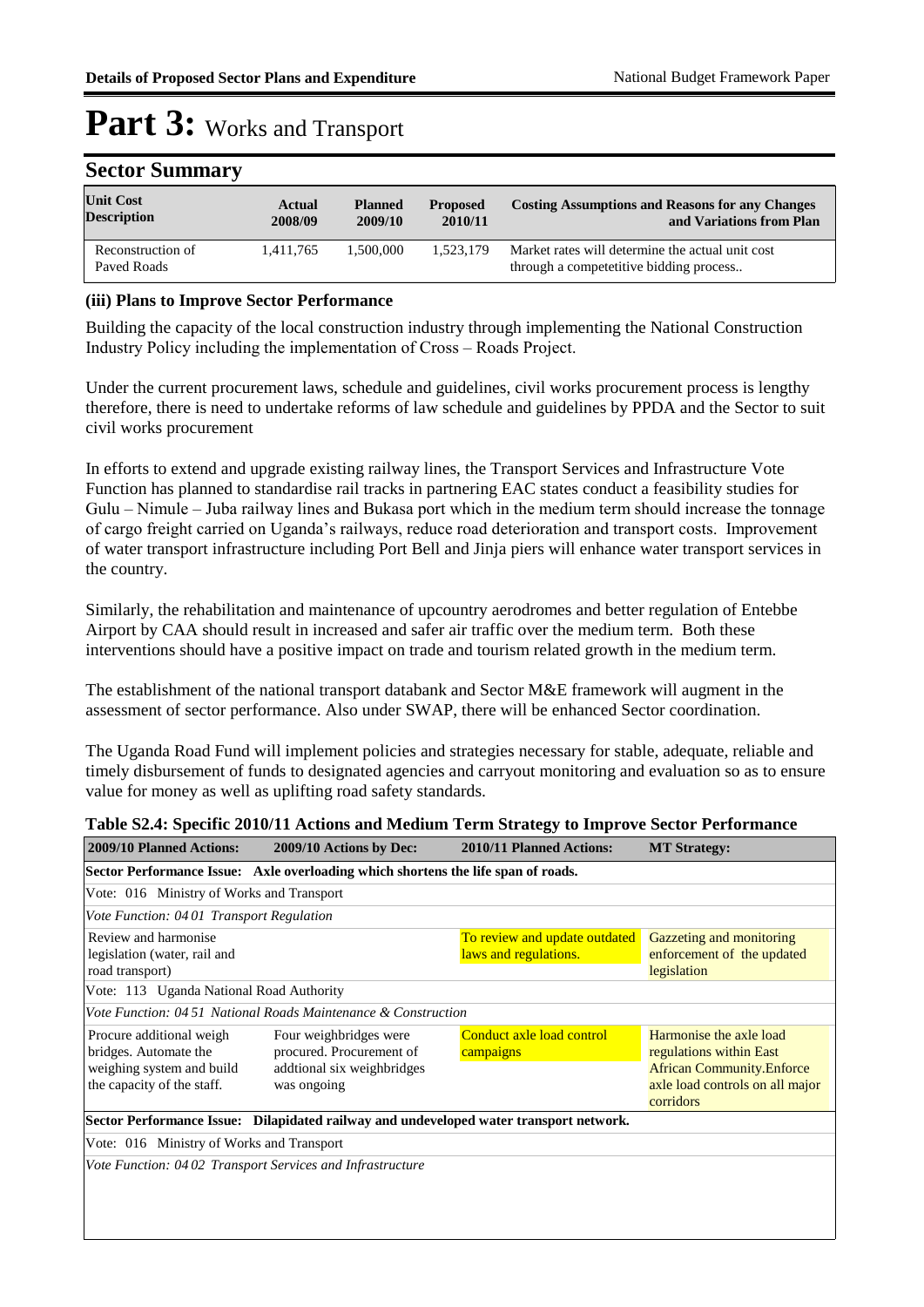### **Sector Summary**

| 2009/10 Planned Actions:                                                                                            | 2009/10 Actions by Dec:                                                                                                                   | 2010/11 Planned Actions:                                                                                                                                                                                                                          | <b>MT Strategy:</b>                                                                                                                                                                                                                        |
|---------------------------------------------------------------------------------------------------------------------|-------------------------------------------------------------------------------------------------------------------------------------------|---------------------------------------------------------------------------------------------------------------------------------------------------------------------------------------------------------------------------------------------------|--------------------------------------------------------------------------------------------------------------------------------------------------------------------------------------------------------------------------------------------|
| Finalise feasibility studies for<br>re-opening Kla - Kasese and<br>Tororo - Gulu - Pakwach<br>railway lines.        | Feasibility studies are ongoing                                                                                                           | Rehabilitate/upgrade and re-<br>open the closed Kampala -<br><b>Kasese and Tororo-Packwach</b><br>railway lines. In conjunction<br>with EAC partner states,<br>realign and upgrade<br>Kampala - Malaba railway line<br>to the new standard gauge. | Rehabilitate/upgrade and re-<br>open the closed Kampala -<br>Kasese and Tororo-Packwach<br>railway lines. In conjunction<br>with EAC partner states,<br>realign and upgrade<br>Kampala - Malaba railway line<br>to the new standard gauge. |
|                                                                                                                     | Sector Performance Issue: Inhibiting environment for the Private Sector development including limited access to credit<br>and technology. |                                                                                                                                                                                                                                                   |                                                                                                                                                                                                                                            |
| Vote: 016 Ministry of Works and Transport                                                                           |                                                                                                                                           |                                                                                                                                                                                                                                                   |                                                                                                                                                                                                                                            |
|                                                                                                                     | Vote Function: 0403 Construction Standards and Quality Assurance                                                                          |                                                                                                                                                                                                                                                   |                                                                                                                                                                                                                                            |
| Finalise the national<br>construction industry policy<br>and undertake increased<br>training for local contractors. | <b>Draft National Construction</b><br>Industry Policy was submitted<br>to Cabinet for approval.                                           | Operationalise the newly<br>approved NCI policy through<br><b>Cross Roads Project</b>                                                                                                                                                             | <b>Strengthen the National</b><br>construction Industry through<br><b>Cross Roads Project</b>                                                                                                                                              |
| Provide technical advice                                                                                            |                                                                                                                                           |                                                                                                                                                                                                                                                   |                                                                                                                                                                                                                                            |
| Vote: 113 Uganda National Road Authority                                                                            |                                                                                                                                           |                                                                                                                                                                                                                                                   |                                                                                                                                                                                                                                            |
|                                                                                                                     | Vote Function: 04 51 National Roads Maintenance & Construction                                                                            |                                                                                                                                                                                                                                                   |                                                                                                                                                                                                                                            |
| The Sector continues to liaise<br>with PPDA to institute<br>reformson the procurement<br>law for civil works        | The Sector continues to liaise<br>with PPDA to institute<br>reformson the procurement<br>law for civil works                              | <b>Inconnjuction with PPDA the</b><br>Sector would require reforms<br>in the procurement laws<br>especially for civil works.                                                                                                                      | Review of procurement laws,<br>guidelines and schedules to<br>cater for civil works<br>procurement by PPDA and the<br>Sector.                                                                                                              |
| Vote: 118 Road Fund                                                                                                 |                                                                                                                                           |                                                                                                                                                                                                                                                   |                                                                                                                                                                                                                                            |
| Vote Function: 04 52 National and District Road Maintenance                                                         |                                                                                                                                           |                                                                                                                                                                                                                                                   |                                                                                                                                                                                                                                            |
| Coordinate an effective<br>agency to expedite cash flow<br>management at the national<br>and local level.           | Agencies urged to prepare and<br>submit realistic plans                                                                                   | To guide on preperation and<br>implementation of efficient<br>procurement plans based on<br>TA by PPDA                                                                                                                                            | To guide on preperation and<br>implementation of efficient<br>procurement plans based on<br>TA by PPDA                                                                                                                                     |
| Vote: 500 501-850 Local Governments                                                                                 |                                                                                                                                           |                                                                                                                                                                                                                                                   |                                                                                                                                                                                                                                            |
|                                                                                                                     | Vote Function: 0481 District, Urban and Community Access Roads                                                                            |                                                                                                                                                                                                                                                   |                                                                                                                                                                                                                                            |
| Ensure that MoWT has put in<br>place necessary funding<br>modalities for the force<br>account.                      | Policy was passed by Cabinet,<br>and the MoWT is working<br>towards operationalising<br>modalities.                                       | Government in the interim<br>with operationalise the<br><b>DUCAR</b> maintenance using<br>district equipment and road<br>gangs.                                                                                                                   | Operationalise the force<br>account to enable Local<br>Governments to undertake<br>road maintenance.                                                                                                                                       |

#### *S3 Proposed Budget Allocations for 2010/11 and the Medium Term*

*This section sets out the proposed sector budget allocations for 2010/11 and the medium term, including major areas of expenditures and any notable changes in allocations.* 

#### **Table S3.1: Past Expenditure and Medium Term Projections by Vote Function**

|                                                   |                           |                        | 2009/10                    |         | <b>MTEF Budget Projections</b> |         |
|---------------------------------------------------|---------------------------|------------------------|----------------------------|---------|--------------------------------|---------|
|                                                   | 2008/09<br><b>Outturn</b> | Appr.<br><b>Budget</b> | Spent by<br><b>End Dec</b> | 2010/11 | 2011/12                        | 2012/13 |
| Vote: 016 Ministry of Works and Transport         |                           |                        |                            |         |                                |         |
| 0401 Transport Regulation                         | 2.768                     | 3.933                  | 0.996                      | 4.848   | 5.212                          | 8.160   |
| 0402 Transport Services and Infrastructure        | N/A                       | 22.245                 | N/A                        | 19.975  | 42.397                         | 48.418  |
| 0403 Construction Standards and Quality Assurance | 12.452                    | 31.675                 | 10.666                     | 29.899  | 26.841                         | 12.810  |
| 0404 District, Urban and Community Access Roads   | N/A                       | 50.774                 | N/A                        | 23.630  | 22.211                         | 23.329  |
| 0405 Mechanical Engineering Services              | 1.974                     | 4.863                  | 0.450                      | 4.720   | 7.845                          | 11.952  |
| 0449 Policy, Planning and Support Services        | N/A                       | 13.252                 | N/A                        | 12.086  | 14.709                         | 19.257  |
| <b>Total for Vote:</b>                            | N/A                       | 126.742                | N/A                        | 95.158  | 119.216                        | 123.926 |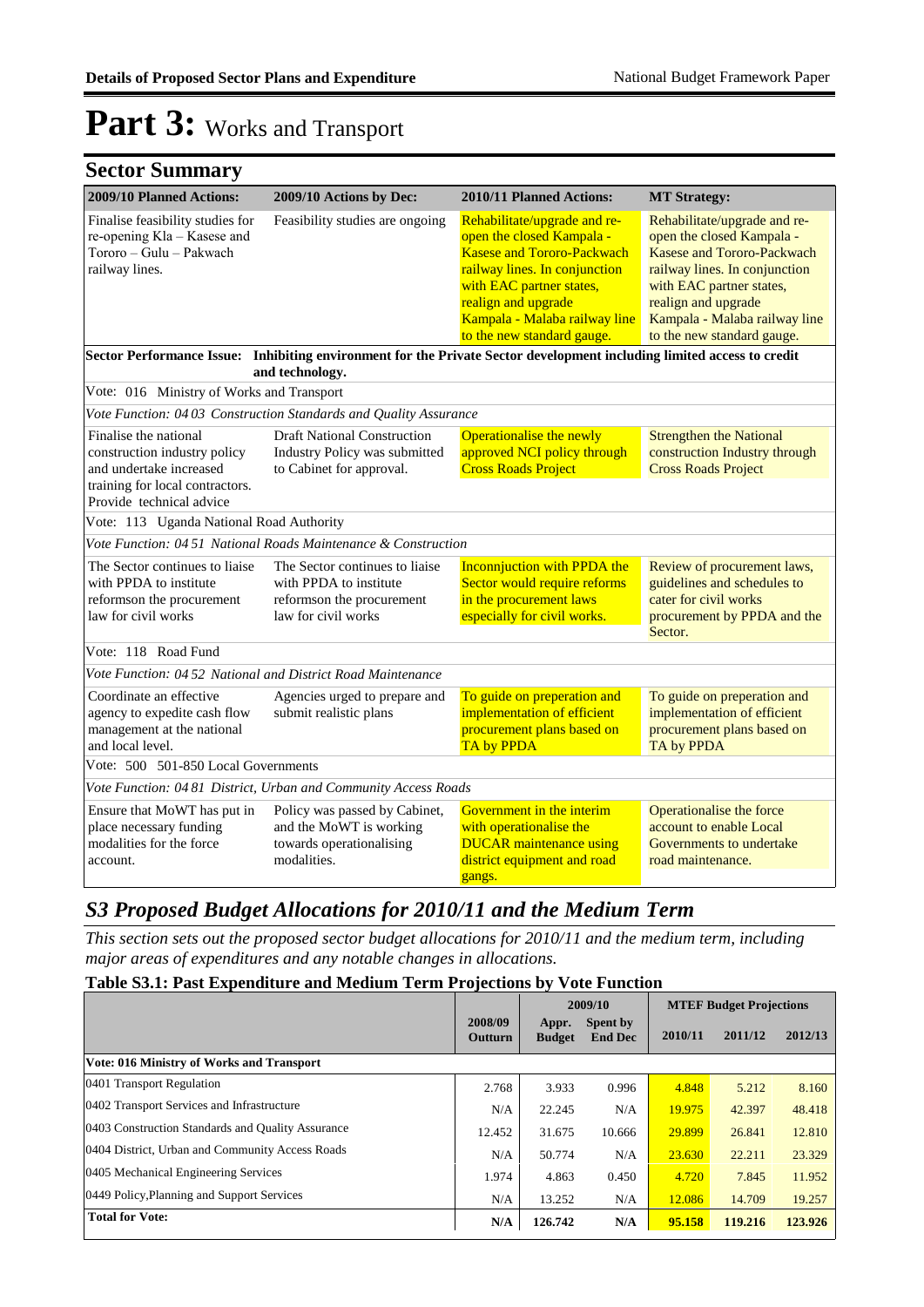#### **Sector Summary**

|                                                 |                    |                        | 2009/10                    | <b>MTEF Budget Projections</b> |         |           |
|-------------------------------------------------|--------------------|------------------------|----------------------------|--------------------------------|---------|-----------|
|                                                 | 2008/09<br>Outturn | Appr.<br><b>Budget</b> | Spent by<br><b>End Dec</b> | 2010/11                        | 2011/12 | 2012/13   |
| <b>Vote: 113 Uganda National Road Authority</b> |                    |                        |                            |                                |         |           |
| 0451 National Roads Maintenance & Construction  | N/A                | 903.922                | N/A                        | 522.475                        | 480.697 | 483.566   |
| <b>Total for Vote:</b>                          | N/A                | 903.922                | N/A                        | 522.475                        | 480.697 | 483.566   |
| <b>Vote: 118 Road Fund</b>                      |                    |                        |                            |                                |         |           |
| 0452 National and District Road Maintenance     | 0.000              | 116.242                | 0.000                      | 301.863                        | 383.422 | 481.868   |
| <b>Total for Vote:</b>                          | 0.000              | 116.242                | 0.000                      | 301.863                        | 383.422 | 481.868   |
| Vote: 500 501-850 Local Governments             |                    |                        |                            |                                |         |           |
| 0481 District, Urban and Community Access Roads | 64.392             | 67.924                 | 56.291                     | 0.000                          | 0.000   | 0.000     |
| <b>Total for Vote:</b>                          | 64.392             | 67.924                 | 56.291                     | 0.000                          | 0.000   | 0.000     |
| <b>Total for Sector:</b>                        | N/A                | 1,214.830              | N/A                        | 919.496                        | 983.335 | 1,089.361 |

*\* Excluding Taxes and Arrears*

#### **(i) The Total Budget over the Medium Term**

The total budget for the Works and Transport Sector in FY 2010/11 is Ushs 919.49bn, constituting a reduction of Ushs 295.33 bn (24%) from the FY 2009/10 budget. UGX 27.29 bn is for Wage, Ushs 318.34 bn is for Non Wage Recurrent, Ushs 339.98 bn is for Domestic Development and Ushs 233.88 bn is from Development Partners. The sector budget is then expected to rise to UGX.1,089.36 Bn over the medium term.

#### **(ii) The major expenditure allocations in the sector**

The major expenditure areas in the Sector are National Road Construction and Maintenance (UNRA), which in FY2010/11 will be Ushs 522.5 bn. (56.8%). This is followed by Uganda Road Fund for district and national road maintenance with an allocation of Ushs 301.9 bn (33%), Construction standards and Quality Assurance (UGX 29.89 Bn) and District Road Maintenance and Constuction (UGX 23.63 Bn) (MoWT) which both represent 3% of the sector budget.

#### **(iii) The major planned changes in resource allocations within the sector**

The major nominal changes for FY2010/11 will be experienced for National Road Maintenance and Construction (UNRA) and for district and urban road maintenance under the Uganda Road Fund. UNRA's budget reduces 380.75 Bn (42%) from the FY2009/10 budget. Part of this is reallocated to the Uganda Road Fund, which increases from UGX 116.24 bn to UGX 301.8 bn in FY 2010/11, representing a 160% increase. The overral sector ceiling is reduced to UGX 919.49 bn in FY 2010/11 from UGX 1,214.83 Bn in FY 2009/10, which represents a 24% reduction. Major reallocations from last financial year, in addition to justifications and the impact this will have on performance are reflected in the table below:

#### **Table S3.2: Major Changes in Sector Resource Allocation**

| Proposed changes in 2010/11 Allocations and<br>Outputs from those planned for in 2009/10: | <b>Justification for proposed Changes in Expenditure and Outputs</b>                                                                  |  |  |  |  |
|-------------------------------------------------------------------------------------------|---------------------------------------------------------------------------------------------------------------------------------------|--|--|--|--|
| Vote: 016 Ministry of Works and Transport                                                 |                                                                                                                                       |  |  |  |  |
| Vote Function:0402 Policy, Planning and Support Services                                  |                                                                                                                                       |  |  |  |  |
| <b>Output:</b> 04 49 02 Ministry Support Services including renting office space          |                                                                                                                                       |  |  |  |  |
|                                                                                           | <b>Change in Allocation (UShs Bn)</b> 2.035 To settle residual CHOGM debts and land compesation.                                      |  |  |  |  |
| To settle outstanding payments for CHOGM and also                                         |                                                                                                                                       |  |  |  |  |
| land compesation                                                                          |                                                                                                                                       |  |  |  |  |
| Vote Function:0473 Construction Standards and Quality Assurance                           |                                                                                                                                       |  |  |  |  |
| Output: 04 03 73 Roads, Streets and Highways                                              |                                                                                                                                       |  |  |  |  |
|                                                                                           | <b>Change in Allocation (UShs Bn)</b> $\qquad \qquad 1.949$ The additional changes resulted from the specified km of roads to Improve |  |  |  |  |
|                                                                                           | Rehabilitate and maintain 900 Km of roads works of the road network in the country; leading to improved accessibility and             |  |  |  |  |
| interconnectivity and Karamoja roads                                                      | better agricultural prices.                                                                                                           |  |  |  |  |
| Vote Function:0404 Policy, Planning and Support Services                                  |                                                                                                                                       |  |  |  |  |
| Output:<br>04 49 04 Transport Data Collection Analysis and Storage                        |                                                                                                                                       |  |  |  |  |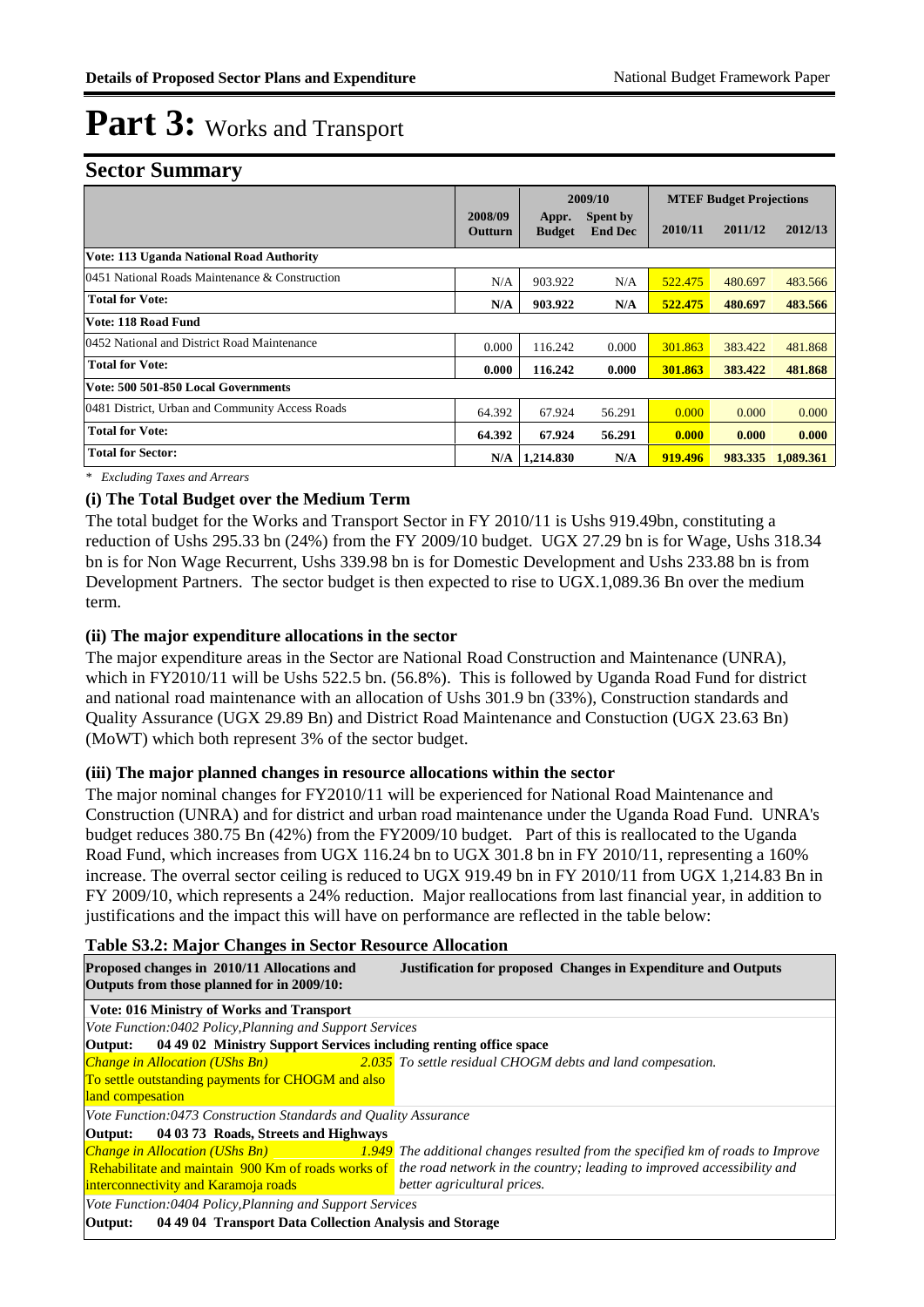| Proposed changes in 2010/11 Allocations and<br>Outputs from those planned for in 2009/10:                                 | Justification for proposed Changes in Expenditure and Outputs                                                                                  |
|---------------------------------------------------------------------------------------------------------------------------|------------------------------------------------------------------------------------------------------------------------------------------------|
| Change in Allocation (UShs Bn)                                                                                            | 1.380 The ministry will conduct a National vehicle census and operationalise the                                                               |
| <b>Planned National vehicle census and</b>                                                                                | Transport Sector Data Management System.                                                                                                       |
| operationalisation of the Transport Sector Data<br>Management System.                                                     |                                                                                                                                                |
| Vote Function:0471 Construction Standards and Quality Assurance                                                           |                                                                                                                                                |
| 04 03 71 Acquisition of Land by Government<br>Output:                                                                     |                                                                                                                                                |
| Change in Allocation (UShs Bn)<br>Processing of land titles for State House propoerties                                   | 1.000 The ministry is planning to process the land tittles for State House<br><i>properties.</i>                                               |
| Vote Function:0478 Construction Standards and Quality Assurance                                                           |                                                                                                                                                |
| 04 03 78 Purchase of Office and Residential Furniture and Fittings<br>Output:                                             |                                                                                                                                                |
| Change in Allocation (UShs Bn)                                                                                            | 1.000 Comptroller has requested additional furniture for State House.                                                                          |
| Comptroller has requesred additional furniture State<br>House                                                             |                                                                                                                                                |
| Vote Function:0472 Construction Standards and Quality Assurance                                                           |                                                                                                                                                |
| 04 03 72 Government Buildings and Administrative Infrastructure<br>Output:                                                |                                                                                                                                                |
| Change in Allocation (UShs Bn)                                                                                            | -2.290 Construction works will have been completed on the Gov't office Block.                                                                  |
| More funding was required for FY 2009/10 for                                                                              | More funding was required for FY 2009/10 for connecting utilities to the                                                                       |
| connecting utilities to the Government office block                                                                       | Government office block.                                                                                                                       |
| Vote Function:0407 Transport Services and Infrastructure                                                                  |                                                                                                                                                |
| Output:<br>04 02 07 Feasibility/Design Studies                                                                            |                                                                                                                                                |
| Change in Allocation (UShs Bn)<br>The allocation is reflected in new ouput of Border                                      | -2.590 No funds were allocated because a new ouput for Border Post<br>rehabilitation/construction was created and budgeted for accordingly.    |
| Post rehabilitation/construction.                                                                                         |                                                                                                                                                |
| Vote Function:0402 Construction Standards and Quality Assurance                                                           |                                                                                                                                                |
| 04 03 02 Management of Public Buildings<br>Output:                                                                        |                                                                                                                                                |
| Change in Allocation (UShs Bn)                                                                                            | -4.766 Remaining works scaling down as public buildings near completion                                                                        |
| Remaining works scaling down as public buildings                                                                          |                                                                                                                                                |
| near completion                                                                                                           |                                                                                                                                                |
| Vote Function:0406 Policy, Planning and Support Services                                                                  |                                                                                                                                                |
| 04 49 06 Monitoring and Capacity Building Support<br>Output:<br>Change in Allocation (UShs Bn)                            | -4.940 No funds have been provied for capacity building.                                                                                       |
| No funds have been provied for capacity building.                                                                         |                                                                                                                                                |
| Vote: 113 Uganda National Road Authority                                                                                  |                                                                                                                                                |
| Vote Function:0402 National Roads Maintenance & Construction                                                              |                                                                                                                                                |
| 04 51 02 UNRA Support Services<br>Output:                                                                                 |                                                                                                                                                |
| Change in Allocation (UShs Bn)                                                                                            | -1.038 Part of the funding of UNRA operational costs are budgeted under the                                                                    |
| The budget has been reduced because part of the                                                                           | URF.                                                                                                                                           |
| recurrent budget is under the road fund<br>Vote Function:0406 National Roads Maintenance & Construction                   |                                                                                                                                                |
| Output:<br>04 51 06 Ferry Services                                                                                        |                                                                                                                                                |
| Change in Allocation (UShs Bn)                                                                                            | -2.000 No funds were budgeted under UNRA vote. Funding for ferries operations                                                                  |
| Funding for ferries operations are budgeted under the                                                                     | are budgeted under the URF vote as part of road maintenace.                                                                                    |
| <b>URF</b> vote.                                                                                                          |                                                                                                                                                |
| Vote Function:0405 National Roads Maintenance & Construction                                                              |                                                                                                                                                |
| 04 51 05 Axle Load Control<br>Output:<br>Change in Allocation (UShs Bn)                                                   |                                                                                                                                                |
| Funding for axle load operations are budgeted under                                                                       | -2.750 No funds were budgeted under UNRA vote. Funding for axle load<br>operations are budgeted under the URF vote as part of road maintenace. |
| the URF.                                                                                                                  |                                                                                                                                                |
| Vote Function: 0403 National Roads Maintenance & Construction                                                             |                                                                                                                                                |
| 04 51 03 Maintenance of paved national roads<br>Output:                                                                   |                                                                                                                                                |
| Change in Allocation (UShs Bn)                                                                                            | -29.121 No funds were budgeted under UNRA vote. Funding for road maintenance                                                                   |
| Funding for road maintenance are budgeted under the are budgeted under the URF vote.                                      |                                                                                                                                                |
| <b>URF</b> vote.                                                                                                          |                                                                                                                                                |
| Vote Function:0404 National Roads Maintenance & Construction<br>04 51 04 Maintenance of unpaved national roads<br>Output: |                                                                                                                                                |
| Change in Allocation (UShs Bn)                                                                                            | -31.973 No funds were budgeted under UNRA vote. Funding for road maintenance                                                                   |
| Funding for road maintenance are budgeted under the                                                                       |                                                                                                                                                |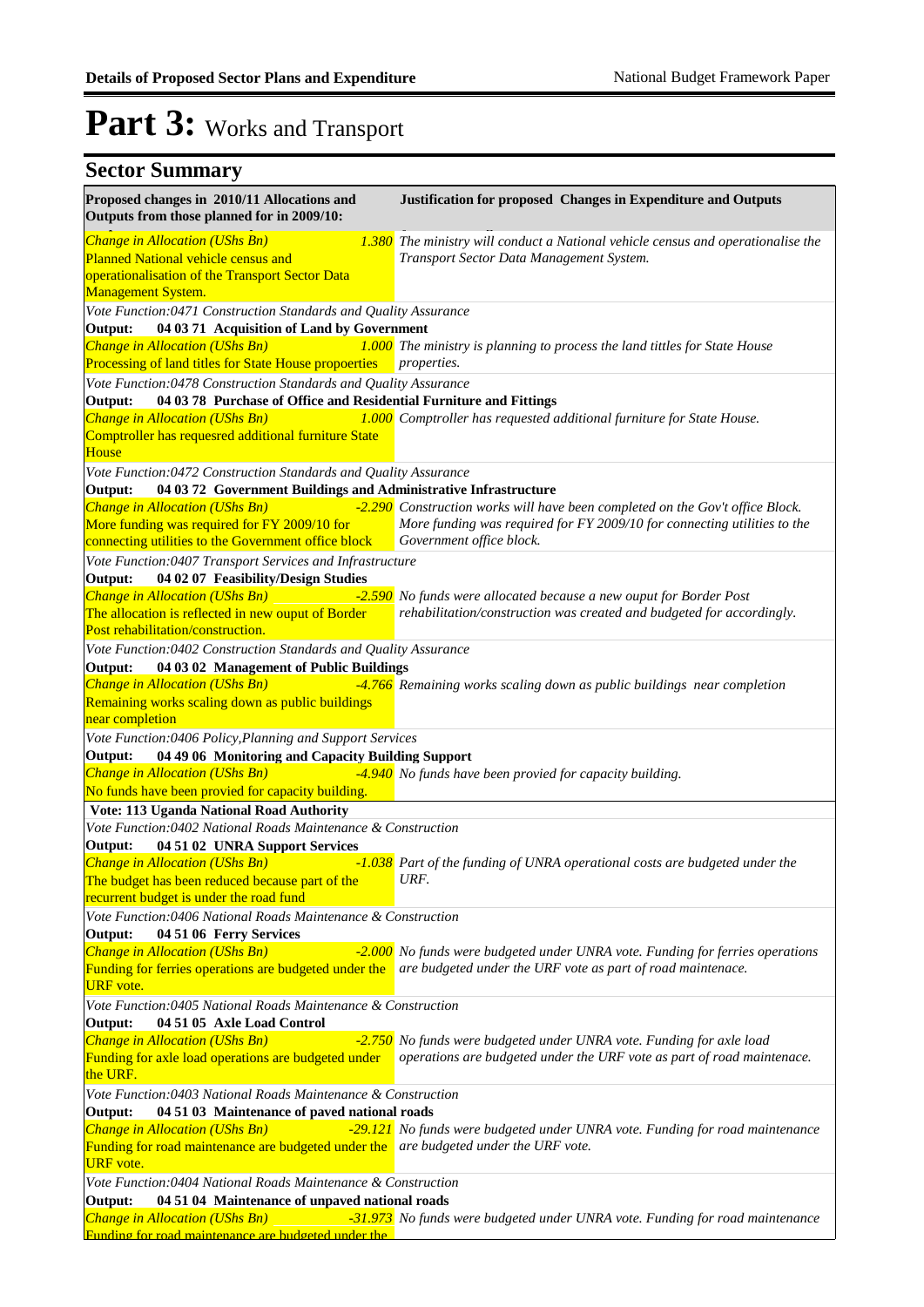| <b>Sector Summary</b>                                                                                                                                          |                                                                                                           |
|----------------------------------------------------------------------------------------------------------------------------------------------------------------|-----------------------------------------------------------------------------------------------------------|
| Proposed changes in 2010/11 Allocations and<br>Outputs from those planned for in 2009/10:                                                                      | Justification for proposed Changes in Expenditure and Outputs                                             |
| <b>URF</b> vote.                                                                                                                                               | are budgeted under the URF vote.                                                                          |
| Vote: 118 Road Fund                                                                                                                                            |                                                                                                           |
| Vote Function:0451 National and District Road Maintenance                                                                                                      |                                                                                                           |
| 04 52 51 National Road Maintenance<br>Output:                                                                                                                  |                                                                                                           |
| <b>Change in Allocation (UShs Bn)</b>                                                                                                                          | 128.276 These are funds required for maintenance of the origional national road                           |
| These are funds required for maintenance of the                                                                                                                | network.                                                                                                  |
| origional national road network.                                                                                                                               |                                                                                                           |
| Vote Function:0452 National and District Road Maintenance                                                                                                      |                                                                                                           |
| 04 52 52 District, Urban and Community Access Road Maintenance<br>Output:                                                                                      |                                                                                                           |
| <b>Change in Allocation (UShs Bn)</b><br><b>Contract Contract Contract Contract Contract Contract Contract Contract Contract Contract Contract Contract Co</b> | 50.755 These funds are required to maintain the additional 10,000km taken over                            |
| These were tranfered from the development budget to from local governments.                                                                                    |                                                                                                           |
| UFR vote for catering for the additional 10,000km                                                                                                              |                                                                                                           |
| taken over from local governments.                                                                                                                             |                                                                                                           |
| Vote Function:0401 National and District Road Maintenance                                                                                                      |                                                                                                           |
| Output:<br>04 52 01 Road Fund Secretariat Services                                                                                                             |                                                                                                           |
|                                                                                                                                                                | Change in Allocation (UShs Bn) 6.590 Full operationalisation of Uganda Road Fund in FY2010/11 requires an |
| Full operationalisation of Uganda Road Fund in                                                                                                                 | increased allocation for the Secretariat to operate.                                                      |
| FY2010/11 requires an increased allocation for the                                                                                                             |                                                                                                           |
| Secretariat to operate.                                                                                                                                        |                                                                                                           |
| Vote: 500 501-850 Local Governments                                                                                                                            |                                                                                                           |
| Vote Function:0400 District, Urban and Community Access Roads                                                                                                  |                                                                                                           |
| 04 81 00 District, Urban and Community Access Roads<br>Output:                                                                                                 |                                                                                                           |
| Change in Allocation (UShs Bn)<br><b>Service Service</b>                                                                                                       | -67.924 The budget for District road maintenace has been transferred to Uganda                            |
| The budget for District road maintenace has been                                                                                                               | Road Fund.                                                                                                |
| transferred to Uganda Road Fund.                                                                                                                               |                                                                                                           |
|                                                                                                                                                                |                                                                                                           |

*\* Excluding Taxes and Arrears*

#### *S4: Sector Challenges for 2010/11 and the Medium Term*

*This section sets out key outputs in 2010/11 and the medium term which the sector has been unable to fund in its spending plans.*

Unfunded Priorities FY 2010/11:

Settlement of CAA debt by MDAs totalling to about UGX 57.0bn; land acquisition for construction of One Stop Border Post at Katuna and Mutukula- UGX 4.382bn; MV. Kalangala ship needs additional UGX 2bn to fund operational and management costs and a feasibility study for the development of Bukasa port at Kampala requires UGX 3.6 bn to connect the country to Tanga port in Tanzania. The Development of Kasese Airstrip is a Presidential Pledge cited in the NRM Manifesto for funding in FY 2010/11 UGX 9bn is required for detailed design and commencement of actual works.

The rehabilitation and maintenance of Teso and Karamoja Security roads including the completion of Aromo bridge requires UGX 19.6 bn.

 In FY 2010/11, UGX 4bn is required to commence for detailed design for standard gauge railway line from Kampala-Malaba. Similarly, the Gulu - Nimule - Juba railway line feasibility study requires UGX 1.5 bn. While UGX 10.9bn is required for controlling mud and dust in Kampala city. Also, UGX 10bn is required for purchase and maintenance of government protocol fleet.

On the other hand, the Uganda Road Fund requires additional funding of UGX 21 bn for the maintenance of 10,000km of National roads taken over from Local Government.

Inhibiting environment of the private sector development which limit access to credit and reduce competition.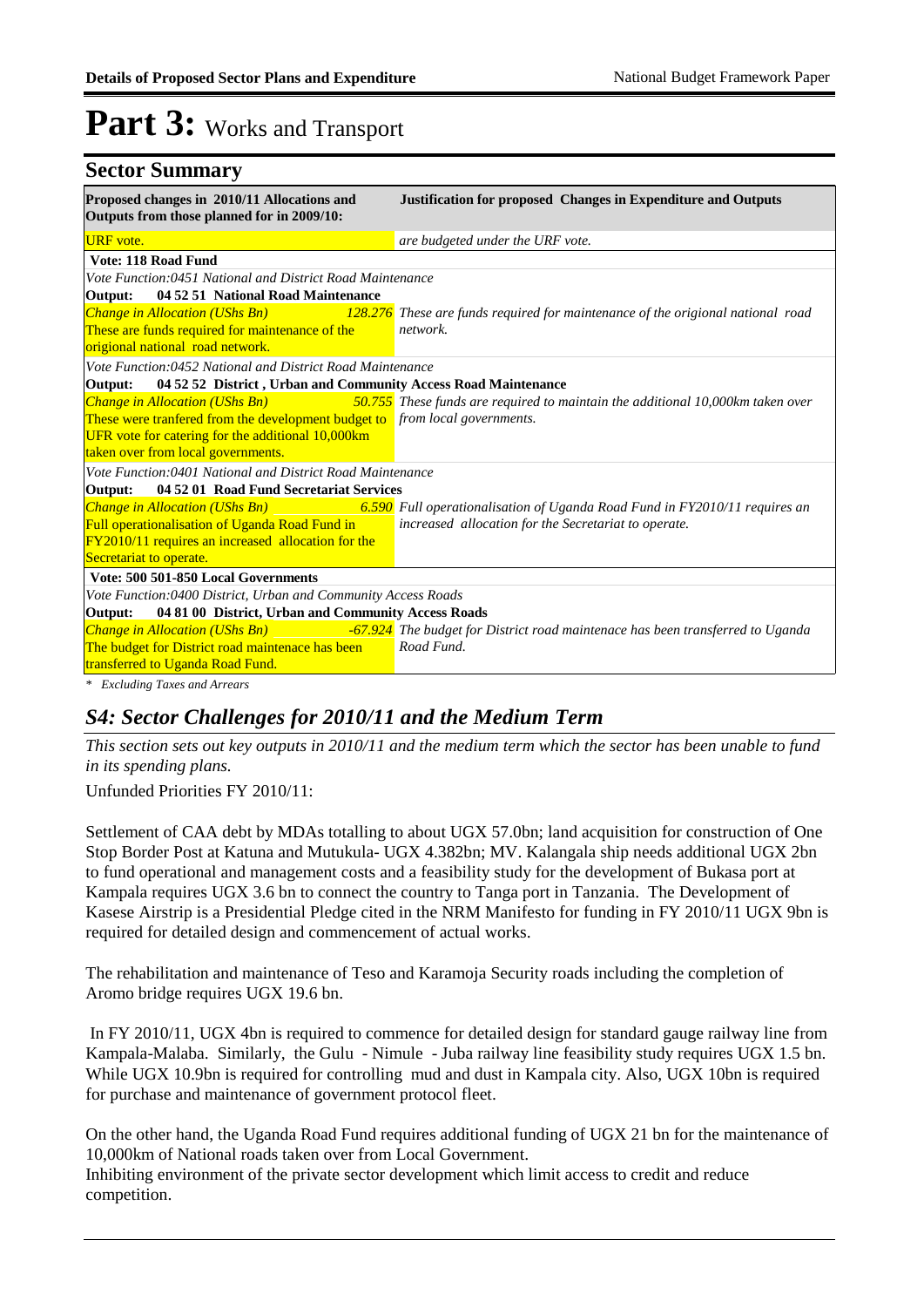#### **Sector Summary**

Axle over loading which is reducing the life span of roads and increasing the maintenance cost.

#### **Table S4.1: Additional Output Funding Requests**

| <b>Additional Requirements for Funding and</b><br>Outputs in 2010/11                                                                                                                                                                                                              | <b>Justification of Requirement for Additional Outputs and Funding</b>                                                                                                                                                                                                                                                                                                                                                                                                                           |  |  |  |  |
|-----------------------------------------------------------------------------------------------------------------------------------------------------------------------------------------------------------------------------------------------------------------------------------|--------------------------------------------------------------------------------------------------------------------------------------------------------------------------------------------------------------------------------------------------------------------------------------------------------------------------------------------------------------------------------------------------------------------------------------------------------------------------------------------------|--|--|--|--|
| Vote Function:0452 Transport Services and Infrastructure                                                                                                                                                                                                                          |                                                                                                                                                                                                                                                                                                                                                                                                                                                                                                  |  |  |  |  |
| 0402 52 Rehabilitation of Upcountry Aerodromes (CAA)<br>Output:                                                                                                                                                                                                                   |                                                                                                                                                                                                                                                                                                                                                                                                                                                                                                  |  |  |  |  |
| <b>Funding Requirement (UShs Bn):</b><br>Rehabilitate Kasese Aerodrome to international<br><b>Airport standards and re-surfacing Gulu Airport</b><br>runway, taxi ways and aprone including ground<br>lighting system                                                             | 9.000 This is a Presidential directive aimed at enhancing tourism in the region<br>and hence increased foreign exchange earnings. However no funds were<br>allocated in the MTEF.                                                                                                                                                                                                                                                                                                                |  |  |  |  |
| Output:<br>0402 71 Acquisition of Land by Government                                                                                                                                                                                                                              |                                                                                                                                                                                                                                                                                                                                                                                                                                                                                                  |  |  |  |  |
| <b>Funding Requirement (UShs Bn):</b><br>Land compesation for establishment of One Stop<br>Border Post (OSBP) Facilities at Mutukula and<br><b>Katuna</b>                                                                                                                         | 4.000 The EATTFP project is aimed at faciliating trade and transport in the<br>region. Construction of OSBP facilities at major border crossings will help<br>reduce border clearance time. Land for construction of OSBP at Malaba<br>and Busia is available. However, government will have to acquire land<br>(2.8 Ha and 3.7 Ha) for construction of OSBP at Katuna and Mutukula<br>respectively at a total sum of Ushs 4Bn as per the Government Chief<br>Valuers Report dated December 2009 |  |  |  |  |
| Output:<br>0402 79 Acquisition of Other Capital Assets                                                                                                                                                                                                                            |                                                                                                                                                                                                                                                                                                                                                                                                                                                                                                  |  |  |  |  |
| <b>Funding Requirement (UShs Bn):</b><br>Operational management and maintenance of MV<br>Kalangala                                                                                                                                                                                | 2.000 MV Kalangala facilitates movement of goods, persons and services<br>between Kalangala islands and the main land. This is a Government<br>subsidy for the communities living in the islands to acess better services<br>from the mainland.                                                                                                                                                                                                                                                  |  |  |  |  |
| Output:<br>0402 80 Construction/Rehabilitation of Inland Water Transport Infrastructure                                                                                                                                                                                           |                                                                                                                                                                                                                                                                                                                                                                                                                                                                                                  |  |  |  |  |
| <b>Funding Requirement (UShs Bn):</b><br>Additional funding is required for a feasibility study<br>for the development of Bukasa Port in Kampala.                                                                                                                                 | 3.600 Development of the port will connect Uganda to Tanga port in Tanzania<br>through Arusha-Musoma. This will enhance access to the sea for bulk<br>cargo goods which will reduce trade costs and pressure on the congested<br>northern corridor.                                                                                                                                                                                                                                              |  |  |  |  |
| Output:<br>0402 81 Construction/Rehabilitation of Railway Infrastructure                                                                                                                                                                                                          |                                                                                                                                                                                                                                                                                                                                                                                                                                                                                                  |  |  |  |  |
| <b>Funding Requirement (UShs Bn):</b><br>Additional funding (UGX 1.5bn) is required for the<br>commissioning of a feasibility study for the Gulu-<br>Nimule-Juba railway line. Additional 4bn for detailed<br>design for the standard guage railwayline from<br>Kampala - Malaba. | 5.500 Rehabilitation and extension of Uganda's railway network is an<br>infrastructure priority in the NDP. It will reduce the cost of inter-and intra-<br>country freight transport, improve passenger transit, and reduce pressure<br>on Uganda's road network. Additional UGX 4bn for detailed design for the<br>standard guage railwayline from Kampala - Malaba.                                                                                                                            |  |  |  |  |
| Vote Function:0474 District, Urban and Community Access Roads                                                                                                                                                                                                                     |                                                                                                                                                                                                                                                                                                                                                                                                                                                                                                  |  |  |  |  |
| Output:<br>0404 74 Major Bridges<br><b>Funding Requirement (UShs Bn):</b><br>Completion of Aromo Bridge which includes the<br>construction of a pier (UGX 150mn) and installation<br>of Bailey bridge (UGX 30mn)                                                                  | 0.180 Additional bridges are required to ease the transit of security forces<br>operating in Karamoja.                                                                                                                                                                                                                                                                                                                                                                                           |  |  |  |  |
| Vote Function:0475 Mechanical Engineering Services                                                                                                                                                                                                                                |                                                                                                                                                                                                                                                                                                                                                                                                                                                                                                  |  |  |  |  |
| 0405 75 Purchase of Motor Vehicles and Other Transport Equipment<br>Output:                                                                                                                                                                                                       |                                                                                                                                                                                                                                                                                                                                                                                                                                                                                                  |  |  |  |  |
| <b>Funding Requirement (UShs Bn):</b><br>Procurement of 60 station wagon vehicles for govt<br>fleet                                                                                                                                                                               | 10.000 There are increased high profile government functions which require more<br>vehicles (UGX 10bn).                                                                                                                                                                                                                                                                                                                                                                                          |  |  |  |  |
| Vote Function:0451 National and District Road Maintenance                                                                                                                                                                                                                         |                                                                                                                                                                                                                                                                                                                                                                                                                                                                                                  |  |  |  |  |
| Output:<br>0452 51 National Road Maintenance<br><b>Funding Requirement (UShs Bn):</b><br>Maintenance of extra 10,000km tranfered to national<br>netwok.                                                                                                                           | $21.140$ UNRA will require additional funds (UGX 21.14 bn) for maintenance of<br>the 10,000km taken over from district local governments.                                                                                                                                                                                                                                                                                                                                                        |  |  |  |  |

#### *S5: Details of Key Vote Function Outputs Planned for 2009/10*

*This table below sets out the key outputs under every vote function achieved in the first half of 2009/10 and planned for 2010/11.*

**Table S5.1: Past and 2010/11 Planned Outputs from Sector Expenditures**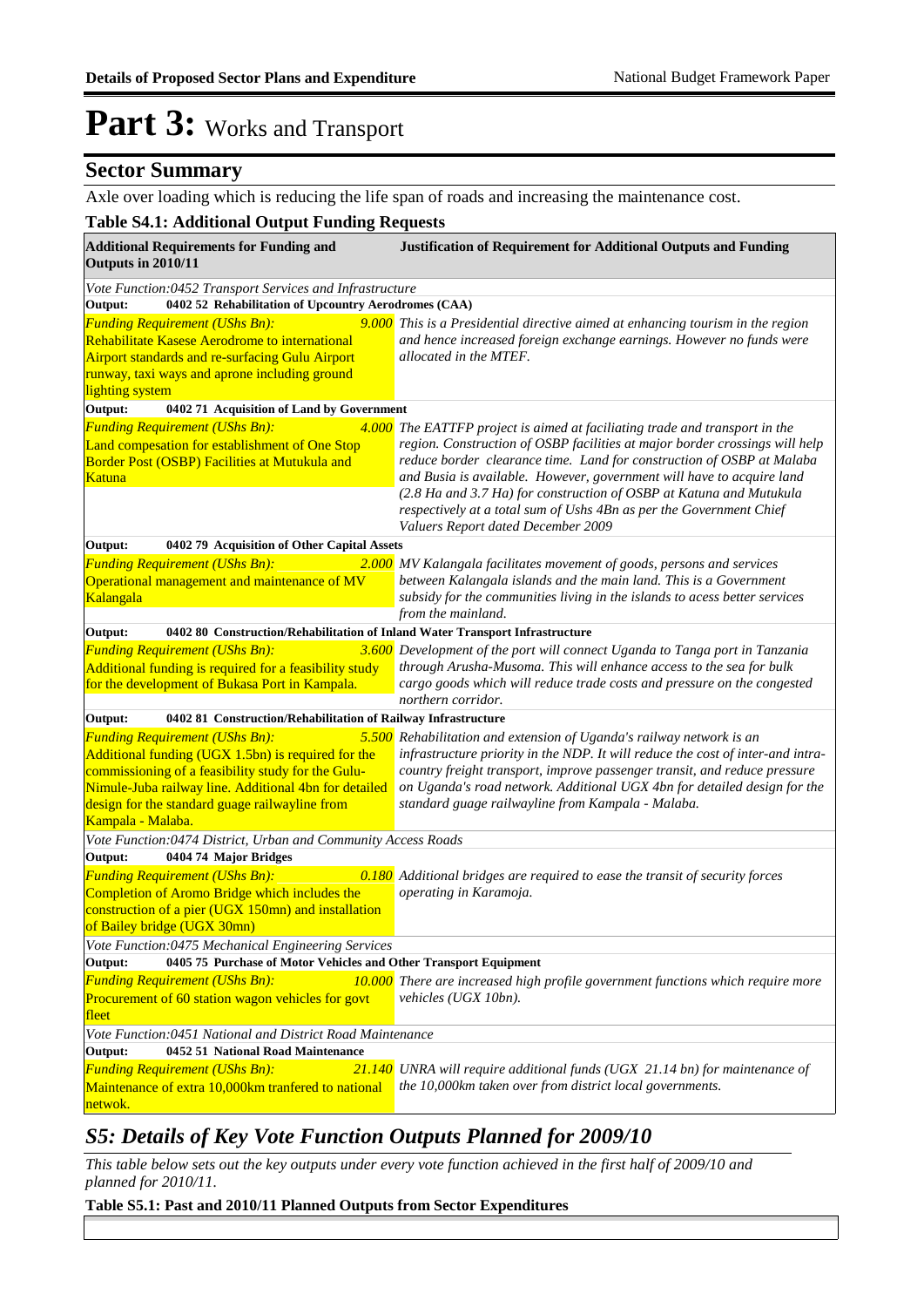| Vote, Vote Function<br><b>Key Output</b>                                                                          | <b>Approved Budget and</b><br><b>Planned outputs</b>                                                                                                                                     | 2009/10<br><b>Spending and Outputs</b><br><b>Achieved by End Dec</b>                                                                                                                                                                                      | 2010/11<br><b>Proposed Budget and</b><br><b>Planned Outputs</b>                                                                                                                                                                                                     |
|-------------------------------------------------------------------------------------------------------------------|------------------------------------------------------------------------------------------------------------------------------------------------------------------------------------------|-----------------------------------------------------------------------------------------------------------------------------------------------------------------------------------------------------------------------------------------------------------|---------------------------------------------------------------------------------------------------------------------------------------------------------------------------------------------------------------------------------------------------------------------|
| Vote: 016 Ministry of Works and Transport                                                                         |                                                                                                                                                                                          |                                                                                                                                                                                                                                                           |                                                                                                                                                                                                                                                                     |
| <b>Vote Function: 0401 Transport Regulation</b>                                                                   |                                                                                                                                                                                          |                                                                                                                                                                                                                                                           |                                                                                                                                                                                                                                                                     |
| Output: 040101<br>Policies, laws, guidelines,<br>plans and strategies                                             | Road safety and axle load<br>control polices formulated. 6<br>No. Regulations forumulated on MoJCA. Regulations drafted<br>sections 35, 107-110 & 178 (2)<br>(e) of the TRSA             | Draft regulations developed and<br>reviewed. Final draft sent to                                                                                                                                                                                          | Regulations gazetted: (35)<br>Licencing of driving schools<br>and instructors (105) Condition<br>of the motor vehicle, etc for use<br>on a road, (108) Causing bodily<br>injury or death through<br>dangerous driving etc, (109)<br>Causing bodily injury or death. |
| Output Cost: UShs Bn:                                                                                             | 0.898                                                                                                                                                                                    | $UShs Bn$ :<br>0.252                                                                                                                                                                                                                                      | <b>UShs Bn:</b><br>0.982                                                                                                                                                                                                                                            |
| Output: 040102<br>Coordination and<br>Monitoring of Surface<br><b>Transport Programmes</b>                        | 6no. Regional Surface<br>Transport programmes<br>coordinated. Road safety<br>awareness campaigns<br>conducted. Private motor<br>vehicle inspection firm procured. 2009 Kampala, Mombasa; | 5 regional programmes<br>coordinated coordinated (EAC,<br>ISCOS, TTFA, NTTCA,<br>LVBC),5 meetings attended and<br>reports made (NCTTA - Sept<br>TTFA Dar es Salam),<br>(NCTTCA Dec 2009 - Kigali,<br>LVBC Nov. 2009 - Kisumu), 4<br>inspection trips made | 5 Regional programmes<br>coordinated.Safety on water and<br>rail monitored Road safety<br>awareness programs<br>coordinated and conducted                                                                                                                           |
| Output Cost: UShs Bn:                                                                                             | 1.420                                                                                                                                                                                    | UShs Bn:<br>0.266                                                                                                                                                                                                                                         | <b>UShs Bn:</b><br>1.580                                                                                                                                                                                                                                            |
| Output: 040103<br>Public Service Vehicles &<br><b>Inland water Transport</b><br>vessels Inspection &<br>licensing | 16,000 PSVs, 10,000 Boda<br>Bodas inspected and licensed,<br>60 New bus operators licenses<br>processed, 450 IWTVs<br>inspected and licensed.                                            | 10,647 PSVs, 6598 Boda<br>bodas, 89 IWTVs inspected and<br>licensed, 40 bus operators<br>licensed, 50% of routes monitors licensed, 70 New bus operators                                                                                                  | 17,000 PSVs, 450 IWTVs<br>inspected and licensed, 10,000<br>boda-bodas inspected and<br>processed, All bus routes<br>monitored.                                                                                                                                     |
| Output Cost: UShs Bn:                                                                                             | 0.850                                                                                                                                                                                    | 0.342<br>UShs Bn:                                                                                                                                                                                                                                         | <b>UShs Bn:</b><br>1.134                                                                                                                                                                                                                                            |
| Output: 040104<br>Air Transport Programmes<br>coordinated                                                         | 3 BASAs to be reviewed;<br>Programme prepared to improve<br>co-ordination of civil aviation<br>and aircraft accident/incident<br>investigations.                                         | 4 BASAs reviewed (Turkey,<br>USA, Netherlands, Singapore)<br>at an ICAO sponsored meeting<br>in Turkey this September 2009.<br>USA BASA signed in Oct<br>2009Atlanta. DRC BASA<br>initialed in Nov 2009.<br>Netherlands BASA completed.                   | 4 of BASAs reviewed and<br>concluded, 5 prgrammes of Air<br>transport coordinated, 10 No.of<br>aerodromes inspected                                                                                                                                                 |
| Output Cost: UShs Bn:                                                                                             | 0.187                                                                                                                                                                                    | UShs Bn:<br>0.068                                                                                                                                                                                                                                         | <b>UShs Bn:</b><br>0.277                                                                                                                                                                                                                                            |
| Output: 040105<br>Performance of driving<br>schools, driver testing,<br>issuance of driving permits<br>monitored  | 70,000 permits to be issued<br>under new digital system.<br>100No. driving schools<br>inspected, registered, licensed<br>and monitored.                                                  | 3 Sensitization and consultative<br>workshops on the draft<br>regulations held (Kampala,<br>Mbale & Mbarara)                                                                                                                                              | 40 Driving Schools inspected,<br>registered, licensed and<br>monitored. 80 Driving<br><b>Instructors and Examiners</b><br>vetted and registered                                                                                                                     |
| Output Cost: UShs Bn:                                                                                             | 0.149                                                                                                                                                                                    | 0.055<br>UShs Bn:                                                                                                                                                                                                                                         | 0.540<br><b>UShs Bn:</b>                                                                                                                                                                                                                                            |
| Output: 040152<br>Contributions to IMO                                                                            | IMO Annual Subscriptions made IMO Subscription paid                                                                                                                                      | amounting UK £ 2,218<br>(Equivalent 7,275,040 paid in<br>the 1st Qtr to cover June - Dec,<br>Uganda attended its first IMO<br>General Assembly in Nov. 2009<br>London as new member<br>(169th)and report made                                             | <b>Annual IMO Subscription</b><br>made, IMO activities<br>Coordinated                                                                                                                                                                                               |
| Output Cost: UShs Bn:                                                                                             | 0.030                                                                                                                                                                                    | UShs Bn:<br>0.007                                                                                                                                                                                                                                         | <b>UShs Bn:</b><br>0.030                                                                                                                                                                                                                                            |
| <b>Vote Function Cost</b>                                                                                         | <b>UShs Bn:</b><br>4.093                                                                                                                                                                 | <b>UShs Bn:</b><br>0.996                                                                                                                                                                                                                                  | <b>UShs Bn:</b><br>4.848                                                                                                                                                                                                                                            |
|                                                                                                                   | Vote Function: 0402 Transport Services and Infrastructure                                                                                                                                |                                                                                                                                                                                                                                                           |                                                                                                                                                                                                                                                                     |
| Output: 040201<br>Policies, laws, guidelines,                                                                     | <b>Regional Transport Sector</b><br>Projectsand Programmes                                                                                                                               | <b>Bilateral Agreement for</b><br>development and                                                                                                                                                                                                         | <b>Regional Transport Sector</b><br><b>Projectsand Programmes</b>                                                                                                                                                                                                   |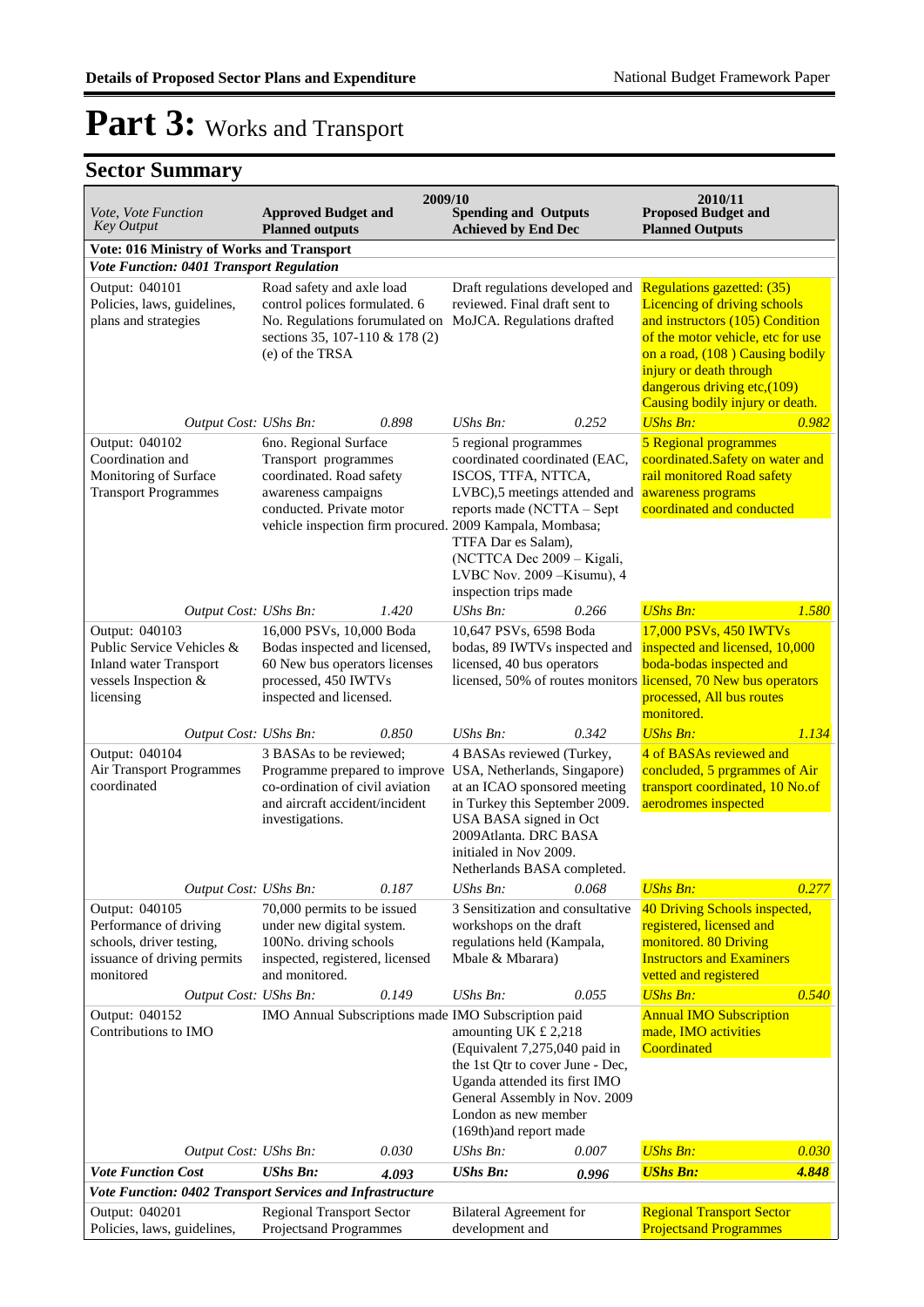| Coordinated. NTMP/GKMA<br>plans and strategies<br>Coordinated. Finalization of<br>operationalization of railway<br>URC Bill to form URHAC<br>standard gauge betwwen<br>and EARTMP implemented.<br>Mombasa and Kampala signed.<br><b>URC Bill approved by Cabinet</b><br>Study to establish MATA.<br>National Transport Master Plan<br>East Africa Railway Master<br>and Parliament. Drafting<br>principles to establish<br>including a GKMA developed<br>Plan (EARTMP) prepared.<br>National Transport Master Plan<br>and implemented. Study on<br><b>MATA/MATE</b> developed and<br><b>Transport Regulatory Agency</b><br>developed. URC bill reviewed<br>approved.<br>undertaken.<br>Output Cost: UShs Bn:<br><b>UShs Bn:</b><br>0.612<br><b>UShs Bn:</b><br>0.455<br>1.117<br>Output: 040202<br><b>RVR</b> performance agreement<br>RVR concession and<br>RVR performance agreement<br>Monitoring and Capacity<br>reviewed. URC/CAA/EACAA<br>reviewed and updated.<br>performance of URC monitored.<br><b>URC/CAA/EACAA</b> budgets<br>Building<br>Socio-economic Impact/Effect<br>Quartely budgets reviewed,<br>of District Roads improvement<br>approved and their performance<br>reviewed, approved and their<br>monitored. Socio-economic<br>performance monitored. Socio-<br>monitored and Evaluated.<br>economic Impact of improved<br>Performance of CAAand<br>Impact of improved District<br><b>District Roads monitored</b><br>EACAA monitored.<br>Roads monitored<br><b>UShs Bn:</b><br>Output Cost: UShs Bn:<br>1.243<br>$UShs Bn$ :<br>N/A<br>2.045<br>2.045<br>Output Cost Excluding Donor UShs Bn:<br>1.083<br>UShs Bn:<br>0.411<br><b>UShs Bn:</b><br>Output: 040204<br><b>Inland Water Transport</b><br>Mv Kalangala operations<br>Mv Kalangala surveyed and<br>Development of Inland<br>ImprovedManagement<br>supervised, Fire ddrills<br>insured; Landing sites improved<br>Water Transport<br>Consultant (PrivateOperator)<br>conducted and Booking office<br>and Kalangala operations<br>for Kalangala Shipprocured.<br>supervised. Socio economic<br>at Nakiwogo opened; Socio<br>8 Landing sites improved.<br>economic survey of landing<br>survey of landing sites on<br>sites on L.Victoria conducted<br>L.Kyoga and Albert Nile<br>conducted<br><b>UShs Bn:</b><br>1.700<br>UShs Bn:<br>0.628<br>2.000<br>Output Cost: UShs Bn:<br>Output: 040206<br>Feasibility study for opening<br>Commenced on Tororo-<br>Final reports on railway<br>Kampala - Kasese & Tororo -<br>feasibility study for Tororo-<br>Development of Railways<br>Pakwach feasibility study and<br>Pakwach and Kampala-Kasese<br>Gulu - Pachwach railway<br>reviewed Inception Report;<br>railway lines produced.<br>conducted. URC secretariat<br>Held contract negotiations for<br>feasibility study for Kampala-<br>strengthened.<br>Kasese railway line.<br><b>UShs Bn:</b><br>1.500<br>1.960<br>UShs Bn:<br>Output Cost: UShs Bn:<br>N/A<br>0.404<br><b>UShs Bn:</b><br>1.500<br>Output Cost Excluding Donor UShs Bn:<br>1.060<br><b>UShs Bn:</b><br>Output: 040207<br>Study for establishment of<br><b>Final designs for OSBP</b><br><b>Evaluated proposals for Design</b><br>Feasibility/Design Studies<br>MATA and MATE conducted.<br>and Construction Supervision<br>facilitiesa and MV Kabalega-2,<br>Portbell and Jinja produced and<br>EIA at Malaba, Busi, Katuna,<br>(DCS) consultants for<br>constructing One Stop Border<br>approved; Final report on<br>Mutukula and Mirama hills<br>conducted. EoI evaluated and<br>Post (OSBP) facilitiesa at<br><b>Tororo-Pakwach and drafting</b><br>Malaba, Busia, Katuna,<br>pronciples for setting up of<br>shortlist approved by Contracts<br>committee. RFP prepared,<br>Mutukula and Mirama Hills<br><b>MATA/MATE</b><br>approved and issued to<br>border posts; ToR for<br>shortlisted bidders.<br>MATA/MATE prepared;<br>Evaluation of proposals fo<br>Environment scre<br>0.600<br>UShs Bn:<br><b>UShs Bn:</b><br>Output Cost: UShs Bn:<br>3.190<br>N/A<br><b>UShs Bn:</b><br>2.290<br>0.523<br>0.600<br>Output Cost Excluding Donor UShs Bn:<br>$UShs Bn$ :<br>Procurement for rehabilitation<br><b>EACAA</b> buildings rehabilitated;<br>Output: 040251<br>Aircrafts, Hangers, Buildings<br>Maintenance of Aircrafts and and EACAA maintained.<br>of EACAA buildings at<br>Standby generator procured;<br>Buildings (EACAA)<br>evaluation stage; Contract for<br>procurement of training planes<br>awarded; Academy furniture<br>supplied and commissioned<br><b>UShs Bn:</b><br>4.938<br>Output Cost: UShs Bn:<br>5.705<br>UShs Bn:<br>2.454 | Vote, Vote Function<br><b>Key Output</b> | <b>Approved Budget and</b><br><b>Planned outputs</b> | 2009/10 | <b>Spending and Outputs</b><br><b>Achieved by End Dec</b> |  | 2010/11<br><b>Proposed Budget and</b><br><b>Planned Outputs</b> |  |
|--------------------------------------------------------------------------------------------------------------------------------------------------------------------------------------------------------------------------------------------------------------------------------------------------------------------------------------------------------------------------------------------------------------------------------------------------------------------------------------------------------------------------------------------------------------------------------------------------------------------------------------------------------------------------------------------------------------------------------------------------------------------------------------------------------------------------------------------------------------------------------------------------------------------------------------------------------------------------------------------------------------------------------------------------------------------------------------------------------------------------------------------------------------------------------------------------------------------------------------------------------------------------------------------------------------------------------------------------------------------------------------------------------------------------------------------------------------------------------------------------------------------------------------------------------------------------------------------------------------------------------------------------------------------------------------------------------------------------------------------------------------------------------------------------------------------------------------------------------------------------------------------------------------------------------------------------------------------------------------------------------------------------------------------------------------------------------------------------------------------------------------------------------------------------------------------------------------------------------------------------------------------------------------------------------------------------------------------------------------------------------------------------------------------------------------------------------------------------------------------------------------------------------------------------------------------------------------------------------------------------------------------------------------------------------------------------------------------------------------------------------------------------------------------------------------------------------------------------------------------------------------------------------------------------------------------------------------------------------------------------------------------------------------------------------------------------------------------------------------------------------------------------------------------------------------------------------------------------------------------------------------------------------------------------------------------------------------------------------------------------------------------------------------------------------------------------------------------------------------------------------------------------------------------------------------------------------------------------------------------------------------------------------------------------------------------------------------------------------------------------------------------------------------------------------------------------------------------------------------------------------------------------------------------------------------------------------------------------------------------------------------------------------------------------------------------------------------------------------------------------------------------------------------------------------------------------------------------------------------------------------------------------------------------------------------------------------------------------------------------------------------------------------------------------------------------------------------------------------------------------------------------------------------------------------------------------------------------------------------|------------------------------------------|------------------------------------------------------|---------|-----------------------------------------------------------|--|-----------------------------------------------------------------|--|
|                                                                                                                                                                                                                                                                                                                                                                                                                                                                                                                                                                                                                                                                                                                                                                                                                                                                                                                                                                                                                                                                                                                                                                                                                                                                                                                                                                                                                                                                                                                                                                                                                                                                                                                                                                                                                                                                                                                                                                                                                                                                                                                                                                                                                                                                                                                                                                                                                                                                                                                                                                                                                                                                                                                                                                                                                                                                                                                                                                                                                                                                                                                                                                                                                                                                                                                                                                                                                                                                                                                                                                                                                                                                                                                                                                                                                                                                                                                                                                                                                                                                                                                                                                                                                                                                                                                                                                                                                                                                                                                                                                                                              |                                          |                                                      |         |                                                           |  |                                                                 |  |
|                                                                                                                                                                                                                                                                                                                                                                                                                                                                                                                                                                                                                                                                                                                                                                                                                                                                                                                                                                                                                                                                                                                                                                                                                                                                                                                                                                                                                                                                                                                                                                                                                                                                                                                                                                                                                                                                                                                                                                                                                                                                                                                                                                                                                                                                                                                                                                                                                                                                                                                                                                                                                                                                                                                                                                                                                                                                                                                                                                                                                                                                                                                                                                                                                                                                                                                                                                                                                                                                                                                                                                                                                                                                                                                                                                                                                                                                                                                                                                                                                                                                                                                                                                                                                                                                                                                                                                                                                                                                                                                                                                                                              |                                          |                                                      |         |                                                           |  |                                                                 |  |
|                                                                                                                                                                                                                                                                                                                                                                                                                                                                                                                                                                                                                                                                                                                                                                                                                                                                                                                                                                                                                                                                                                                                                                                                                                                                                                                                                                                                                                                                                                                                                                                                                                                                                                                                                                                                                                                                                                                                                                                                                                                                                                                                                                                                                                                                                                                                                                                                                                                                                                                                                                                                                                                                                                                                                                                                                                                                                                                                                                                                                                                                                                                                                                                                                                                                                                                                                                                                                                                                                                                                                                                                                                                                                                                                                                                                                                                                                                                                                                                                                                                                                                                                                                                                                                                                                                                                                                                                                                                                                                                                                                                                              |                                          |                                                      |         |                                                           |  |                                                                 |  |
|                                                                                                                                                                                                                                                                                                                                                                                                                                                                                                                                                                                                                                                                                                                                                                                                                                                                                                                                                                                                                                                                                                                                                                                                                                                                                                                                                                                                                                                                                                                                                                                                                                                                                                                                                                                                                                                                                                                                                                                                                                                                                                                                                                                                                                                                                                                                                                                                                                                                                                                                                                                                                                                                                                                                                                                                                                                                                                                                                                                                                                                                                                                                                                                                                                                                                                                                                                                                                                                                                                                                                                                                                                                                                                                                                                                                                                                                                                                                                                                                                                                                                                                                                                                                                                                                                                                                                                                                                                                                                                                                                                                                              |                                          |                                                      |         |                                                           |  |                                                                 |  |
|                                                                                                                                                                                                                                                                                                                                                                                                                                                                                                                                                                                                                                                                                                                                                                                                                                                                                                                                                                                                                                                                                                                                                                                                                                                                                                                                                                                                                                                                                                                                                                                                                                                                                                                                                                                                                                                                                                                                                                                                                                                                                                                                                                                                                                                                                                                                                                                                                                                                                                                                                                                                                                                                                                                                                                                                                                                                                                                                                                                                                                                                                                                                                                                                                                                                                                                                                                                                                                                                                                                                                                                                                                                                                                                                                                                                                                                                                                                                                                                                                                                                                                                                                                                                                                                                                                                                                                                                                                                                                                                                                                                                              |                                          |                                                      |         |                                                           |  |                                                                 |  |
|                                                                                                                                                                                                                                                                                                                                                                                                                                                                                                                                                                                                                                                                                                                                                                                                                                                                                                                                                                                                                                                                                                                                                                                                                                                                                                                                                                                                                                                                                                                                                                                                                                                                                                                                                                                                                                                                                                                                                                                                                                                                                                                                                                                                                                                                                                                                                                                                                                                                                                                                                                                                                                                                                                                                                                                                                                                                                                                                                                                                                                                                                                                                                                                                                                                                                                                                                                                                                                                                                                                                                                                                                                                                                                                                                                                                                                                                                                                                                                                                                                                                                                                                                                                                                                                                                                                                                                                                                                                                                                                                                                                                              |                                          |                                                      |         |                                                           |  |                                                                 |  |
|                                                                                                                                                                                                                                                                                                                                                                                                                                                                                                                                                                                                                                                                                                                                                                                                                                                                                                                                                                                                                                                                                                                                                                                                                                                                                                                                                                                                                                                                                                                                                                                                                                                                                                                                                                                                                                                                                                                                                                                                                                                                                                                                                                                                                                                                                                                                                                                                                                                                                                                                                                                                                                                                                                                                                                                                                                                                                                                                                                                                                                                                                                                                                                                                                                                                                                                                                                                                                                                                                                                                                                                                                                                                                                                                                                                                                                                                                                                                                                                                                                                                                                                                                                                                                                                                                                                                                                                                                                                                                                                                                                                                              |                                          |                                                      |         |                                                           |  |                                                                 |  |
|                                                                                                                                                                                                                                                                                                                                                                                                                                                                                                                                                                                                                                                                                                                                                                                                                                                                                                                                                                                                                                                                                                                                                                                                                                                                                                                                                                                                                                                                                                                                                                                                                                                                                                                                                                                                                                                                                                                                                                                                                                                                                                                                                                                                                                                                                                                                                                                                                                                                                                                                                                                                                                                                                                                                                                                                                                                                                                                                                                                                                                                                                                                                                                                                                                                                                                                                                                                                                                                                                                                                                                                                                                                                                                                                                                                                                                                                                                                                                                                                                                                                                                                                                                                                                                                                                                                                                                                                                                                                                                                                                                                                              |                                          |                                                      |         |                                                           |  |                                                                 |  |
|                                                                                                                                                                                                                                                                                                                                                                                                                                                                                                                                                                                                                                                                                                                                                                                                                                                                                                                                                                                                                                                                                                                                                                                                                                                                                                                                                                                                                                                                                                                                                                                                                                                                                                                                                                                                                                                                                                                                                                                                                                                                                                                                                                                                                                                                                                                                                                                                                                                                                                                                                                                                                                                                                                                                                                                                                                                                                                                                                                                                                                                                                                                                                                                                                                                                                                                                                                                                                                                                                                                                                                                                                                                                                                                                                                                                                                                                                                                                                                                                                                                                                                                                                                                                                                                                                                                                                                                                                                                                                                                                                                                                              |                                          |                                                      |         |                                                           |  |                                                                 |  |
|                                                                                                                                                                                                                                                                                                                                                                                                                                                                                                                                                                                                                                                                                                                                                                                                                                                                                                                                                                                                                                                                                                                                                                                                                                                                                                                                                                                                                                                                                                                                                                                                                                                                                                                                                                                                                                                                                                                                                                                                                                                                                                                                                                                                                                                                                                                                                                                                                                                                                                                                                                                                                                                                                                                                                                                                                                                                                                                                                                                                                                                                                                                                                                                                                                                                                                                                                                                                                                                                                                                                                                                                                                                                                                                                                                                                                                                                                                                                                                                                                                                                                                                                                                                                                                                                                                                                                                                                                                                                                                                                                                                                              |                                          |                                                      |         |                                                           |  |                                                                 |  |
|                                                                                                                                                                                                                                                                                                                                                                                                                                                                                                                                                                                                                                                                                                                                                                                                                                                                                                                                                                                                                                                                                                                                                                                                                                                                                                                                                                                                                                                                                                                                                                                                                                                                                                                                                                                                                                                                                                                                                                                                                                                                                                                                                                                                                                                                                                                                                                                                                                                                                                                                                                                                                                                                                                                                                                                                                                                                                                                                                                                                                                                                                                                                                                                                                                                                                                                                                                                                                                                                                                                                                                                                                                                                                                                                                                                                                                                                                                                                                                                                                                                                                                                                                                                                                                                                                                                                                                                                                                                                                                                                                                                                              |                                          |                                                      |         |                                                           |  |                                                                 |  |
|                                                                                                                                                                                                                                                                                                                                                                                                                                                                                                                                                                                                                                                                                                                                                                                                                                                                                                                                                                                                                                                                                                                                                                                                                                                                                                                                                                                                                                                                                                                                                                                                                                                                                                                                                                                                                                                                                                                                                                                                                                                                                                                                                                                                                                                                                                                                                                                                                                                                                                                                                                                                                                                                                                                                                                                                                                                                                                                                                                                                                                                                                                                                                                                                                                                                                                                                                                                                                                                                                                                                                                                                                                                                                                                                                                                                                                                                                                                                                                                                                                                                                                                                                                                                                                                                                                                                                                                                                                                                                                                                                                                                              |                                          |                                                      |         |                                                           |  |                                                                 |  |
|                                                                                                                                                                                                                                                                                                                                                                                                                                                                                                                                                                                                                                                                                                                                                                                                                                                                                                                                                                                                                                                                                                                                                                                                                                                                                                                                                                                                                                                                                                                                                                                                                                                                                                                                                                                                                                                                                                                                                                                                                                                                                                                                                                                                                                                                                                                                                                                                                                                                                                                                                                                                                                                                                                                                                                                                                                                                                                                                                                                                                                                                                                                                                                                                                                                                                                                                                                                                                                                                                                                                                                                                                                                                                                                                                                                                                                                                                                                                                                                                                                                                                                                                                                                                                                                                                                                                                                                                                                                                                                                                                                                                              |                                          |                                                      |         |                                                           |  |                                                                 |  |
|                                                                                                                                                                                                                                                                                                                                                                                                                                                                                                                                                                                                                                                                                                                                                                                                                                                                                                                                                                                                                                                                                                                                                                                                                                                                                                                                                                                                                                                                                                                                                                                                                                                                                                                                                                                                                                                                                                                                                                                                                                                                                                                                                                                                                                                                                                                                                                                                                                                                                                                                                                                                                                                                                                                                                                                                                                                                                                                                                                                                                                                                                                                                                                                                                                                                                                                                                                                                                                                                                                                                                                                                                                                                                                                                                                                                                                                                                                                                                                                                                                                                                                                                                                                                                                                                                                                                                                                                                                                                                                                                                                                                              |                                          |                                                      |         |                                                           |  |                                                                 |  |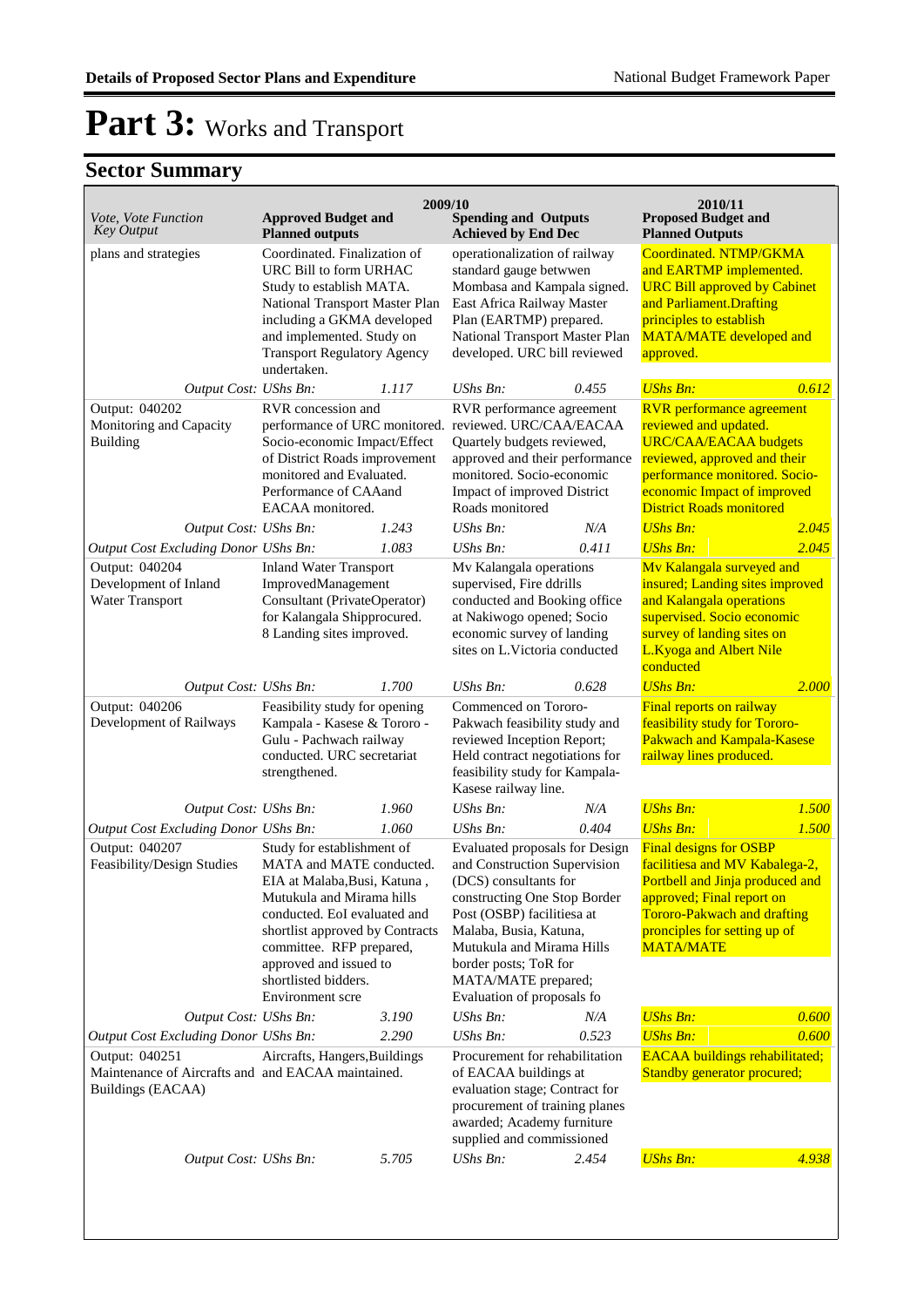| Vote, Vote Function<br><b>Key Output</b>                                                | <b>Approved Budget and</b><br><b>Planned outputs</b>                                                                                                                                                                                                                          | 2009/10 | <b>Spending and Outputs</b><br><b>Achieved by End Dec</b>                                                                                                                                                                                         |                | 2010/11<br><b>Proposed Budget and</b><br><b>Planned Outputs</b>                                                                                                                                                                                             |        |
|-----------------------------------------------------------------------------------------|-------------------------------------------------------------------------------------------------------------------------------------------------------------------------------------------------------------------------------------------------------------------------------|---------|---------------------------------------------------------------------------------------------------------------------------------------------------------------------------------------------------------------------------------------------------|----------------|-------------------------------------------------------------------------------------------------------------------------------------------------------------------------------------------------------------------------------------------------------------|--------|
| Output: 040252<br>Rehabilitation of Upcountry<br>Aerodromes (CAA)                       | New terminal building at Arua<br>completed. Runways, Taxi ways<br>and aprons at Jinja, Kidepo and<br>Tororo completed. Headquarter<br>building modified.                                                                                                                      |         | 45% construction works for<br>Phase 1 of New terminal<br>building at Arua completed;<br>Regravelling works of<br>Runways, Taxi ways and aprons<br>at Jinja, Kidepo and Tororo at<br>40%, 30% and 10% respectively. engineering designs for Kasese |                | <b>Construction of Phase 2 of New</b><br>terminal building at Arua<br>completed; Construction of a<br>terminal building at Masindi;<br><b>Construction of staff houses at</b><br>Kidepo; and Detailed<br>airport development project                        |        |
| Output Cost: UShs Bn:                                                                   |                                                                                                                                                                                                                                                                               | 3.050   | UShs Bn:                                                                                                                                                                                                                                          | 1.177          | <b>UShs Bn:</b>                                                                                                                                                                                                                                             | 3.280  |
| Output: 040271<br>Acquisition of Land by<br>Government                                  | Acquisition of land                                                                                                                                                                                                                                                           |         | Identified, surveyed and<br>produced land valuation report<br>for acquiring land at Katuna and<br>Mutukula for construction of<br>One Stop Border Post (OSBP)<br>facilities                                                                       |                | <b>Land acquired and Resstlement</b><br><b>Action Plan produced</b>                                                                                                                                                                                         |        |
| Output Cost: UShs Bn:                                                                   |                                                                                                                                                                                                                                                                               | 1.200   | UShs Bn:                                                                                                                                                                                                                                          | N/A            | <b>UShs Bn:</b>                                                                                                                                                                                                                                             | 1.000  |
| Output Cost Excluding Donor UShs Bn:                                                    |                                                                                                                                                                                                                                                                               | 0.200   | UShs Bn:                                                                                                                                                                                                                                          | 0.000          | <b>UShs Bn:</b>                                                                                                                                                                                                                                             | 1.000  |
| Output: 040275<br><b>Purchase of Motor Vehicles</b><br>and Other Transport<br>Equipment | Purchase of vehicles                                                                                                                                                                                                                                                          |         | Bidding documents prepared<br>and approved. One vehicle<br>procured for Kampala-Kasese<br>railway project                                                                                                                                         |                | 2 vehicles procured. Contractor<br>for building Mv Kabalega-2<br>procured                                                                                                                                                                                   |        |
| Output Cost: UShs Bn:                                                                   |                                                                                                                                                                                                                                                                               | 2.970   | UShs Bn:                                                                                                                                                                                                                                          | 0.669          | <b>UShs Bn:</b>                                                                                                                                                                                                                                             | 1.280  |
| Output: 040276<br>Purchase of Office and ICT<br>Equipment, including<br>Software        | Purchase of IT equipment                                                                                                                                                                                                                                                      |         | Bidding documents for<br>computers and other office<br>equipment approved                                                                                                                                                                         |                | <b>Computers and accessories</b><br>procured                                                                                                                                                                                                                |        |
| Output Cost: UShs Bn:                                                                   |                                                                                                                                                                                                                                                                               | 0.090   | UShs Bn:                                                                                                                                                                                                                                          | N/A            | <b>UShs Bn:</b>                                                                                                                                                                                                                                             | 0.120  |
| Output Cost Excluding Donor UShs Bn:                                                    |                                                                                                                                                                                                                                                                               | 0.060   | UShs Bn:                                                                                                                                                                                                                                          | 0.007          | <b>UShs Bn:</b>                                                                                                                                                                                                                                             | 0.120  |
| <b>Vote Function Cost</b>                                                               | <b>UShs Bn:</b>                                                                                                                                                                                                                                                               | 32.345  | <b>UShs Bn:</b>                                                                                                                                                                                                                                   | $N/A$<br>6.727 | <b>UShs Bn:</b>                                                                                                                                                                                                                                             | 19.975 |
| VF Cost Excluding Donor                                                                 | <b>UShs Bn</b>                                                                                                                                                                                                                                                                | 29.355  | <b>UShs Bn</b>                                                                                                                                                                                                                                    |                | <b>UShs Bn</b>                                                                                                                                                                                                                                              | 19.975 |
| Vote Function: 0403 Construction Standards and Quality Assurance                        |                                                                                                                                                                                                                                                                               |         |                                                                                                                                                                                                                                                   |                |                                                                                                                                                                                                                                                             |        |
| Output: 040301<br>Policies, laws, guidelines,<br>plans and strategies                   | Policy of low-cost/appopriate<br>technology for surfacing of<br>roads developed. Building<br>Comtrol Bill submitted to<br>Carbinet. NCI policy finalised<br>and operatonalised. National<br><b>Consurtcion Rreserch Institute</b><br>principles drafted, Road Act<br>updated. |         | <b>Updated Building Control Bill</b><br>submitted to Cabinet.<br>Solicitation bidding documents<br>prepared. Proposed amendments<br>to PPDA Act and Regulations<br>compiled and sent to PPDA.                                                     |                | <b>Updated Building Control Bill</b><br>distributed to Members of<br><b>Parliament. Consultancy</b><br>contract for updating Standard<br>building construction contract<br>documents awarded.                                                               |        |
| Output Cost: UShs Bn:                                                                   |                                                                                                                                                                                                                                                                               | 1.085   | UShs Bn:                                                                                                                                                                                                                                          | 0.345          | <b>UShs Bn:</b>                                                                                                                                                                                                                                             | 1.891  |
| Output: 040302<br>Management of Public<br><b>Buildings</b>                              | 4 public building construction<br>contracts tendered, awarded and<br>supervised. Outstanding 60% of<br>Phase I rehabilitation works at<br>Kalerwe Market completed.<br>Outstanding Works on State<br>House and Kyabazinga Palace<br>undertaken.                               |         | 1 Consultancy Services<br>Contract let. 2 Works Contract<br>Supervised. 3 Venues prepared.                                                                                                                                                        |                | 5 Building consultancy services<br>contracts tendered, evaluated,<br>awarded and supervised 7<br><b>Building construction contracts</b><br>tendered, awarded and<br>supervised 20 progress reports<br>prepared 12 Venues for national<br>functions prepared |        |
| Output Cost: UShs Bn:                                                                   |                                                                                                                                                                                                                                                                               | 16.342  | UShs Bn:                                                                                                                                                                                                                                          | 6.417          | <b>UShs Bn:</b>                                                                                                                                                                                                                                             | 11.576 |
|                                                                                         |                                                                                                                                                                                                                                                                               |         |                                                                                                                                                                                                                                                   |                |                                                                                                                                                                                                                                                             |        |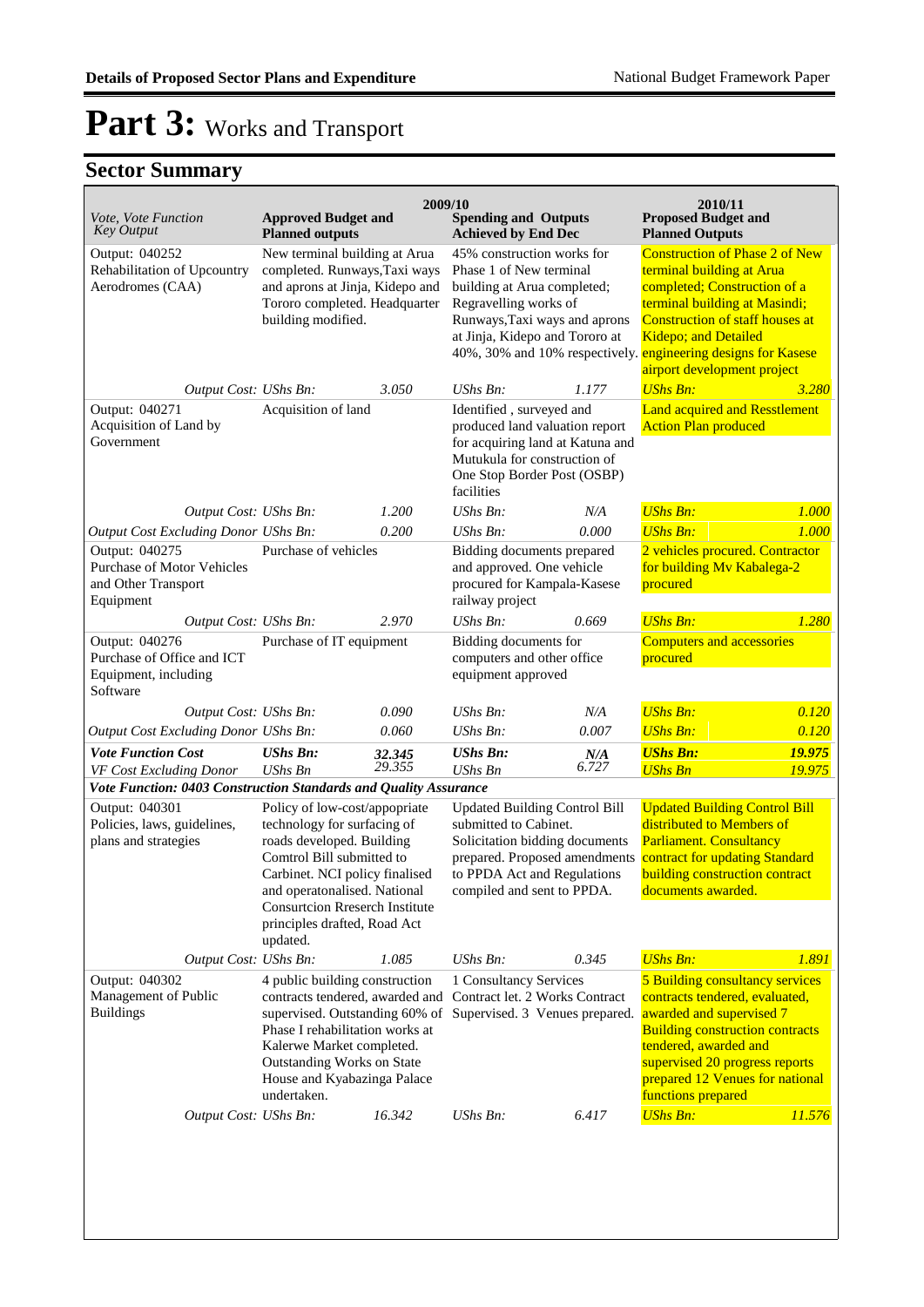| <i>Vote, Vote Function</i><br><b>Key Output</b>                                                                                                                                     | <b>Approved Budget and</b><br><b>Planned outputs</b>                                                                                                                                                                                                                                   | 2009/10 | <b>Spending and Outputs</b><br><b>Achieved by End Dec</b>                                                                                                                                                                                                    |        | 2010/11<br><b>Proposed Budget and</b><br><b>Planned Outputs</b>                                                                                                                                                                                                                                 |        |
|-------------------------------------------------------------------------------------------------------------------------------------------------------------------------------------|----------------------------------------------------------------------------------------------------------------------------------------------------------------------------------------------------------------------------------------------------------------------------------------|---------|--------------------------------------------------------------------------------------------------------------------------------------------------------------------------------------------------------------------------------------------------------------|--------|-------------------------------------------------------------------------------------------------------------------------------------------------------------------------------------------------------------------------------------------------------------------------------------------------|--------|
| Output: 040303<br>Monitoring Compliance of<br><b>Construction Standards and</b><br>undertaking Research                                                                             | 4 Technical and management<br>audits done.400 Material<br>testing, Quality control and<br>Research on construction<br>Materials carried out. Re-<br>equiping the materials testing<br>and research laboratory<br>undertaken.20 No construction<br>sites inspected. NCRI<br>established |         | Contract for refurbishing Arua<br>materials laboratory awarded.<br>Draft concept Paper for<br>stregnthening the materials<br>testing and research prepared.<br>Engineering standards for low-<br>cost /appropriate road surfacing<br>technologies collected. |        | Technical audits undertaken.<br><b>Cross-cutting issues in Cetral</b><br>Region mapped. Research<br>report on local construction<br>materials prepared. Research to<br>strengthen the materials testing<br>and research function cunducted.                                                     |        |
| Output Cost: UShs Bn:<br>Output: 040304<br>Monitoring and Capacity<br><b>Building Support</b>                                                                                       | Mintenance and construction of<br>bridges, roads andferry landing<br>sites supervised and<br>monitored.4 capacity building<br>workshops held.Technical<br>advice rendered to GoU depts<br>and agencies                                                                                 | 1.672   | UShs Bn:<br>Mintenance and construction of<br>bridges, roads andferry landing<br>sites supervised and monitored.<br>4 capacity building workshops<br>held. Technical advice rendered<br>to GoU depts and agencies                                            | 0.524  | <b>UShs Bn:</b><br>Mintenance and construction of<br>bridges, roads andferry landing<br>sites supervised and monitored.<br>5 capacity building workshops<br>held. Technical advice rendered<br>to GoU depts and agencies                                                                        | 1.845  |
| Output Cost: UShs Bn:                                                                                                                                                               |                                                                                                                                                                                                                                                                                        | 1.595   | UShs Bn:                                                                                                                                                                                                                                                     | 0.560  | <b>UShs Bn:</b>                                                                                                                                                                                                                                                                                 | 1.247  |
| Output: 040306<br>Construction related<br>accidents investigated                                                                                                                    | 4 No. accidents investigated<br>and reports prepared.                                                                                                                                                                                                                                  |         | 10 Technical Assessment<br>Reports prepared                                                                                                                                                                                                                  |        | Not reported                                                                                                                                                                                                                                                                                    |        |
| Output Cost: UShs Bn:<br>Output: 040373<br>Roads, Streets and Highways Nsamizi Radar Site rd.NALI                                                                                   | 700 km of roads including:<br>roads, Kakungulu Akright<br>Estate roads rehabilitated.38<br>Km of roads in the Oil<br>Prospecting areas of Albertine<br>region rehabilitated.                                                                                                           | 0.000   | UShs Bn:<br>0.000<br>426Km of roads rehabilitated<br>and maintained                                                                                                                                                                                          |        | <b>UShs Bn:</b><br>900 Km of roads rehabilitated<br>and maintained                                                                                                                                                                                                                              | 0.090  |
| Output Cost: UShs Bn:                                                                                                                                                               |                                                                                                                                                                                                                                                                                        | 8.131   | UShs Bn:                                                                                                                                                                                                                                                     | 2.807  | <b>UShs Bn:</b>                                                                                                                                                                                                                                                                                 | 10.080 |
| <b>Vote Function Cost</b>                                                                                                                                                           | <b>UShs Bn:</b>                                                                                                                                                                                                                                                                        | 42.195  | <b>UShs Bn:</b>                                                                                                                                                                                                                                              | 10.666 | <b>UShs Bn:</b>                                                                                                                                                                                                                                                                                 | 29.899 |
| Vote Function: 0404 District, Urban and Community Access Roads<br>Output: 040402<br>Monitoring and capacity<br>building support for district<br>road works<br>Output Cost: UShs Bn: | Training in MIS using RAMPS<br>for DUCAR and staff from 10<br>new districts undertakertaken.<br>Social impact accessment<br>monitored. District technical<br>staff in works Dept<br>trained.Bridge database<br>established.                                                            | 6.824   | 257 technical staff trained on<br>Technical staff trained from 8<br>districts, 781.8km of DUR road<br>supervised.<br>UShs Bn:                                                                                                                                | N/A    | 220 kms of Model road rehab,<br>MIS, ILO Seminar held, 32 Non closing auditing of AAMP<br>conducted, 111.5Km security,<br>14km of urban roads resealed,<br>2,600km caiip, 100km tourism<br>nd 98.2km stabex rds<br>supervised, Baseline survey<br>conducted on Community rds<br><b>UShs Bn:</b> | 6.819  |
| Output Cost Excluding Donor UShs Bn:<br>Output: 040473<br>Roads, Streets and Highways Girik River-Lokales-Karita                                                                    | 139km of roads rehabilitated;<br>Road, Loroo-Katekekire and<br>Moroto-Nakiloro-Kenya Border<br>roads, Lokichar-Turtuko-<br>Nyakwae Road and Kalapata-<br>Piire Road Construction of<br>2Nos Bridges (Girik &<br>Nyakwae) in Karamoja region<br>completed.                              | 6.174   | <b>UShs Bn:</b><br>43km of Karamoja, 100km of<br>aamp, 140.2km of district roads,<br>512km of Caiip roads, 50km of<br>toursm roads rehabilitated and<br>2.7km urban roads resealed.                                                                          | 2.699  | <b>UShs Bn:</b><br>220 kms of Model road rehab,<br>closing auditing of AAMP<br>conducted, 111.5Km security,<br>14km of urban roads resealed,<br>2,600km caiip roads, 100km<br>tourism and 98.2km stabex rds<br>rehab, Baseline survey<br>conducted on Community rds.                            | 6.819  |
| Output Cost: UShs Bn:                                                                                                                                                               |                                                                                                                                                                                                                                                                                        | 32.977  | UShs Bn:                                                                                                                                                                                                                                                     | N/A    | <b>UShs Bn:</b>                                                                                                                                                                                                                                                                                 | 9.698  |
| <b>Output Cost Excluding Donor UShs Bn:</b>                                                                                                                                         |                                                                                                                                                                                                                                                                                        | 8.833   | UShs Bn:                                                                                                                                                                                                                                                     | 2.981  | <b>UShs Bn:</b>                                                                                                                                                                                                                                                                                 | 9.698  |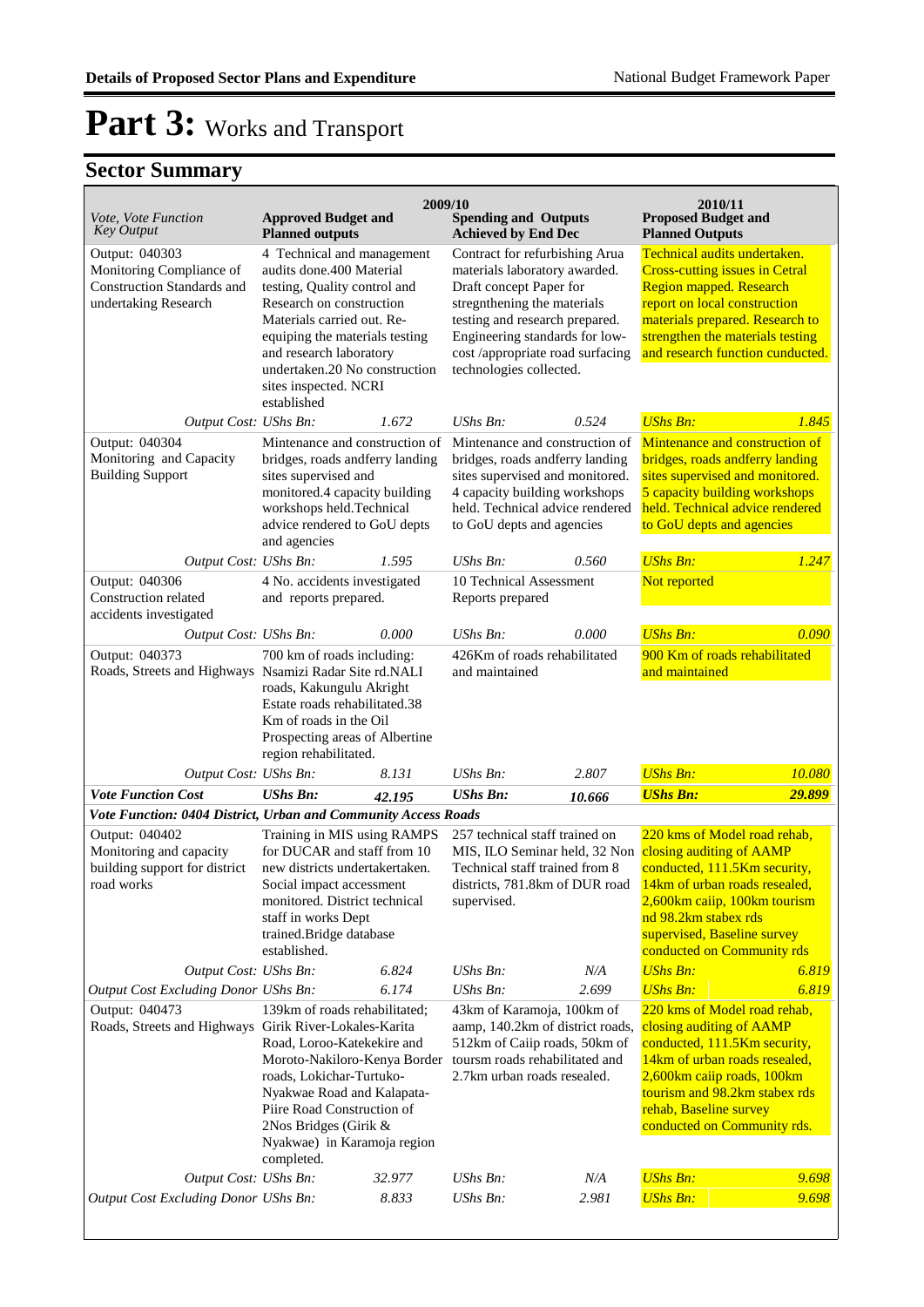## Part 3: Works and Transport

|                                                                                        |                                                                                                                                                                                                                                                            | 2009/10          |                                                                                                                                                                                                                                                              |                                                           | 2010/11<br><b>Proposed Budget and</b>                                                                                                                                                                                                                                      |                  |
|----------------------------------------------------------------------------------------|------------------------------------------------------------------------------------------------------------------------------------------------------------------------------------------------------------------------------------------------------------|------------------|--------------------------------------------------------------------------------------------------------------------------------------------------------------------------------------------------------------------------------------------------------------|-----------------------------------------------------------|----------------------------------------------------------------------------------------------------------------------------------------------------------------------------------------------------------------------------------------------------------------------------|------------------|
| Vote, Vote Function<br><b>Key Output</b>                                               | <b>Approved Budget and</b><br><b>Planned outputs</b>                                                                                                                                                                                                       |                  |                                                                                                                                                                                                                                                              | <b>Spending and Outputs</b><br><b>Achieved by End Dec</b> |                                                                                                                                                                                                                                                                            |                  |
| Output: 040474<br><b>Major Bridges</b>                                                 | Saaka Agwa, Mahoma,<br>Nyamabare, Mpongo,<br>Kanyamateke, Kabaale, Kaguta,<br>Atot, Alla 2, Okor, Semiliki,<br>Karujumba, Nyanga, Bugaji,<br>Simu Pondo, Kabundaire,<br>Kisege, and 17 IDB bridges<br>desgned and constructed, No of<br>culverts purchased |                  | Ngusi and Hamurwa bridges<br>completed, bridges on DUCAR<br>network inspected. 6No. bridges<br>designed & tender docs<br>prepared including Simu-<br>Pondo, Kabundaire, Okor,<br>Alla2, Saaka swamp crossing in<br>Kaliiro & Nyanga crossing in<br>Isingiro. |                                                           | 6 Briges constructed; Simu-<br>Pondo, Kabundaire, Okor,<br>Alla2, Saaka swamp crossing in<br>Kaliiro & Nyanga crossing in<br>Isingiro.                                                                                                                                     |                  |
| Output Cost: UShs Bn:                                                                  |                                                                                                                                                                                                                                                            | 7.806            | UShs Bn:                                                                                                                                                                                                                                                     | N/A                                                       | <b>UShs Bn:</b>                                                                                                                                                                                                                                                            | 3.590            |
| <b>Output Cost Excluding Donor UShs Bn:</b>                                            |                                                                                                                                                                                                                                                            | 6.495            | <b>UShs Bn:</b>                                                                                                                                                                                                                                              | 2.457                                                     | <b>UShs Bn:</b>                                                                                                                                                                                                                                                            | 3.590            |
| <b>Vote Function Cost</b><br>VF Cost Excluding Donor                                   | <b>UShs Bn:</b><br><b>UShs Bn</b>                                                                                                                                                                                                                          | 50.854<br>24.350 | <b>UShs Bn:</b><br>UShs Bn                                                                                                                                                                                                                                   | 0.174                                                     | <b>UShs Bn:</b><br><b>UShs Bn</b>                                                                                                                                                                                                                                          | 23.630<br>23.630 |
| Vote Function: 0405 Mechanical Engineering Services                                    |                                                                                                                                                                                                                                                            |                  |                                                                                                                                                                                                                                                              |                                                           |                                                                                                                                                                                                                                                                            |                  |
| Output: 040501<br>Policies, laws, guidelines,<br>plans and strategies.                 | Regulations for garages that<br>repair, Government vehicle<br>developed.Government vehicle<br>procurement policy, plan and<br>strategy developed.Government<br>vehicles repair policy and<br>strategies developed.                                         |                  | Vehicle and garage inspections<br>have been continuously carried<br>out. Policies and guidelines are<br>in advanced formulation stage.<br>Meeting with Transport Officers<br>to review the maintenance<br>strategies held.                                   |                                                           | Regulations/guidelines for<br>garages that repair Government<br>vehicle monitored and<br>reviewed. Government vehicle<br>procurement policy, plan and<br>strategy monitored and<br>reviewed.Government vehicles<br>repair policy and strategies<br>monitored and reviewed. |                  |
| Output Cost: UShs Bn:                                                                  |                                                                                                                                                                                                                                                            | 0.145            | <b>UShs Bn:</b>                                                                                                                                                                                                                                              | 0.058                                                     | <b>UShs Bn:</b>                                                                                                                                                                                                                                                            | 0.234            |
| Output: 040502<br>Maintenance Services for<br>Central and District Road<br>Equipment.  | Availability of central ministry<br>vehicles kept at above 70%.<br>Availability of equipment for<br>the district roads equipment<br>kept above 70%.                                                                                                        |                  | Routine vehicle/equipment<br>repairs and maintenance has<br>been carried out on Ministry<br>vehicles. Routine<br>vehicle/equipment repairs and<br>maintenance has been carried<br>out on district equipment.                                                 |                                                           | <b>Availability of central Ministry</b><br>Vehicles kept at above 70%.<br>Availability of equipment for<br>the district roads equipment<br>kept above 70%.                                                                                                                 |                  |
| Output Cost: UShs Bn:                                                                  |                                                                                                                                                                                                                                                            | 0.708            | $UShs Bn$ :                                                                                                                                                                                                                                                  | 0.271                                                     | <b>UShs Bn:</b>                                                                                                                                                                                                                                                            | 0.872            |
| Output: 040503<br>Mech Tech Advise rendered<br>& govt vehicle inventory<br>maintained. | Mechanical technical advice<br>rendered. No. of vehicles<br>inspected, registered and<br>evaluated. National functions<br>participated in.                                                                                                                 |                  | response operated and managed.<br>Registry updated. Transport<br>support for AU Ordinary<br>Summit, ILO Regional, East<br>African Investment, ECSA<br>Health Ministers and<br>nternational Criminal Court<br>Conference have been<br>facilitated.            |                                                           | Advice has been rendered.Rapid Mechanical engineering<br>technical advice rendered as<br>required. Rapid response unit<br>equipment maintained and<br>operated. 300 No. of vehicles<br>inspected, registered and<br>evaluated.                                             |                  |
| Output Cost: UShs Bn:                                                                  |                                                                                                                                                                                                                                                            | 0.310            | UShs Bn:                                                                                                                                                                                                                                                     | 0.092                                                     | <b>UShs Bn:</b>                                                                                                                                                                                                                                                            | 0.584            |
| Output: 040504<br>Machinery and Furniture<br>Repair                                    |                                                                                                                                                                                                                                                            |                  |                                                                                                                                                                                                                                                              |                                                           | <b>Organization and management</b><br>of transportation activities in 15<br>of National functions done.                                                                                                                                                                    |                  |
| Output Cost: UShs Bn:                                                                  |                                                                                                                                                                                                                                                            | 0.000            | <b>UShs Bn:</b>                                                                                                                                                                                                                                              | 0.000                                                     | <b>UShs Bn:</b>                                                                                                                                                                                                                                                            | 0.050            |
| Output: 040577<br>Purchase of Specialised<br>Machinery & Equipment                     | 4 Graders, 1 wheel, loader and 1<br>cargo crane truck procured.<br>Rapid response equipment<br>procured.                                                                                                                                                   |                  | Procurement contract for supply<br>of 4 Motor Graders has been<br>signed and opening of LC<br>ongoing. Advertising for bids<br>for supply has been done and<br>slated for closing and opening<br>by mid January                                              |                                                           | 3 motor graders and one back<br>hoe loader procured                                                                                                                                                                                                                        |                  |
| Output Cost: UShs Bn:                                                                  |                                                                                                                                                                                                                                                            | 3.420            | UShs Bn:                                                                                                                                                                                                                                                     | 0.020                                                     | <b>UShs Bn:</b>                                                                                                                                                                                                                                                            | 2.520            |
| <b>Vote Function Cost</b>                                                              | <b>UShs Bn:</b>                                                                                                                                                                                                                                            | 4.903            | <b>UShs Bn:</b>                                                                                                                                                                                                                                              | 0.450                                                     | <b>UShs Bn:</b>                                                                                                                                                                                                                                                            | 4.720            |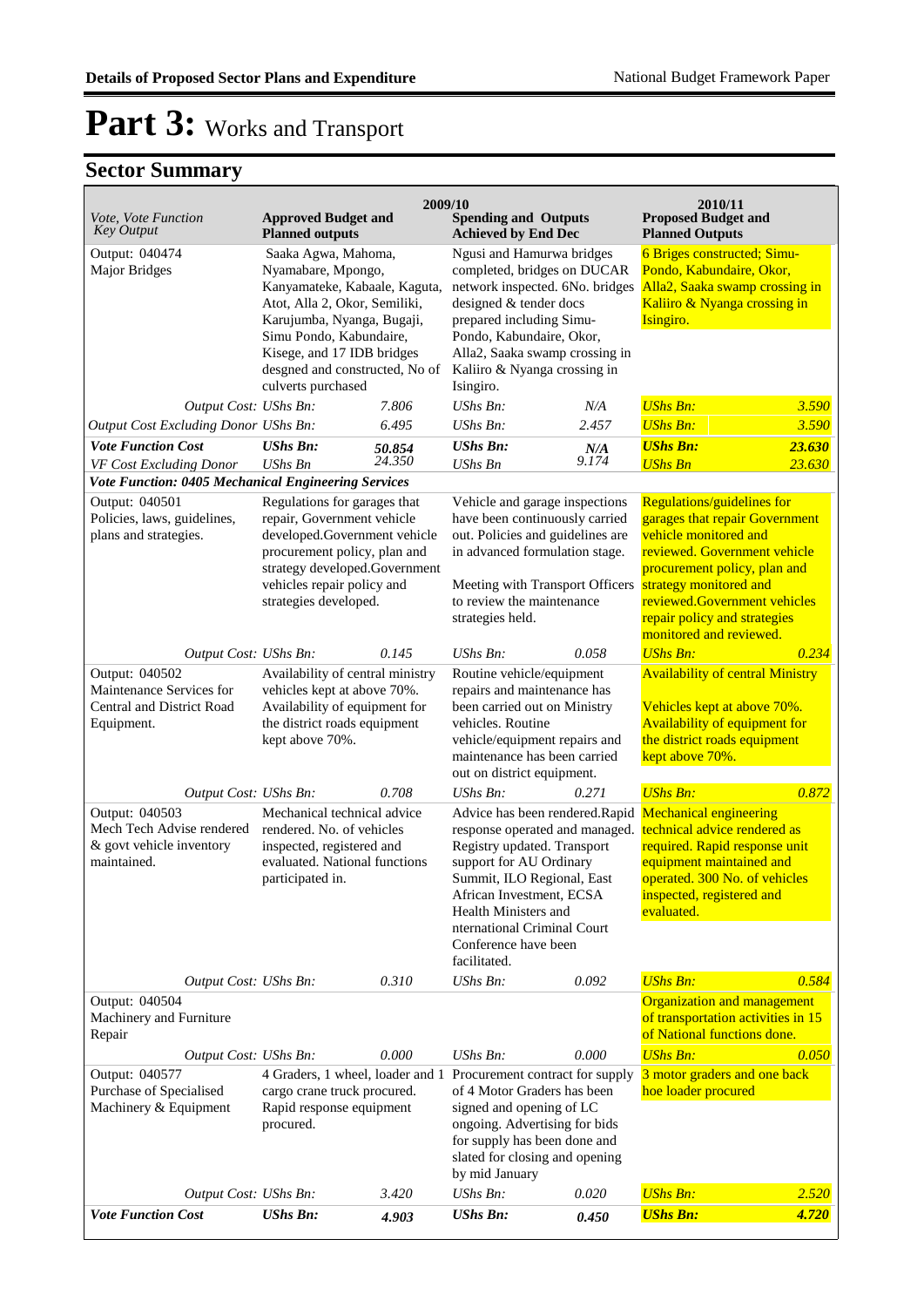| Vote, Vote Function<br><b>Key Output</b>                                                                             | <b>Approved Budget and</b><br><b>Planned outputs</b>                                                                                                                                                                                                               | 2009/10 | <b>Spending and Outputs</b><br><b>Achieved by End Dec</b>                                                                                                                                         |                     | 2010/11<br><b>Proposed Budget and</b><br><b>Planned Outputs</b>                                                                                                                                                                                                                  |        |
|----------------------------------------------------------------------------------------------------------------------|--------------------------------------------------------------------------------------------------------------------------------------------------------------------------------------------------------------------------------------------------------------------|---------|---------------------------------------------------------------------------------------------------------------------------------------------------------------------------------------------------|---------------------|----------------------------------------------------------------------------------------------------------------------------------------------------------------------------------------------------------------------------------------------------------------------------------|--------|
| Vote Function: 0449 Policy, Planning and Support Services                                                            |                                                                                                                                                                                                                                                                    |         |                                                                                                                                                                                                   |                     |                                                                                                                                                                                                                                                                                  |        |
| Output: 044901<br>Policy, Laws,<br>guidelines, plans and<br>strategies                                               | Annual MPS produced,<br>quarterly performance reports<br>monitored, Ministry<br>procurement plan prepared.<br>Sector Working Group and<br>JTSR meetings and workshop<br>held.                                                                                      |         | BFP and MTEF figures<br>prepared. Prepration of BFP FY<br>produced, ROM implementation 10/11- FY 12/13 kick<br>started.Performance review and<br>SWG meetings coordinated.                        |                     | <b>Annual MPS produced,</b><br>quarterly performance reports<br>produced, ROM implementation<br>monitored, Ministry<br>procurement plan prepared.<br><b>Sector Working Group and</b><br><b>JTSR</b> meetings and workshop<br>held.                                               |        |
| Output Cost: UShs Bn:                                                                                                |                                                                                                                                                                                                                                                                    | 1.156   | UShs Bn:                                                                                                                                                                                          | N/A                 | <b>UShs Bn:</b>                                                                                                                                                                                                                                                                  | 0.808  |
| Output Cost Excluding Donor UShs Bn:                                                                                 |                                                                                                                                                                                                                                                                    | 0.656   | <b>UShs Bn:</b>                                                                                                                                                                                   | 0.277               | <b>UShs Bn:</b>                                                                                                                                                                                                                                                                  | 0.808  |
| Output: 044902<br><b>Ministry Support Services</b><br>including renting office space Services rendered. Office space | Management, support tools and<br>Financial and Intern Audit<br>rented. Human Resources<br>Managed. Procurement<br>Managed. ICT<br>Equipment/Resource Centre<br>Managed.                                                                                            |         | Audit and PAC (CHOGM)<br>Queries responded to Staff<br>wages and salaries paid 4no.<br>recruited, 5 re-designated, 163<br>ongoing recruitment, 6.<br>forwarded for re-designation<br>and deployed |                     | Management, support tools and<br><b>Financial Services rendered</b><br>Office accommodation rented,<br><b>Human Resources managed</b><br>programmes for technical,<br>Departments coordinated<br><b>Procurement Managed, ICT</b><br><b>Equipment/Resource Centre</b><br>Managed. |        |
| Output Cost: UShs Bn:                                                                                                |                                                                                                                                                                                                                                                                    | 2.093   | UShs Bn:                                                                                                                                                                                          | 0.635               | <b>UShs Bn:</b>                                                                                                                                                                                                                                                                  | 4.128  |
| Output: 044903<br>Ministerial and Top<br><b>Management Services</b>                                                  | Logistical support<br>provided.International meetings<br>facilitated.Public Relations<br>mantained.                                                                                                                                                                |         | Top management meetings and<br>travel facilitated.                                                                                                                                                |                     | <b>Logistical support</b><br>provided.International meetings<br>facilitated. Public Relations<br>mantained.                                                                                                                                                                      |        |
| Output Cost: UShs Bn:                                                                                                |                                                                                                                                                                                                                                                                    | 0.300   | UShs Bn:                                                                                                                                                                                          | 0.101               | <b>UShs Bn:</b>                                                                                                                                                                                                                                                                  | 0.500  |
| Output: 044904<br><b>Transport Data Collection</b><br>Analysis and Storage                                           | Census survey on motor<br>vehicles and water vessels<br>undertaken Transport databank<br>framework defined.                                                                                                                                                        |         | TSDMS data collected and<br>NTDB updated, Commissioned<br>the consultant for developing<br><b>TSDMS</b> Framework                                                                                 |                     | <b>National vehicle census</b><br>conducted. Annual transport<br>surveys conducted. Sector<br><b>Statistical Year Book produced.</b>                                                                                                                                             |        |
| Output Cost: UShs Bn:                                                                                                |                                                                                                                                                                                                                                                                    | 0.640   | <b>UShs Bn:</b>                                                                                                                                                                                   | 0.300               | <b>UShs Bn:</b>                                                                                                                                                                                                                                                                  | 2.020  |
| Output: 044905<br><b>Strengthening Sector</b><br>Coordination, Planning &<br>ICT                                     | Ministry intranet and<br>activedirectory structure<br>designed. High speed internet<br>(VSAT) provided. SWG and<br>JTSR meetings and workshops<br>coordinated. Sector Working<br>Group and Jiont Transport<br>Sector Review meetings and<br>workshops coordinated. |         | 5th JTSR 2009 held in October<br>2009. 6 No. Monthly SWG<br>meeting held regularly and<br>coordinated.                                                                                            |                     | <b>Sector Working Group and</b><br><b>Joint Transport Sector Review</b><br>and Performance Review<br>meetings and workshops<br>coordinated. Regional SSATP<br>conference Held.                                                                                                   |        |
| Output Cost: UShs Bn:                                                                                                |                                                                                                                                                                                                                                                                    | 0.503   | UShs Bn:                                                                                                                                                                                          | 0.208               | <b>UShs Bn:</b>                                                                                                                                                                                                                                                                  | 1.250  |
| Output: 044906<br>Monitoring and Capacity<br><b>Building Support</b>                                                 | <b>Training Needs Assessment</b><br>(TNA) conducted. Workshops<br>and seminars conducted. Staff<br>trained on short/long courses.<br>Personel records computerised.                                                                                                |         | Bids recieved and evaluated.                                                                                                                                                                      |                     | Annual performance report on<br>the Sector produced. Staff<br>trained in spacialised courses on<br>planning, monitoring and<br>evaluation. Training schedules<br>drawn and executed                                                                                              |        |
| Output Cost: UShs Bn:                                                                                                |                                                                                                                                                                                                                                                                    | 7.160   | $UShs Bn$ :                                                                                                                                                                                       | N/A                 | <b>UShs Bn:</b>                                                                                                                                                                                                                                                                  | 2.220  |
| <b>Output Cost Excluding Donor UShs Bn:</b>                                                                          |                                                                                                                                                                                                                                                                    | 5.890   | UShs Bn:                                                                                                                                                                                          | 1.757               | <b>UShs Bn:</b>                                                                                                                                                                                                                                                                  | 2.220  |
| <b>Vote Function Cost</b>                                                                                            | <b>UShs Bn:</b>                                                                                                                                                                                                                                                    | 13.692  | <b>UShs Bn:</b>                                                                                                                                                                                   | $\frac{N}{A}$ 3.312 | <b>UShs Bn:</b>                                                                                                                                                                                                                                                                  | 12.086 |
| VF Cost Excluding Donor                                                                                              | <b>UShs Bn</b>                                                                                                                                                                                                                                                     | 11.602  | UShs Bn                                                                                                                                                                                           |                     | <b>UShs Bn</b>                                                                                                                                                                                                                                                                   | 12.086 |
| <b>Cost of Vote Services:</b>                                                                                        | UShs Bn:                                                                                                                                                                                                                                                           | 126.742 | UShs Bn:                                                                                                                                                                                          | 31.325              | <b>UShs Bn:</b>                                                                                                                                                                                                                                                                  | 95.158 |
| Vote Cost Excluding Donor                                                                                            | UShs Bn                                                                                                                                                                                                                                                            | 116.498 | <b>UShs Bn</b>                                                                                                                                                                                    | 31.325              | <b>UShs Bn</b>                                                                                                                                                                                                                                                                   | 95.158 |
| <b>Vote: 113 Uganda National Road Authority</b>                                                                      |                                                                                                                                                                                                                                                                    |         |                                                                                                                                                                                                   |                     |                                                                                                                                                                                                                                                                                  |        |
| Vote Function: 0451 National Roads Maintenance & Construction                                                        |                                                                                                                                                                                                                                                                    |         |                                                                                                                                                                                                   |                     |                                                                                                                                                                                                                                                                                  |        |
| Output: 045101                                                                                                       | 200 staff trained in various                                                                                                                                                                                                                                       |         | 150 staff trained in various                                                                                                                                                                      |                     | 300 taff trained in various                                                                                                                                                                                                                                                      |        |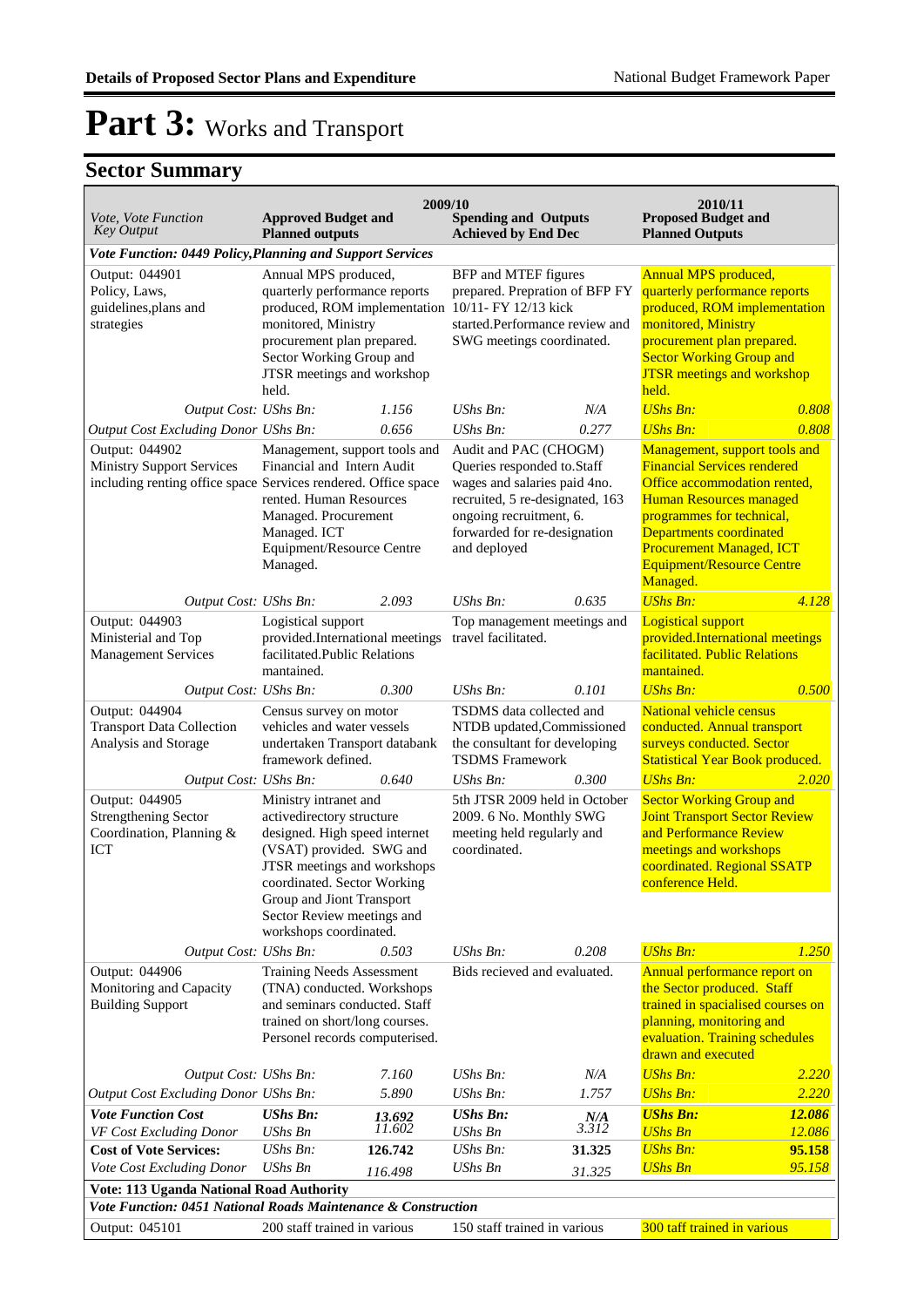| <i>Vote, Vote Function</i><br><b>Key Output</b>                          | <b>Approved Budget and</b><br><b>Planned outputs</b>                                                                             |                                                  | 2009/10<br><b>Spending and Outputs</b><br><b>Achieved by End Dec</b>                                |               | 2010/11<br><b>Proposed Budget and</b><br><b>Planned Outputs</b>                                                                                                                                                                                                              |                    |
|--------------------------------------------------------------------------|----------------------------------------------------------------------------------------------------------------------------------|--------------------------------------------------|-----------------------------------------------------------------------------------------------------|---------------|------------------------------------------------------------------------------------------------------------------------------------------------------------------------------------------------------------------------------------------------------------------------------|--------------------|
| <b>Building Support</b>                                                  |                                                                                                                                  | spacalised programmes.<br>spacalised programmes. |                                                                                                     |               | spacalised programmes.<br><b>Technical audits for ongoing</b><br>contracts conducted. Functional<br>road information management<br>system established.                                                                                                                       |                    |
| Output Cost: UShs Bn:                                                    |                                                                                                                                  | 9.387                                            | UShs Bn:                                                                                            | N/A           | <b>UShs Bn:</b>                                                                                                                                                                                                                                                              | 8.933              |
| Output Cost Excluding Donor UShs Bn:                                     |                                                                                                                                  | 3.197                                            | $UShs Bn$ :                                                                                         | 1.096         | <b>UShs Bn:</b>                                                                                                                                                                                                                                                              | 8.933              |
| Output: 045102<br><b>UNRA Support Services</b>                           | Computerised Accounting<br>System established.                                                                                   |                                                  | Acquired financial and<br><b>Management Accounting</b><br>Software.                                 |               | <b>Computerised Accounting</b><br>System established.                                                                                                                                                                                                                        |                    |
| Output Cost: UShs Bn:                                                    |                                                                                                                                  | 13.893                                           | $UShs Bn$ :                                                                                         | 3.975         | <b>UShs Bn:</b>                                                                                                                                                                                                                                                              | 12.855             |
| Output: 045103<br>Maintenance of paved<br>national roads                 | 2,865 Km of tarmac roads<br>patched and 450km resealed.                                                                          |                                                  | 1,435 Km of tarmac roads<br>patched and 45 km resealed.                                             |               | Not reported                                                                                                                                                                                                                                                                 |                    |
| Output Cost: UShs Bn:                                                    |                                                                                                                                  | 48.751                                           | $UShs Bn$ :                                                                                         | N/A           | <b>UShs Bn:</b>                                                                                                                                                                                                                                                              | 19.630             |
| Output Cost Excluding Donor UShs Bn:                                     |                                                                                                                                  | 31.271                                           | $UShs Bn$ :                                                                                         | 27.429        | <b>UShs Bn:</b>                                                                                                                                                                                                                                                              | 19.630             |
| Output: 045104<br>Maintenance of unpaved<br>national roads               | 21,000 km of gravel/earth<br>roadsgraded and 1,500km re-<br>gravalled.                                                           |                                                  | 3,346 km of gravel/earth<br>roadsgraded and 1,160km re-<br>gravalled.                               |               | Not reported                                                                                                                                                                                                                                                                 |                    |
| Output Cost: UShs Bn:                                                    |                                                                                                                                  | 41.047                                           | $UShs Bn$ :                                                                                         | 32.797        | <b>UShs Bn:</b>                                                                                                                                                                                                                                                              | 9.074              |
| Output: 045105<br>Axle Load Control                                      | 500,000 Vehicles Weighed. 20<br>weighed vehicles overloaded                                                                      |                                                  | Not reported                                                                                        |               | Not reported                                                                                                                                                                                                                                                                 |                    |
| Output Cost: UShs Bn:                                                    |                                                                                                                                  | 3.534                                            | UShs Bn:                                                                                            | 1.496         | <b>UShs Bn:</b>                                                                                                                                                                                                                                                              | 0.784              |
| Output: 045106<br>Ferry Services                                         | 8 Ferries operated and<br>maintained, and Procure 2<br>Ferries                                                                   |                                                  | 8 Ferries operated and<br>maintained, and 2 Ferries are<br>under procurement                        |               | <b>Procure 2 Ferries</b>                                                                                                                                                                                                                                                     |                    |
| Output Cost: UShs Bn:                                                    |                                                                                                                                  | 3.220                                            | UShs Bn:                                                                                            | 1.625         | <b>UShs Bn:</b>                                                                                                                                                                                                                                                              | 1.220              |
| Output: 045173<br>Roads, Streets and Highways roads tarmacked. 300 Km of | 175 Km of National gravel<br>tarmac roads<br>reconstructed/rehabilitated.<br>2,250km of gravel roads<br>designed for tarmacking. |                                                  | 87Km of National gravel roads<br>tarmacked. 48Km of tarmac<br>roads<br>reconstructed/rehabilitated. |               | 150Km of National gravel roads<br>tarmacked. 130Km of tarmac<br>roads reconstructed and 75 km<br>rehabilitated. 2000km of gravel<br>roads designed for tarmacking.                                                                                                           |                    |
| Output Cost: UShs Bn:                                                    |                                                                                                                                  | 722.865                                          | $UShs Bn$ :                                                                                         | N/A           | <b>UShs Bn:</b>                                                                                                                                                                                                                                                              | 397.569            |
| <b>Output Cost Excluding Donor UShs Bn:</b>                              |                                                                                                                                  | 431.968                                          | UShs Bn:                                                                                            | 20.117        | <b>UShs Bn:</b>                                                                                                                                                                                                                                                              | 397.569            |
| <b>Vote Function Cost</b>                                                | <b>UShs Bn:</b>                                                                                                                  | 913.922<br>586.289                               | <b>UShs Bn:</b>                                                                                     | N/A<br>89.340 | <b>UShs Bn:</b>                                                                                                                                                                                                                                                              | 522.475            |
| VF Cost Excluding Donor<br><b>Cost of Vote Services:</b>                 | UShs Bn<br>UShs Bn:                                                                                                              | 903.922                                          | UShs Bn<br><b>UShs Bn:</b>                                                                          | N/A           | <b>UShs Bn</b><br><b>UShs Bn:</b>                                                                                                                                                                                                                                            | 288.592<br>522.475 |
| Vote Cost Excluding Donor                                                | UShs Bn                                                                                                                          | 586.289                                          | <b>UShs Bn</b>                                                                                      | 89.340        | <b>UShs Bn</b>                                                                                                                                                                                                                                                               | 288.592            |
| Vote: 118 Road Fund                                                      |                                                                                                                                  |                                                  |                                                                                                     |               |                                                                                                                                                                                                                                                                              |                    |
| Vote Function: 0452 National and District Road Maintenance               |                                                                                                                                  |                                                  |                                                                                                     |               |                                                                                                                                                                                                                                                                              |                    |
| Output: 045201<br>Road Fund Secretariat<br>Services                      | Secretariat established and<br>Workplans developed.                                                                              |                                                  | Nil                                                                                                 |               | <b>Quarterly disbursement of</b><br>funds; M&E programmes<br>implemented, physical and<br>financial audits carried out;<br><b>RUC</b> collection arrangements<br>finalised; regulations gazetted;<br>secretariat made fully<br>functional; TA to secretariat<br>implemented; |                    |
| Output Cost: UShs Bn:                                                    |                                                                                                                                  | 1.300                                            | UShs Bn:                                                                                            | 0.000         | <b>UShs Bn:</b>                                                                                                                                                                                                                                                              | 7.890              |